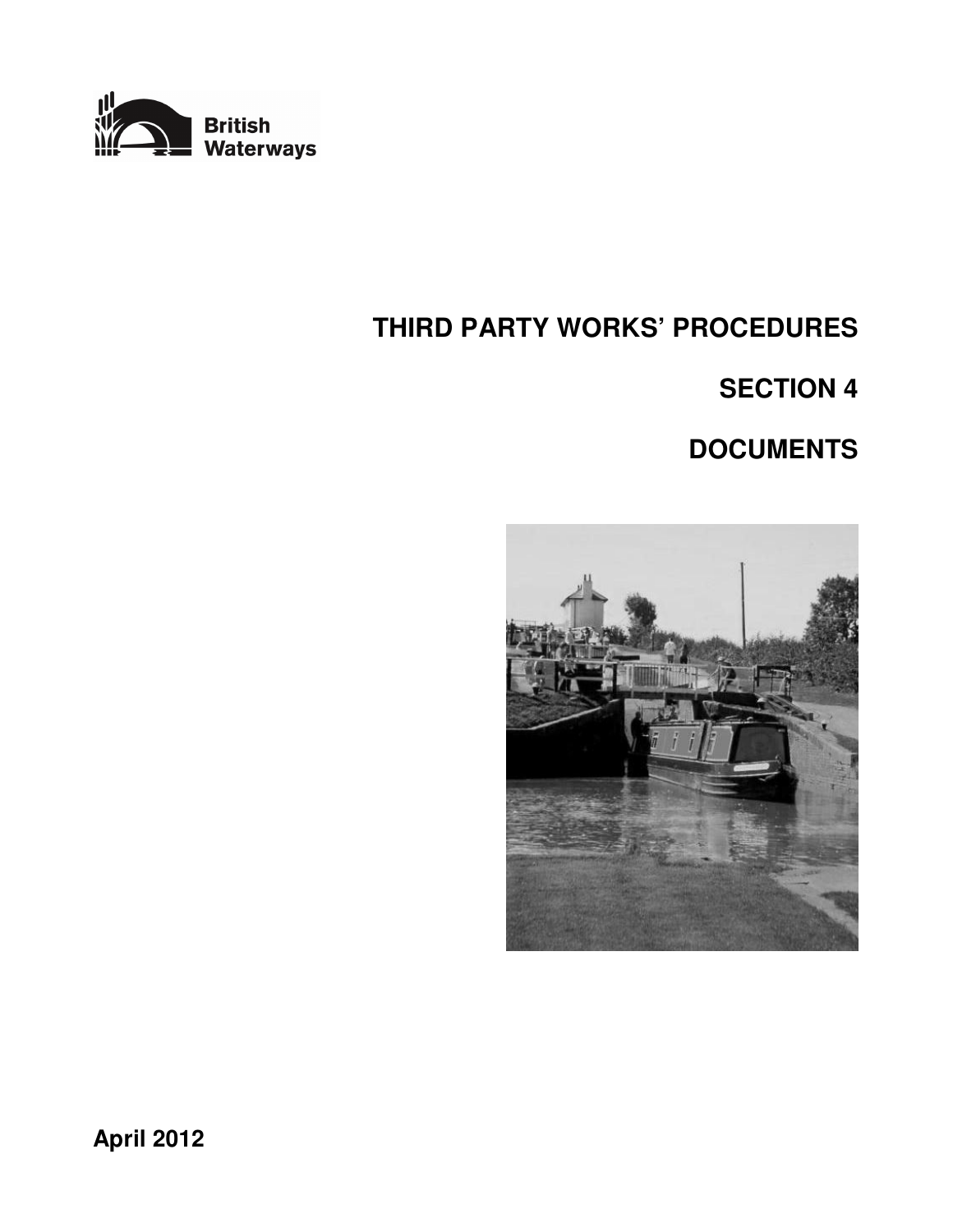

# **CONTENTS**

| APPENDIX 4: OUTLINE POLLUTION RISK & HYDROLOGICAL ASSESSMENT 9 |  |
|----------------------------------------------------------------|--|
|                                                                |  |
| APPENDIX 6: BRITISH SKY BROADCASTING NOTIFICATION FORM  13     |  |
|                                                                |  |
|                                                                |  |
|                                                                |  |
|                                                                |  |
| APPENDIX 11: REFERENCES FOR SUSTAINABLE PROJECTS  22           |  |
|                                                                |  |
|                                                                |  |
| APPENDIX 14: SPECIAL REQUIREMENTS IN RELATION TO THE           |  |
|                                                                |  |
| APPENDIX 16: PRODUCING AN OUTLINE AND DETAILED IMPACT          |  |

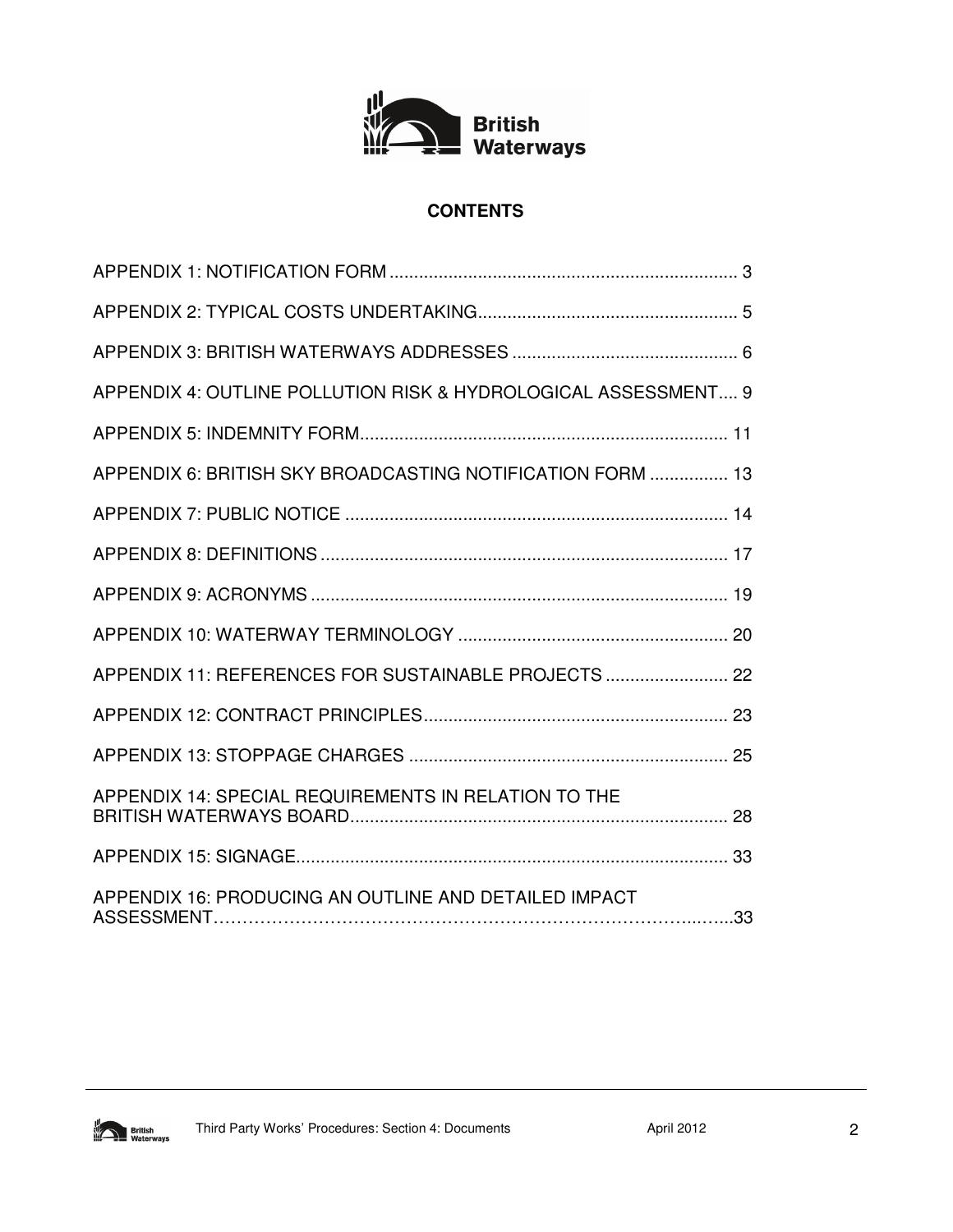# **APPENDIX 1: NOTIFICATION FORM**

# **Information Sheet**

#### **Initial assessment of effect of the works on the waterway**

Is procurement by Design and Build envisaged?  $\Box$  Yes,  $\Box$  No

#### **Bridge works**

Do the works involve a new bridge? ( $\Box$  road bridge,  $\Box$  railway bridge,  $\Box$  footbridge) New bridge installation least clearances maintained to the towpath  $\Box$  Yes,  $\Box$  No, canal  $\Box$  Yes,  $\Box$  No? Is it possible to improve or create towing path accesses from the public highway?  $\Box$  Yes,  $\Box$  No Is a  $\Box$  striking modern bridge design or  $\Box$  one reflecting the canal environment envisaged?

#### **Utilities installations, parallel to - and crossing the waterway**

An  $\Box$  overhead,  $\Box$  buried utilities installation is proposed.

The installation is  $\Box$  parallel to the waterway beneath the towpath,  $\Box$  crossing the waterway Installation of  $\Box$  power,  $\Box$  telecommunication,  $\Box$  water pipe,  $\Box$  foul sewer,  $\Box$  gas,  $\Box$  storm sewer  $\Box$  trenchless installation technique,  $\Box$  open cut construction is proposed for crossing the waterway. Is a permanent point of  $\Box$  surface water discharge or  $\Box$  water abstraction/return proposed?

#### **Towpath works**

Utilities are affected by  $\Box$  surface load application,  $\Box$  excavations,  $\Box$  trial pits,  $\Box$  ground penetrations

#### **Demolition works**

Undertaking of demolition works  $\Box$  adjacent to the waterway,  $\Box$  over the waterway?

#### **Miscellaneous works**

Is grit blasting/water jetting proposed to take place over or near to the waterway?  $\Box$  Yes,  $\Box$  No Temporary works  $\Box$  on the towpath,  $\Box$  over the navigation?

#### **Dredging works**

Will dredging be needed?  $\Box$  Yes,  $\Box$  No,  $\Box$  to be confirmed Is material to be dredged contaminated?  $\Box$  Yes,  $\Box$  No,  $\Box$  to be confirmed Will the lining of the canal be affected?  $\Box$  Yes,  $\Box$  No Is puddle clay to be used in lining of canal?  $\Box$  Yes,  $\Box$  No

#### **Earth - and Piling works**

It is proposed to make driven piles for  $\Box$  foundations,  $\Box$  sheet pile walls,  $\Box$  near to the canal. It is proposed to use  $\Box$  vibro-compaction or  $\Box$  dynamic compaction near to the canal. It is proposed to grout of  $\Box$  mine workings or  $\Box$  other voids near to the canal. Excavations are proposed within  $\Box$  3 m,  $\Box$  6 m of the waterway

#### **Use of the canal**

It is proposed to transport  $\Box$  construction materials and/or  $\Box$  waste on the canal, use  $\Box$  floating plant.

#### **Stoppages, restrictions, access suspensions**

Is a stoppage of canal traffic envisaged?  $\Box$  Yes,  $\Box$  No,  $\Box$  to be confirmed Need for temporary towpath diversion during the Works?  $\Box$  Yes,  $\Box$  No,  $\Box$  to be confirmed Consideration has been given to access for less able-bodies users during the Works?  $\Box$  Yes,  $\Box$  No

#### **Heritage and existing structures**

The Works affect a  $\Box$  Site of Special Scientific Interest,  $\Box$  Scheduled Ancient Monument,  $\Box$  Listed Buildings,  $\Box$ bridges,  $\Box$  locks,  $\Box$  walls,  $\Box$ .

**Environment**

The works affect  $\Box$  trees protected by Tree Preservation Orders,  $\Box$  hedgerows,  $\Box$ .

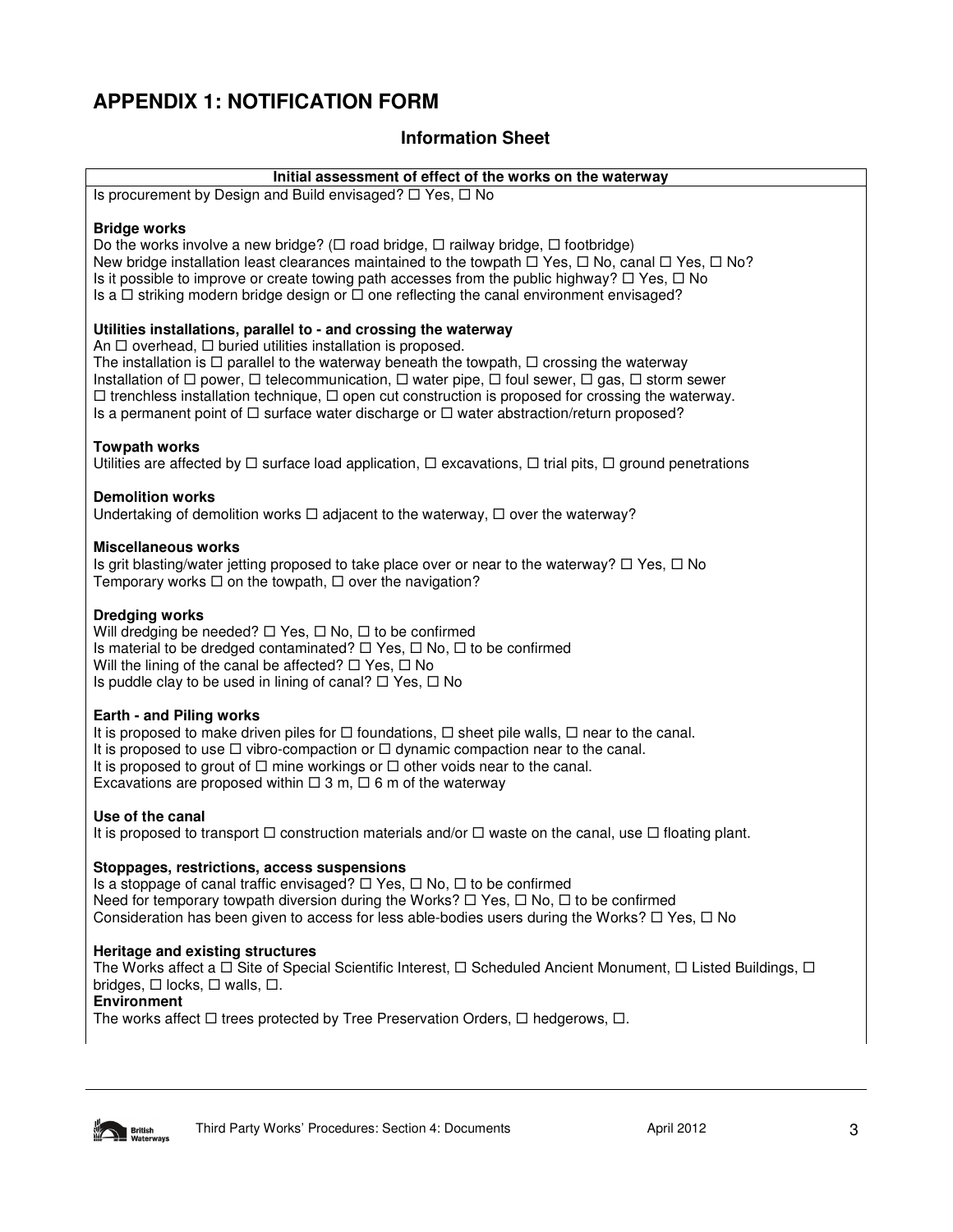| Other land use                                                                                    |                    |  |  |
|---------------------------------------------------------------------------------------------------|--------------------|--|--|
| The Works affect a $\Box$ Conservation Area, $\Box$ Public Open Space, $\Box$ Public Right of Way |                    |  |  |
| It is envisaged to $\Box$ dewater the canal and/or $\Box$ divert the canal flow                   |                    |  |  |
|                                                                                                   |                    |  |  |
| Signed:                                                                                           | Date:              |  |  |
|                                                                                                   |                    |  |  |
| On behalf:                                                                                        |                    |  |  |
|                                                                                                   |                    |  |  |
| Do you have any objection to BW disclosing                                                        |                    |  |  |
| information regarding your proposed works in<br>response to a request under freedom of            | □ Yes<br>$\Box$ No |  |  |
| information legislation?                                                                          |                    |  |  |
| Verified by BW Works Engineer:                                                                    | Date:              |  |  |
|                                                                                                   |                    |  |  |
| Verified by BW E And H Engineer                                                                   | Date:              |  |  |
|                                                                                                   |                    |  |  |

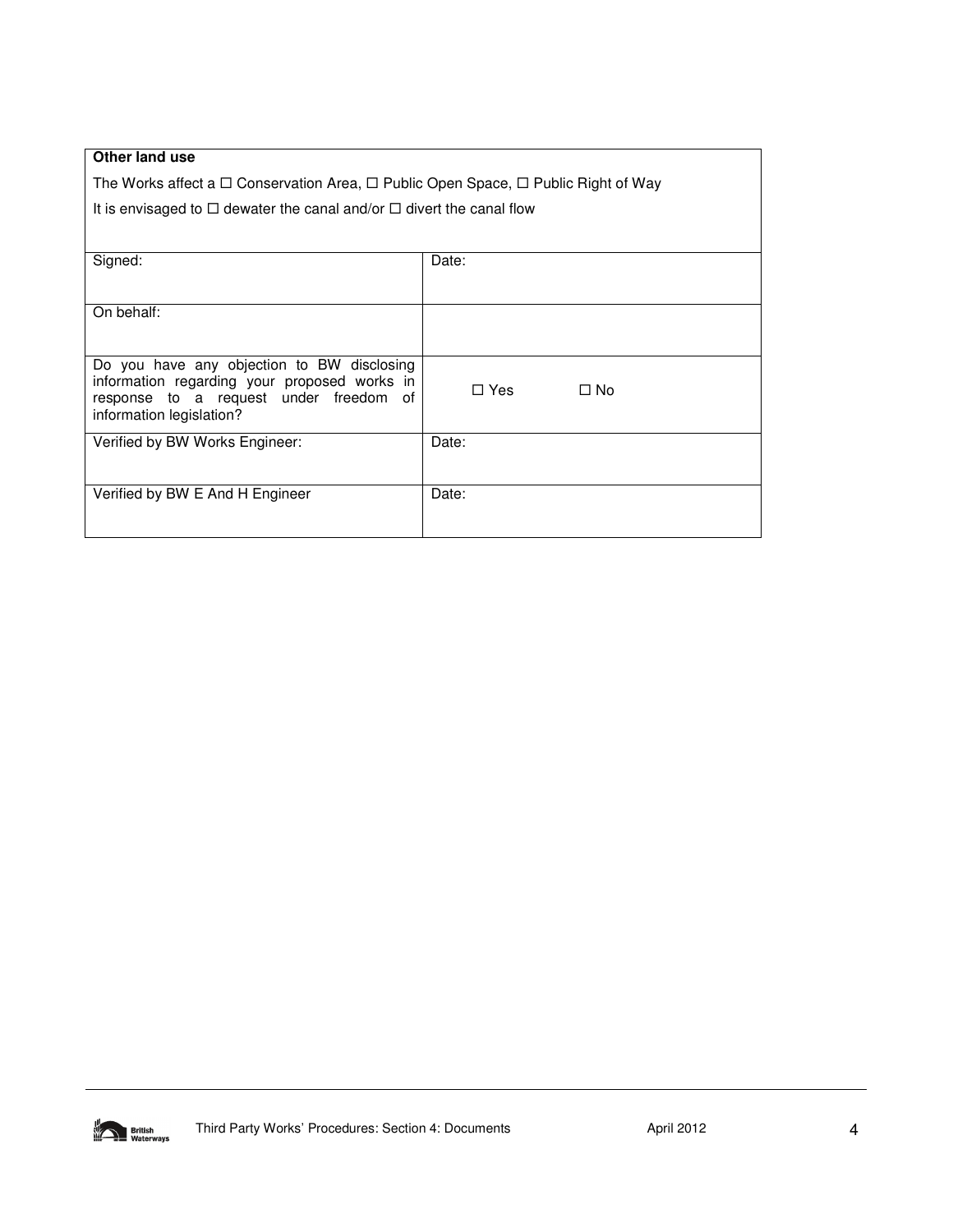# **APPENDIX 2: TYPICAL COSTS UNDERTAKING**

To be completed on Promoter's headed paper and sent to British Waterways as a temporary cost recovery contract, until a such time as a permanent agreement for the works has been negotiated

British Waterways

… …

…

…

Address available from APPENDIX 3: BRITISH WATERWAYS ADDRESSES

Dear Sirs

#### [insert Scheme Title] **COSTS UNDERTAKING**

[insert name of Promoter] is proposing to construct [describe works] affecting the interests of British Waterways at [location]. The requirement to cover the costs of British Waterways is acknowledged as follows:

1. In consideration of your proceeding to negotiate and instructing your solicitors, engineers, surveyors or other appropriate professionals (whether external or in-house) to advise you and to subsequently proceed with the requisite work involved in the grant to us of a Contract in respect of [scheme title] affecting British Waterways we hereby agree and undertake to defray your costs and fees (including VAT and disbursements) in relation to the matter and to follow the requirements and conditions set out in the Schedule of Costs in Section 1: Guidance Notes.

2. This undertaking will apply whether or not the proposal proceeds to a legally binding Contract provided always that in the event that the Board unreasonably withdraws from the negotiations in respect of the Contract in circumstances where we are ready, able and willing to proceed forthwith to a legally binding Contract on terms that have been settled between us in writing then (and in those circumstances only) no liability for costs on the part of this company accrue.

3. This undertaking is given on the basis that fees in relation to this matter shall be charged at the rates set out in the Annex to this letter [but shall in no circumstances without further discussions with us exceed the sum of £[insert agreed sum] (plus Value Added Tax and disbursements).

4. If by [insert agreed date] no Contract has been completed (and accordingly no payment pursuant to this undertaking has been made) you will be entitled to deliver to us (and we agree and undertake to pay) a reasonable interim bill (and any further reasonable interim bills thereafter) on account of services rendered to the Board in connection with this matter. Such interim payment or payments shall not in any way affect or compromise the continuing liability of this company pursuant to the terms of this undertaking.

5. The sum of £380+VAT is enclosed as an Application Fee which is a contribution to the costs of British Waterways in making an initial assessment of our Application. We acknowledge that the payment of that sum to British Waterways does not place British Waterways under any further obligation to us in respect of the Application or in the execution of any Works that may arise in connection with the Application. We further acknowledge that the sum paid is nonreturnable whether or not our Application proceeds and that the acceptance by British Waterways of that sum does not constitute any representation or warranty on British Waterways' part that it will accept the Promoter's Works.

Yours sincerely

…………………………………………

[Director/Officer duly authorised to bind plc/company/organisation]

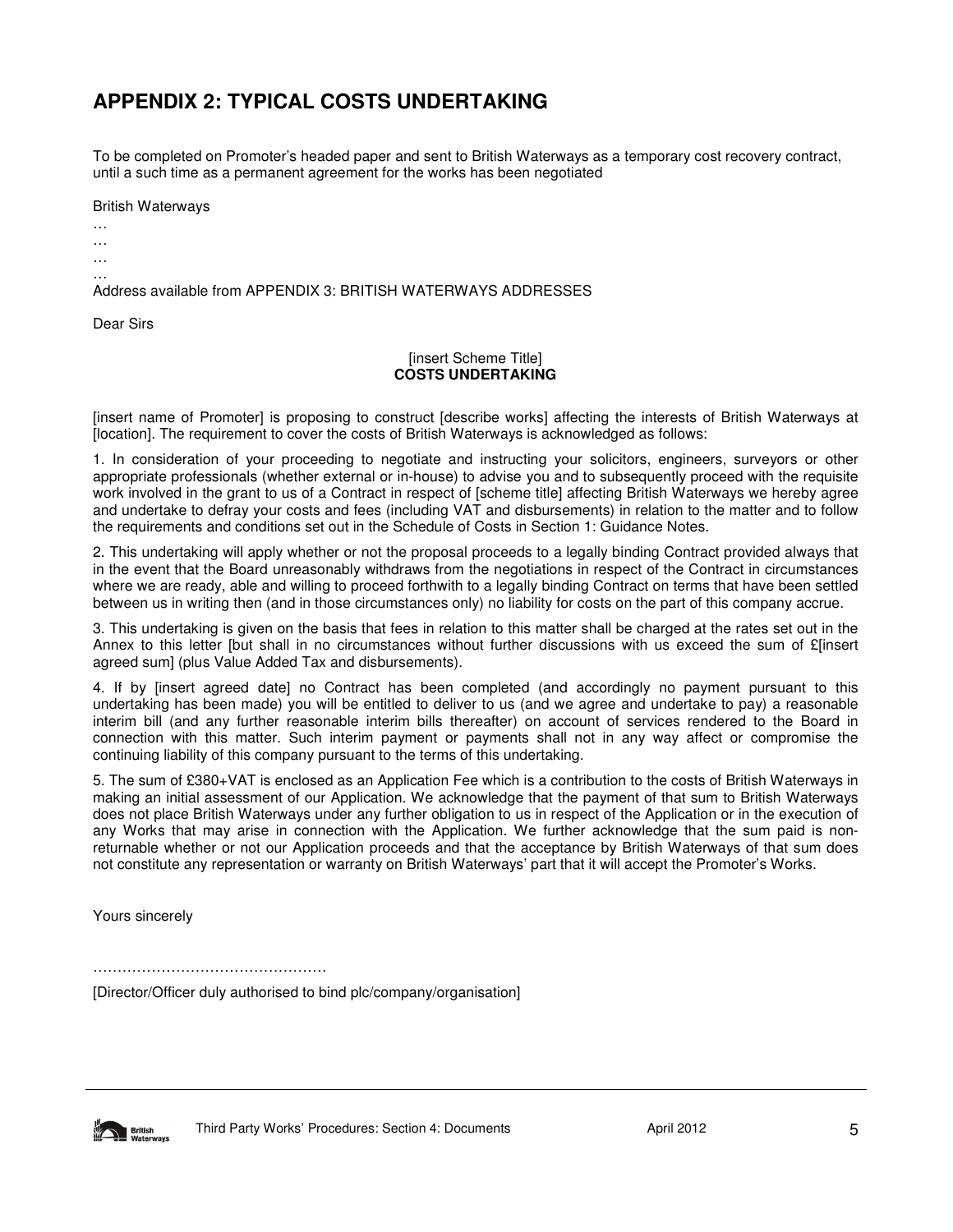# **APPENDIX 3: BRITISH WATERWAYS ADDRESSES**

#### **SCOTLAND LOWLANDS**

British Waterways Canal House Applecross Street Glasgow G4 9SP Tel: 0141 332 6936

#### **SCOTLAND HIGHLANDS**

British Waterways Canal House Seaport Marina Muirtown Wharf Inverness, IV3 5LE Tel: 01463 725500

**NORTH WEST WATERWAYS** 

British Waterways Waterside House Waterside Drive Wigan WN3 5NZ Tel: 01902 405720

#### **NORTH EAST WATERWAYS**

British Waterways Fearns Wharf Neptune Street Leeds LS9 8PB Tel: 0113 281 6800

#### **MANCHESTER & PENNINE WATERWAYS**

British Waterways Red Bull Wharf Congleton Road South Church Lawton Stoke on Trent, ST7 3AP Tel: 01782 785703

Crinan Canal

Forth & Clyde Canal, Union Canal, Monkland Canal,

Caledonian Canal

Lancaster Canal, Leeds & Liverpool Canal including Rufford and Leigh branches, Sankey (St Helens) Canal

Aire & Calder Navigation, Calder & Hebble Navigation, Huddersfield Broad Canal, Pocklington Canal, River Ouse, River Ure and Ripon Canal, River Tees, Selby Canal and River Aire, Sheffield & Tinsley Canal, Sheffield & South Yorkshire Navigation, including Stainforth & Keadby Canal, New Junction Canal

Trent & Mersey Canal (from south portal of Harecastle tunnel), Macclesfield Canal, Peak Forest Canal, Manchester Bolton & Bury Canal, Rochdale Canal, Huddersfield Canal, Ashton Canal

#### **NORTH WALES & BORDER COUNTIES WATERWAYS**

British Waterways Navigation Road **Northwich** Cheshire CW8 1BH Tel: 01606 723800

Llangollen Canal (including Prees Branch), Montgomery Canal & Guilsfield Arm, River Weaver, Shropshire Union Canal to Autherly Junction (including Middlewich Branch), Shrewsbury & Newport canal

#### **CENTRAL SHIRES WATERWAYS**

British Waterways Peels Wharf Lichfield Street Fazeley Tamworth B78 3QZ Tel: 01827 252000

Trent & Mersey Canal (from South portal of Harecastle Tunnel), Coventry Canal & Leek Branch, Grand Union Canal (Leicester Line from just below Kilby Yard), River Soar

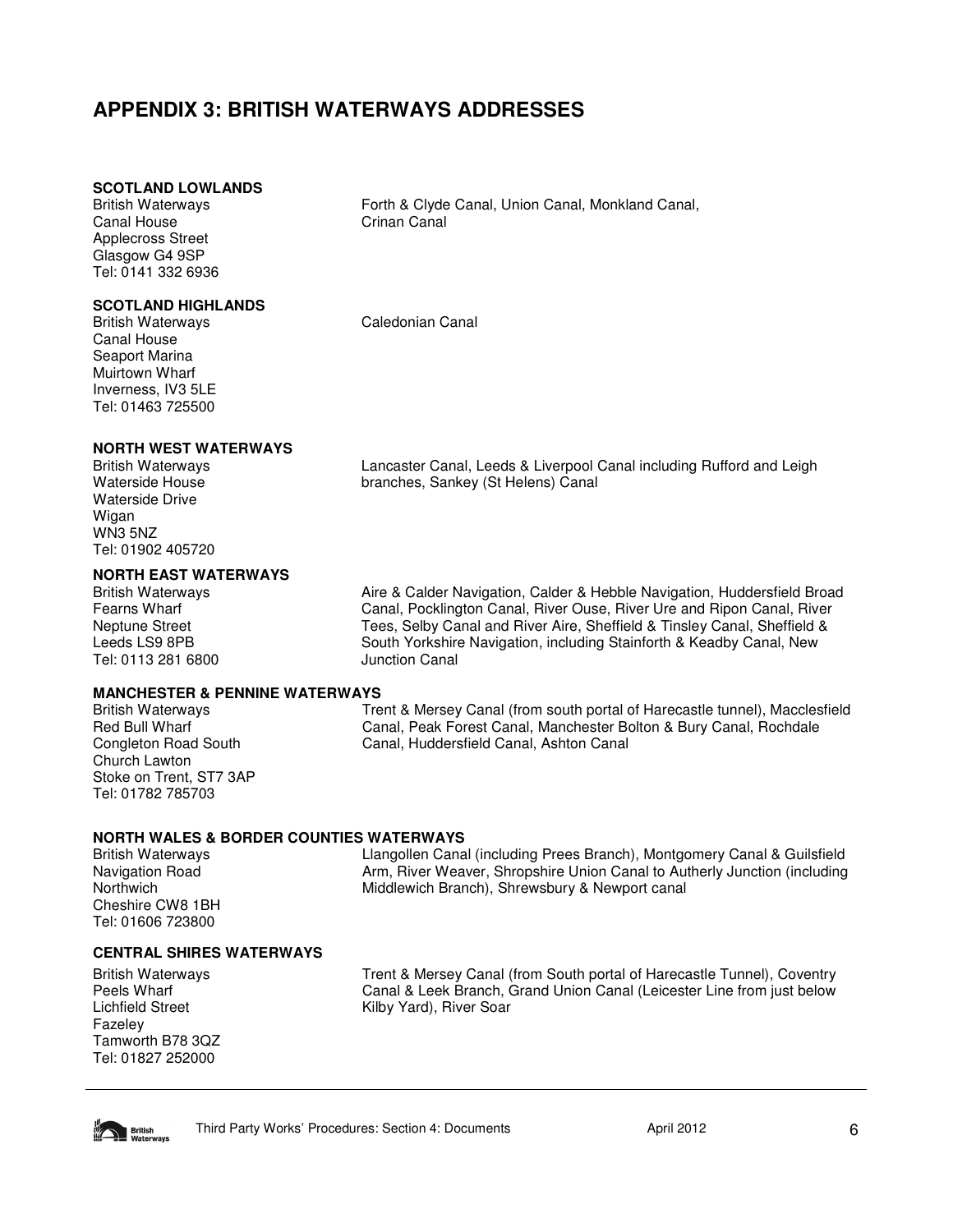#### **EAST MIDLANDS WATERWAY**

British Waterways The Kiln Mather Road Newark Nottinghamshire NG24 1FB Tel: 01636 704481 Chesterfield Canal, Erewash Canal, Fossdyke & Witham Navigations, Grantham Canal, River Trent, Nottingham & Beeston Canal, Cromford Canal

#### **SOUTH WALES & SEVERN WATERWAYS**

British Waterways The Dock Office Commercial Road Gloucester GL1 2EB Tel: 01452 318000

River Severn Navigation, Gloucester & Sharpness Canal, Stourport Basin, Worcester & Birmingham Canal (from Diglis to Kings Norton), Droitwich Barge Canal, Droitwich Junction Canal, Monmouthshire & Brecon Canal, Swansea Canal

Staffordshire & Worcester Canal, Stratford-upon-Avon Canal, Stourbridge Canal, Wyrley & Essington Canal, Grand Union Canal to Radford Lock,

#### **WEST MIDLANDS WATERWAYS**

British Waterways Peel's Wharf Lichfield Street Fazeley Tamworth B78 3QZ Tel: 01827 252000

#### **SOUTH EAST WATERWAYS**

British Waterways 510-524 Elder House Elder Gate Central Milton Keynes MK9 1BW Tel: 01908 302500

#### Grand Union Canal bridge 82 to Kilby Bridge, including Market Harborough, Welford, Aylesbury, Buckingham & Northampton Arms

#### **KENNET & AVON WATERWAYS**

British Waterways The Locks, Bath Road, Devizes, SN10 IQR Tel: 01452 318000

#### **LONDON**

British Waterways 1 Sheldon Square Paddington Central London W2 6TT Tel: 020 7985 7200

Bridgwater & Taunton Canal, Kennet & Avon Canal,

Birmingham & Fazeley Canal Navigations

Grand Union Canal Main Line south of Lock 82 (Stockers) , Docklands (West India & Millwall Docks), Hertford Union Canal, Bow Back Rivers, Limehouse Cut, Limehouse Basin, River Lee Navigation, Old River Lee River Stort Navigation, Abbey Creek, Bow Creek, City Mill River, Channelsea River, Prescott Channel, Pudding Mill River Three Mills, St Thomas Creek, Waterworks River, Grand Union Canal Slough Arm, Grand Union Canal Paddington Branch Brent Reservoir, Silk Stream & Brent Feeder, Regent's Canal

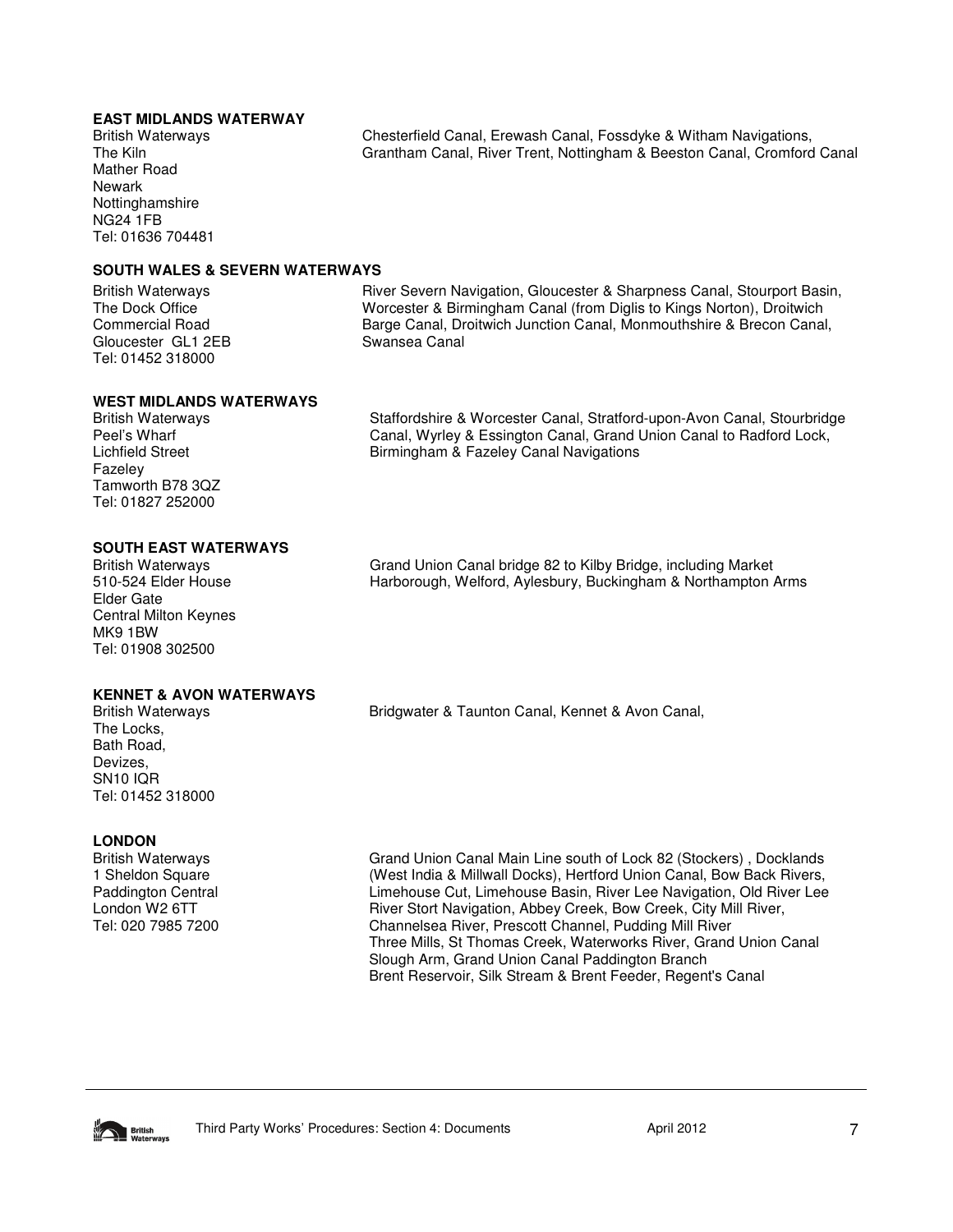| <b>CENTRAL UNITS</b><br>New Marinas Unit<br>Fearns Wharf<br>Neptune Street                                                                   | First point of contact for new marina developments.<br>Email: nmuenquiries@britishwaterways.co.uk                                                                                                                                                                              |
|----------------------------------------------------------------------------------------------------------------------------------------------|--------------------------------------------------------------------------------------------------------------------------------------------------------------------------------------------------------------------------------------------------------------------------------|
| Leeds<br>LS9 8PB<br>Tel: 0113 281 6800<br>Fax: 0113 281 6886                                                                                 | Website: www.britishwaterways.co.uk/marinadevelopment                                                                                                                                                                                                                          |
| <b>Utilities Team</b>                                                                                                                        | National Involvement concerning utilities in, over or under BW Property<br>with National (Omnibus) Agreements, BSkyB Network, Masts, Hydro,<br>Wind Turbines Water used for heating and cooling buildings, Water<br>Transfer Abstractions, Abstraction licences and Discharges |
| <b>Utilities Team</b><br>64 Clarendon Road<br>Watford<br><b>Herts</b><br><b>WD171DA</b>                                                      | For involvement with water cooling/heating projects, sale of water,<br>abstractions and abstraction licenses.<br>watersalesenquiries@britishwaterways.co.uk                                                                                                                    |
| <b>Utilities Team</b><br>Canal Lane<br>Hatton<br>Warwick<br><b>CV35 7JL</b>                                                                  | For other Utilities enquiries contact:<br>Utilitiesenquiries@britishwaterways.co.uk                                                                                                                                                                                            |
| <b>OTHER USEFUL ADDRESSES</b>                                                                                                                | BWML (British Waterways Marinas Ltd.)<br>Sawley Marina<br>Sawley<br>Nottinghamshire<br>NG10 3AE Tel: 0115 973 4278                                                                                                                                                             |
| NB Waterway boundaries and office<br>addresses and telephone numbers may<br>change from time to time: check on<br>www.britishwaterways.co.uk | British Sky Telecommunication Services Ltd [formerly Easynet, IPSARIS,<br>formerly Fibreway Ltd.) (Optic fibre cables in towing path)<br>British Sky Telecommunication Services Ltd,<br>70 Buckingham Avenue,<br>Slough<br>SL1 4PN                                             |
|                                                                                                                                              | British Sky Telecommunication Services Ltd, Service Management Centre<br>available 24 hours for emergency calls<br>Tel: 08000 273242.                                                                                                                                          |
|                                                                                                                                              | British Waterways 24 hour emergency number<br>Freephone Canals Service: 0800 47 999 47                                                                                                                                                                                         |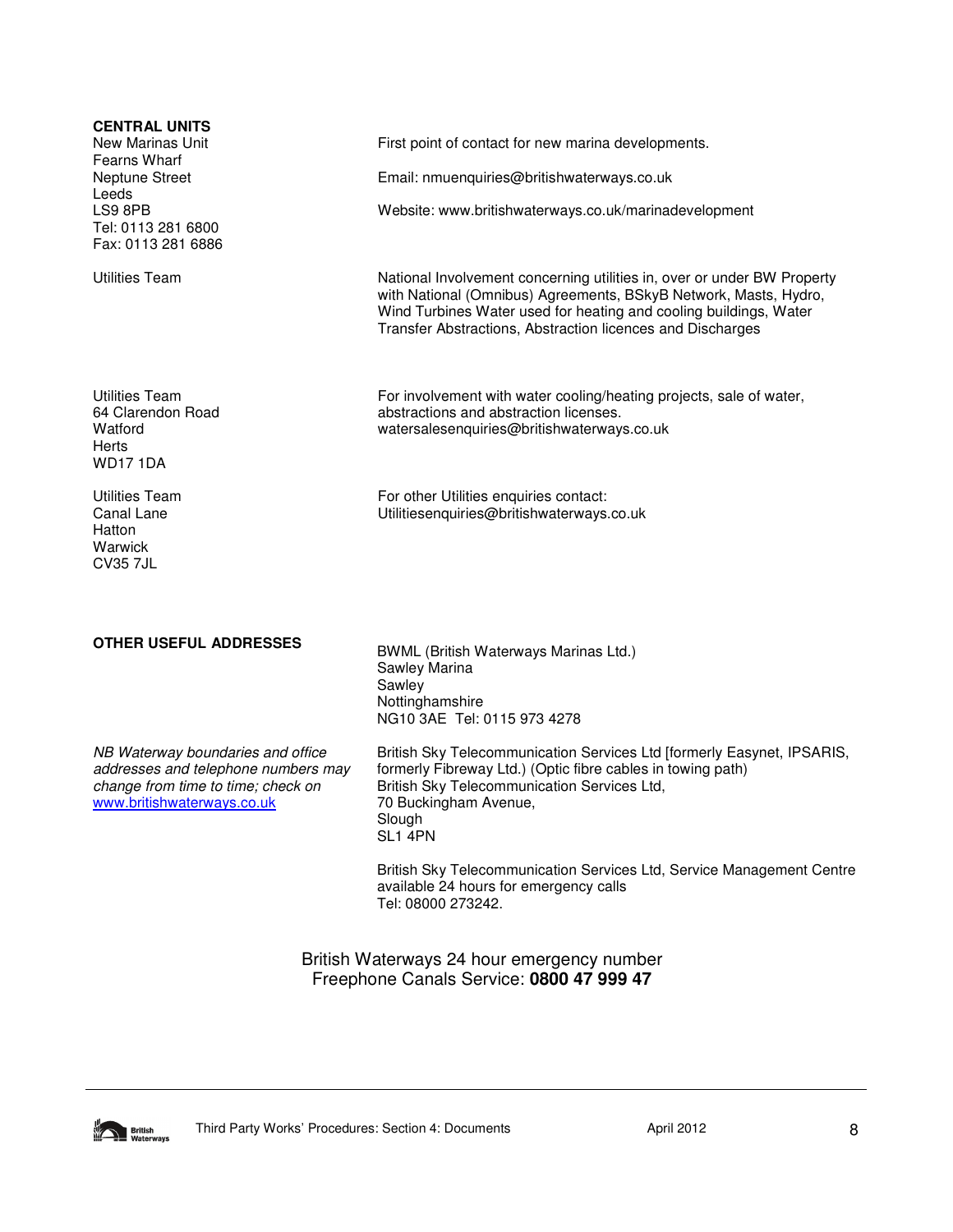# **APPENDIX 4: OUTLINE POLLUTION RISK & HYDROLOGICAL ASSESSMENT**

The following information is required from the Promoter at an early stage in order to assess the viability or feasibility of the proposal.

Note that this checklist only applies to surface water discharges. Other types of discharge such as sewage effluent and trade effluent should be treated on a case by case basis, but are not usually accepted.

| <b>Scheme Title</b>                                                                                                                                           |  |
|---------------------------------------------------------------------------------------------------------------------------------------------------------------|--|
| Promoter                                                                                                                                                      |  |
| <b>Pollution hazards</b>                                                                                                                                      |  |
| Information on the pollution hazards within the areas to be drained:                                                                                          |  |
| Planning use class                                                                                                                                            |  |
| Use of area to be drained to canal                                                                                                                            |  |
| Nature and quantities of chemicals, fuel/oil, wastes, liquid<br>food products, and other potentially polluting substances<br>that may be used on area drained |  |
|                                                                                                                                                               |  |
| Details of any activities which will occur in the drainage<br>area, which could contaminate surface water.                                                    |  |
|                                                                                                                                                               |  |
| Whether the site requires or has authorisation from the<br>Environment Agency under section 6 of the                                                          |  |
| Environmental Protection Act 1990 (IPC authorisation), or<br>hazardous substances consent from the local authority                                            |  |
| under the Planning (Hazardous Substances) Act 1990                                                                                                            |  |
| Any previous contaminate uses of the site, and if so, any<br>soil contamination found from any site investigations                                            |  |
|                                                                                                                                                               |  |
| If highway drainage is included, average annual traffic                                                                                                       |  |
| density, and whether industrial premises access directly<br>to the road                                                                                       |  |
|                                                                                                                                                               |  |

#### **Management controls**

Any documentation relating to the environmental commitment and environmental track record of the Promoter, and of the person ultimately responsible for the drainage if different. It should be relevant both to design and construction and to the use operation and maintenance of the areas drained and of the drainage system with respect to prevention of water pollution, eg:

- Company Environmental Policy
- Environmental Management System
- other relevant procedures or standards
- where the discharge is an existing one, details of any prosecutions, enforcement notices or cautions from any environmental regulator within the last 5 years relating to the discharge.

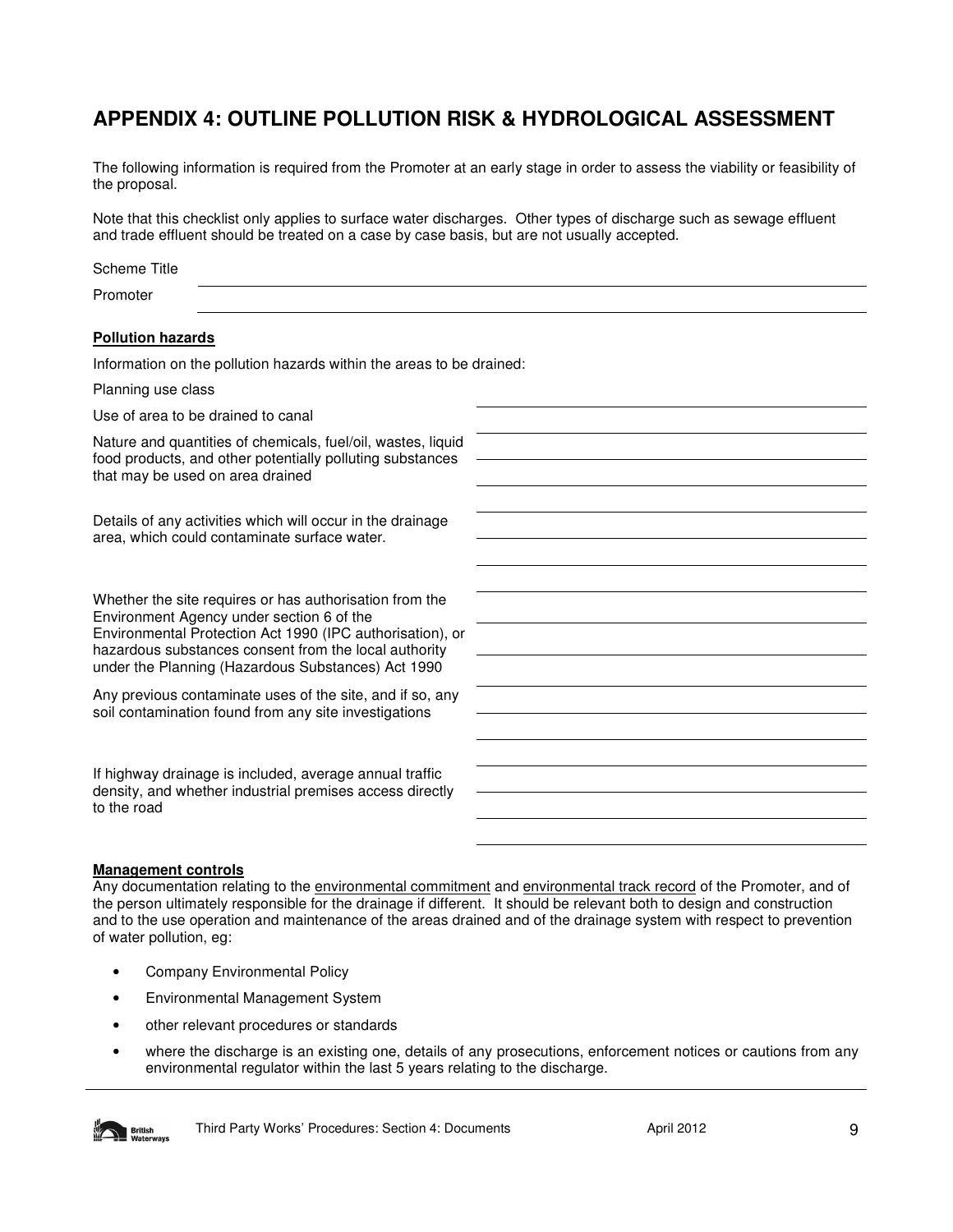#### **Hydrological**

The applicant is referred to BW Surface Water Discharge Guidance – Producing an Outline and Detailed Impact Assessment. The aim of this document is to provide an applicant wishing to discharge surface water into British Waterways' network with the necessary technical guidance to produce an impact assessment acceptable to British Waterways.

British Waterways believe that the assessment should reflect the additional risk and a two stage process is adopted of an outline impact assessment (Section 2.1 of the BW Surface Water Discharge Guidance) followed by a more detailed impact assessment (Section 2.2 of the BW Surface Water Discharge Guidance), if necessary.

If the applicant can demonstrate, to British Waterways satisfaction, that the peak rate of discharge from the site to the waterway, the 1 in 100 year return period event, after development (including an allowance for climate change (20%) and urban creep (10%)) will be less than (or equal to) the pre-development situation (including an allowance for climate change (20%)) then a statement of this, accompanied by supporting calculations (see Section 2.1), will be regarded as an acceptable Outline Impact assessment.

From the Outline Impact Assessment the following information should be provided:

| Information to be provided                                                                         | Included? |
|----------------------------------------------------------------------------------------------------|-----------|
| Written description of the development site (accompanied by photographs if appropriate) detailing: |           |
| Pre-development use and proposed development extent and characteristics of the site.               |           |
| Existing site drainage arrangements and proposed drainage scheme                                   |           |
| Relationship of site to British Waterways waterway                                                 |           |
| Plan of site showing:                                                                              |           |
| development site catchment area, outline or detailed drainage design and relationship to any part  |           |
| of BW's system (e.g. waterway pound(s), river navigation, reservoir, feeder channel etc.) as hard  |           |
| copy or digitally (AutoCAD <sup>®</sup> DWG, DXF™, and DWF files)                                  |           |
| Details of catchment parameters: area, soil, percentage impermeable, percentage permeable etc.     |           |
| used to estimate pre and post development site runoff.                                             |           |
| Description of method of runoff estimation employed for pre and post proposed development.         |           |
| Estimates of pre and post development site runoff (I/s in a 1:100yr event - see Guidance           |           |
| document).                                                                                         |           |
| Digital copies of drainage design calculations and, if available drainage model data and result    |           |
| files, for both pre and post proposed development.                                                 |           |

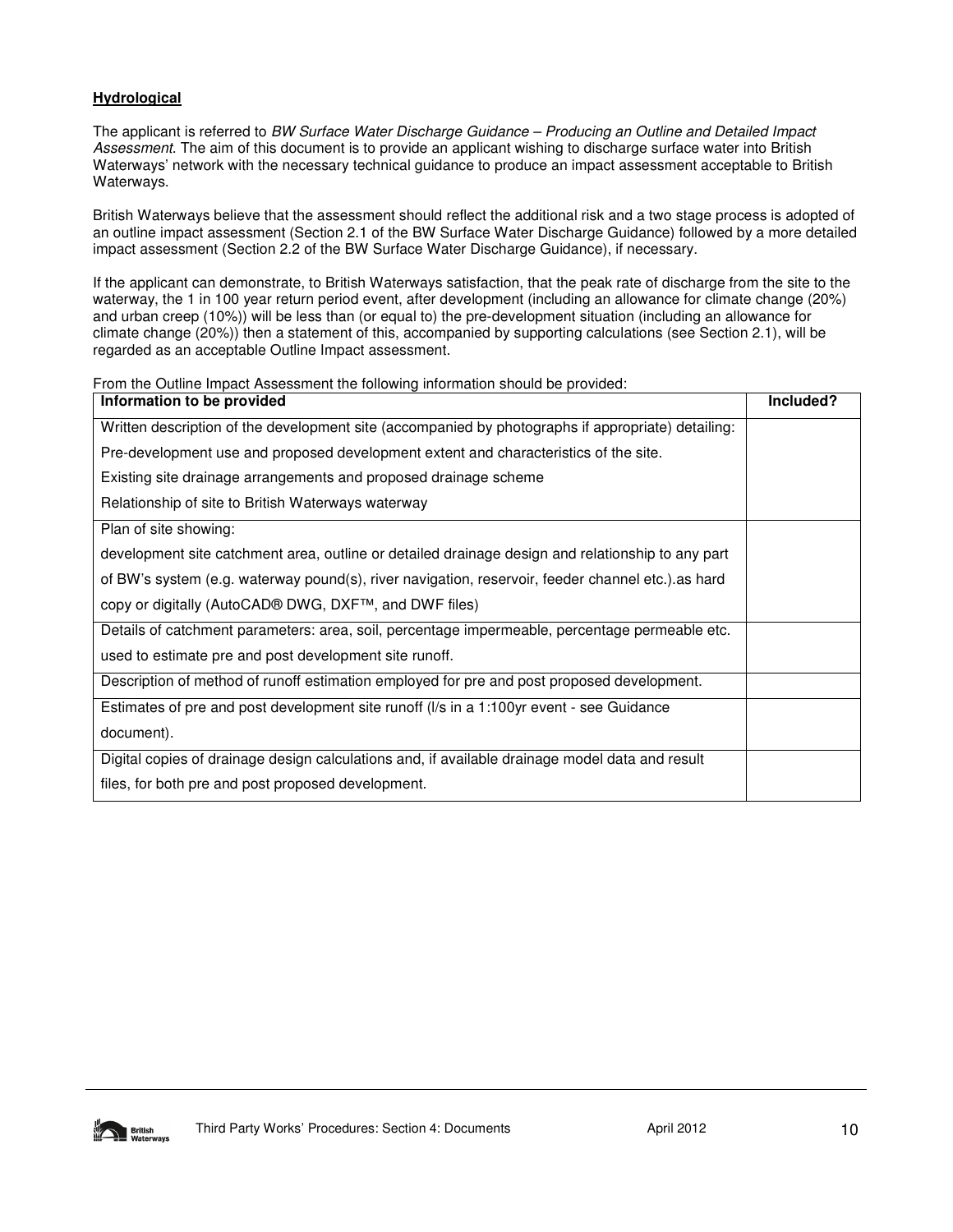# **APPENDIX 5: INDEMNITY FORM**

# **INDEMNITY FOR WORKS AFFECTING BRITISH WATERWAYS**

#### **IN CONSIDERATION** of your permitting

| (name of organisation)                                                                               |         |                  |    |
|------------------------------------------------------------------------------------------------------|---------|------------------|----|
| (address)                                                                                            |         |                  | of |
| the works (as specified below) adjacent to the property of the British Waterways Board ("the Board") |         |                  |    |
| between the hours of                                                                                 | hrs and | hrs              |    |
| commencing on the                                                                                    | day of  |                  |    |
| and expiring on the                                                                                  | day of  |                  |    |
| located at                                                                                           |         | ("the Property") |    |
| for the purpose of                                                                                   |         |                  |    |
|                                                                                                      |         |                  |    |
|                                                                                                      |         |                  |    |
|                                                                                                      |         |                  |    |

**I/WE HEREBY UNDERTAKE AND AGREE**, notwithstanding any supervision given or approval expressed by the Board

- 1. To fully and effectually indemnify the Board, their servants and agents against:
	- (a) all liability whatsoever for damage to property whether owned by the Board or third parties and
	- (b) any other damage loss costs and expenses howsoever caused or incurred and
	- (c) any liability that may arise to the public or employees of the Board in respect of personal injury death damage or loss of property however caused

which would not have arisen but for the exercise of this permission save where the same are caused by or arise out of any negligent act (subject to and without prejudice to paragraph 3) by the Board their servants or agents.

- 2. To insure with an office of good repute against my/our liability to the Board and a third party under paragraph 1 above and produce to the Board prior to undertaking works adjacent to the Property a certified copy of the policy and receipt for payment of the premium or other evidence of the terms of the policy or evidence of payment for inspection whether demanded or not PROVIDED THAT if the indemnifier is self-insured it supplies the Board on request with evidence of self-insurance.
- 3. To obtain and comply with all safety and statutory requirements affecting our activities.
- 4. To be responsible for ensuring the Board's Property is suitable for the purpose we propose and to be responsible for informing any operatives / participants of any potential risks and dangers.
- 5. To assure ourselves of the stability of the Board's Property and the safety of towpath / waterway users:before the works commence and make all necessary enquiries of statutory undertakers of other bodies as to whether there are any cables pipes wires or other medium which might cause any obstruction or injury whatsoever to the individuals taking part in the event;

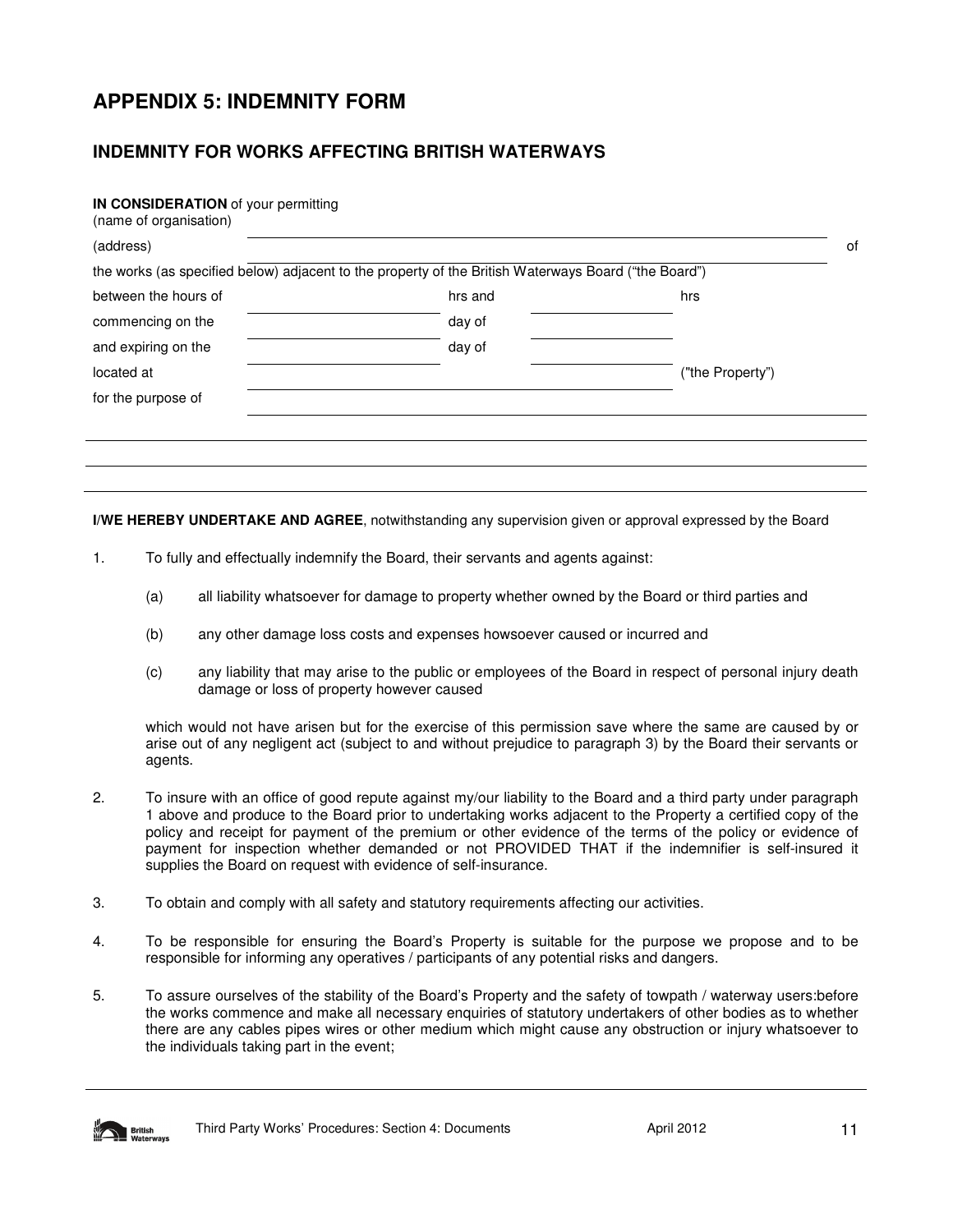to bring to the attention of all operatives the dangers of water-borne diseases particularly Weil's Disease, as follows:

- (i) unlike tap water, the water in canals, rivers and reservoirs is untreated and micro-organisms are naturally present. However, although the risk of contracting illness (including the much publicised but rare condition of Weil's Disease) is extremely small, sensible precautions should be taken as follows:
	- avoid full immersion in the water
	- cover all cuts and abrasions with waterproof dressings before contact with the water
	- wash all exposed skin after contact with water and before eating
	- do not put wet ropes, fishing lines or other objects in your mouth
- (ii) Should any illness occur within 2 weeks of contact, you should seek medical advice and inform your doctor you have been in contact with untreated water.
- 6. Subject to my / our Statutory rights that the Board may withdraw this permission at any time:
	- (a) without any liability by the Board for consequential or economic loss to the organisers, members, guests invitees, appointed servants.
	- (b) in which case the Board's Property shall immediately be vacated and any necessary reinstatement carried out at our own expense to the satisfaction of the Board.
- 7. Not to use the Property other than for the purpose specified above.
	- 8. To comply with the **Code of Practice for Works Affecting British Waterways**.
	- 9. If any term or provision in this Indemnity shall in whole or part be held to any extent to be illegal or unenforceable under any enactment or rule of law that term or provision or part shall to that extent be deemed not to form part of this Indemnity and the enforceability of the remainder of this Indemnity shall not be affected.

| <b>SIGNATURE</b>        |      |        |    | Company        |
|-------------------------|------|--------|----|----------------|
| For and on behalf<br>of |      |        |    | Name Surname   |
| <b>DATED</b>            | this | day of | οf |                |
| <b>SIGNATURE</b>        |      |        |    | <b>British</b> |
| For and on behalf       |      |        |    | Waterways      |
| of                      |      |        |    | Name Surname   |
| <b>DATED</b>            | this | day of | οf |                |

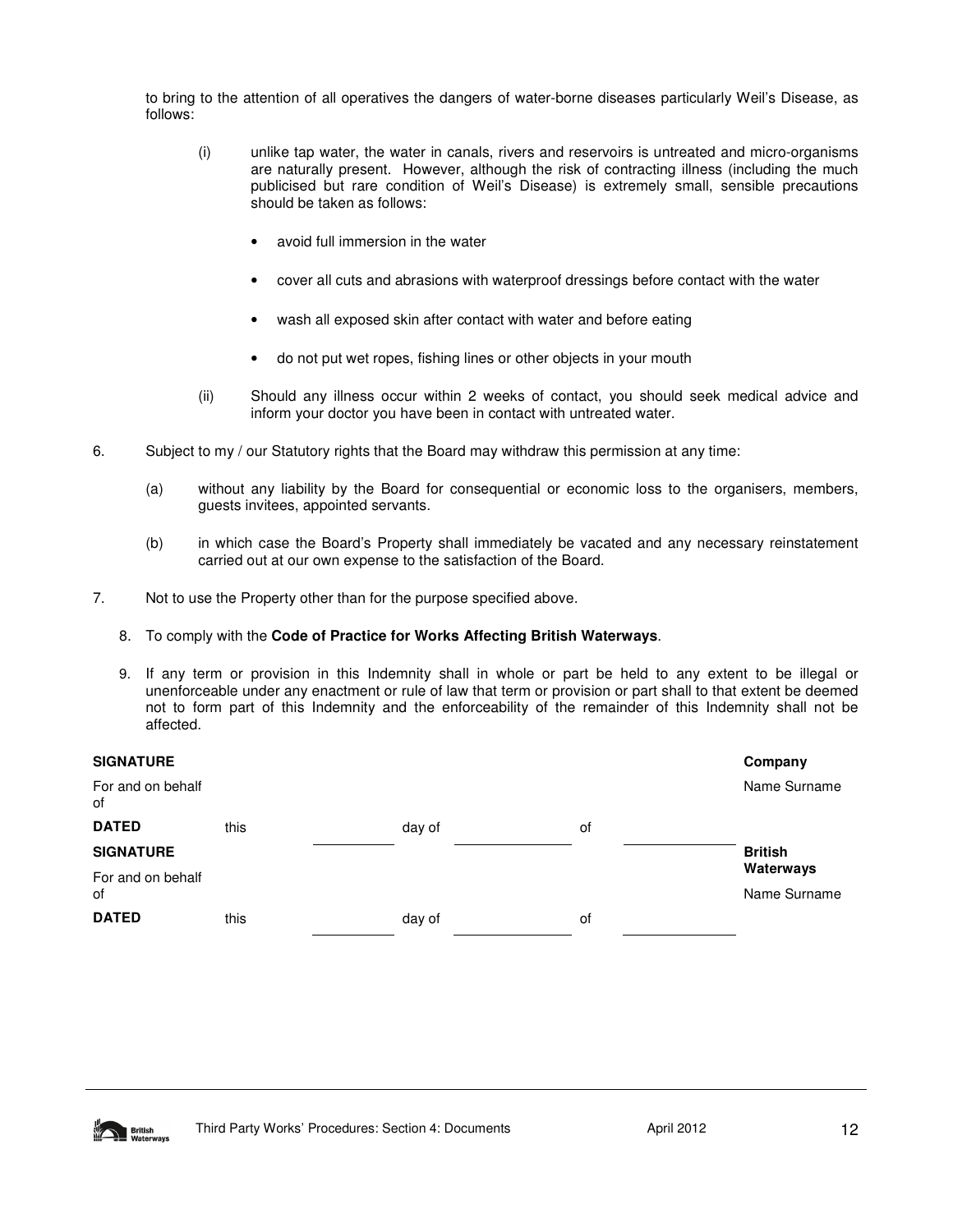# **APPENDIX 6: SKY NETWORK SERVICES NOTIFICATION FORM**

# **NOTIFICATION OF WORKS IN THE VICINITY OF THE SKY NETWORK SERVICES NETWORK**

**Minimum 14 days Notice** (to be completed for all work in the location of the SNS network).

# **For Use by British Waterways Staff Only**

| <b>Scheme Title</b>                                     |                          |                                    |                                 |
|---------------------------------------------------------|--------------------------|------------------------------------|---------------------------------|
| Site Location:                                          |                          |                                    |                                 |
| Nearest access point:                                   |                          |                                    |                                 |
| <b>National Grid</b><br>Reference:                      |                          |                                    |                                 |
| Stage of the project:                                   | Preliminary design stage |                                    | Initial site investigations     |
|                                                         |                          | Pre-construction 3 months notice   | Pre-construction 14 days notice |
|                                                         |                          | Change of construction methods     | Emergency intervention          |
| Date of issue:                                          |                          |                                    |                                 |
| <b>Works Start Date:</b>                                |                          | Works End Date:                    |                                 |
| Promoter name:                                          |                          |                                    |                                 |
| (To whom plans will be<br>sent)                         |                          |                                    |                                 |
| Postal address                                          |                          |                                    |                                 |
| Contact number:                                         |                          |                                    |                                 |
| e-mail address:                                         |                          |                                    |                                 |
| Scope of Works:                                         |                          |                                    |                                 |
|                                                         |                          |                                    |                                 |
| Will trial holes be                                     | Yes                      | Will the BSkyB                     | Yes                             |
| required?                                               | No                       | network require total<br>exposure? | No                              |
| Describe the nature of<br>the work to be<br>undertaken: |                          |                                    |                                 |
| <b>BW Contact name:</b>                                 |                          |                                    |                                 |
| Contact number:                                         |                          | e-mail address:                    |                                 |
|                                                         |                          |                                    |                                 |

Guidelines:

This form should be completed no matter how small the area of work. It also requires completion for towpath resurfacing work and bank protection works such as piling. please ensure no works take place until you have received SNS approval to dig,

Please forward to: sam.o'neill@britishwaterways.co.uk or simon.cleaver@britishwaterways.co.uk Or post to: The Utilities Team, British Waterways, Canal Lane, Hatton, Warks, CV35 7JL

**British**<br>Waterways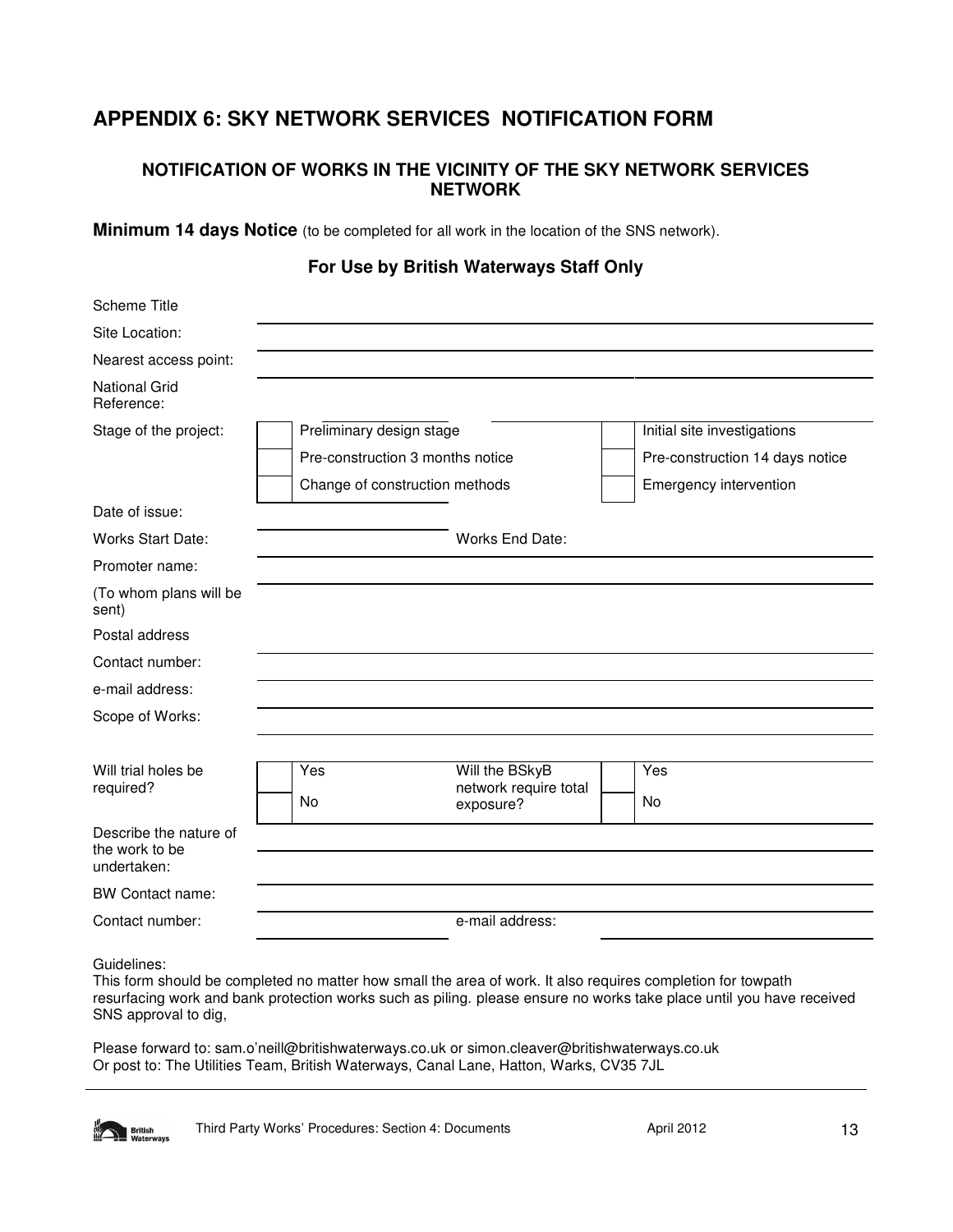# **APPENDIX 7: PUBLIC NOTICE**

The Promoter is responsible for displaying the Works' Notice and, as required, the towpath diversion route map to inform the towpath users and the boaters that moor on the towpath canal side at temporary or visitors' moorings of the future and then ongoing works by which they are affected. It is not the Promoter responsibility to notify boaters at residential moorings sites and in marinas. These efforts are undertaken by the British Waterways' moorings team.

The notice is for display at the location affected by the works which may be the point of towpath closure or at the worksite depending on the type of notice (refer to Note 4).

All notices are made on the same form. It is not required that the form provided be used but it is required that at least the same salient information be displayed. The form may be edited to include own company logotypes, etc.

The notice is displayed two weeks in advance of the works, the 'Date of issue' is thus 14 calendar days prior to the 'Start date'.

The notice is displayed flush against a fence, wall or other suitable place, in plain view at eye level. Sign posts are to be used.

A notice of a closed towpath is displayed alongside a towpath diversion route map. The map may be a road map, any other suitable and also hand, drawn as long as it is clear which route to follow to move around the works.

The text in on the Public Notice should be edited to suit.

PUBLIC NOTICE: The title of the notice should read the following

ADVANCED PUBLIC NOTICE TEMPORARY TOWPATH CLOSURE PUBLIC NOTICE TEMPORARY TOWPATH CLOSURE PUBLIC NOTICE OF WORKS ON TOWPATH PUBLIC NOTICE OF OVERHEAD WORKS … and any other suitable title

Note 1: The notice number is the same as the project code and provided by the Works Engineer. The number is made up of the canal identifier and the functional location of the working area along the canal.

> e.g. RE-01256. RE identifies the canal as the Regent's Canal. The functional location is at chainage 12560 m. Functional locations are rounded to the nearest 10 m.

- Note 2: Name of the Canal/navigable river given in Note 1.
- Note 3: Between bridge [X] and bridge [Y] or similar suitable reference. May be a street address and any similar location identifiable by landmarks.
- Note 4: The type of restriction should clearly state the purpose of the notice being:
	- Navigation (temporary) closure
	- Towpath (temporary) closure
	- Access (temporary) closure
	- Construction works

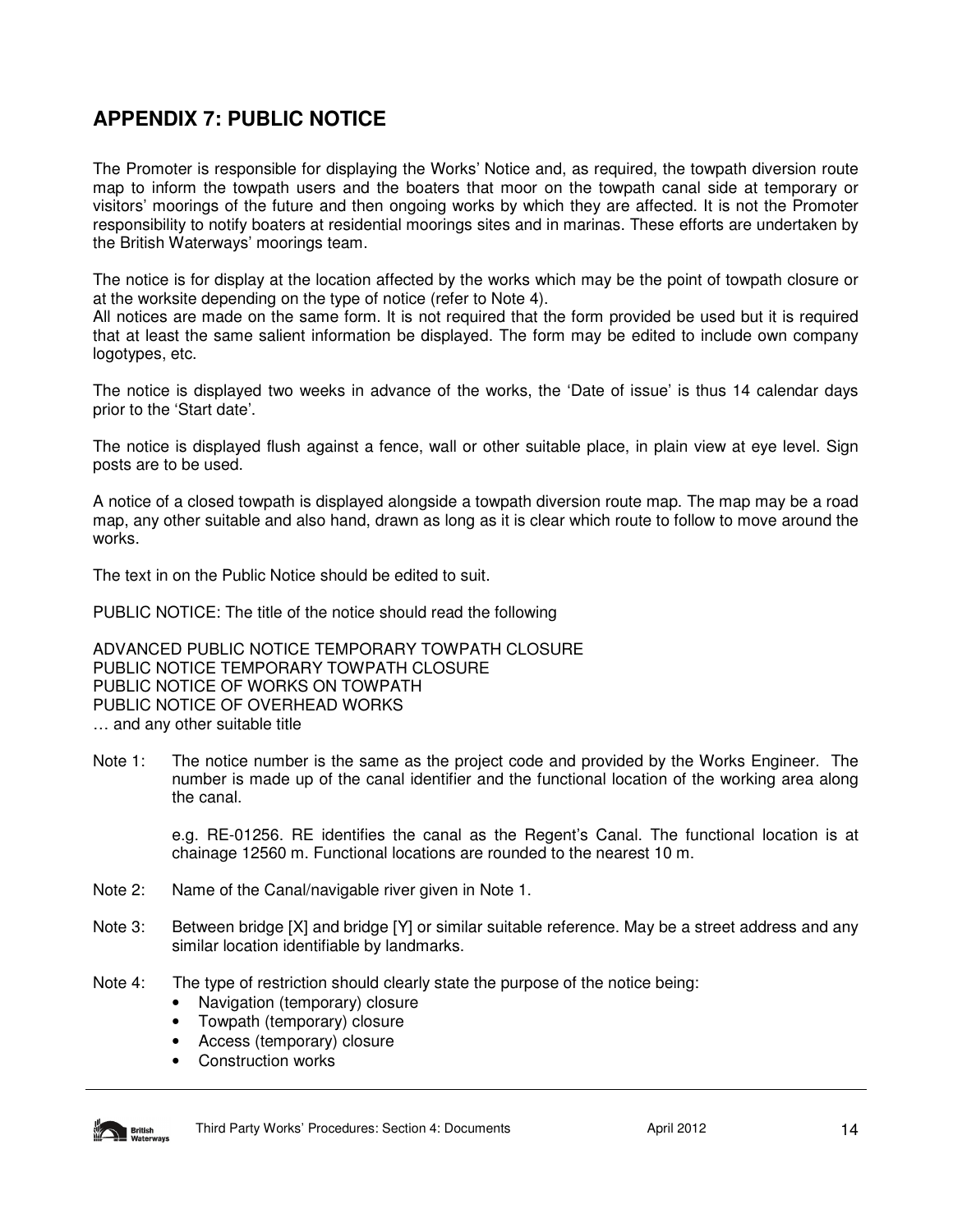- Suspension of access
- ... and similar
- Note 5: Supply a paragraph detailing the reasons of imposing the restriction.

e.g. In the case of towpath closure to disassemble a scaffold the reason will be … Towpath closure to isolate the worksite for the purpose of disassembly of a scaffold located on the towpath.

Note 6: Actions to be taken by the reader. Reference to maps and the like.

e.g. It is advised to use the alternative route indicated on the map displayed alongside this notice and rejoined the towpath at the next nearest point of access at XXX Road.

This section should also be used to inform of H&S risk. All H&S risk is assessed as per the prescriptions of the CoP. No risk shall be transferred to the waterway users but where it is impossible to put in place mitigation measures to eliminate risk the risk must be passes on.

e.g. The demolition works may cause dust. Do not pass walk through the plume until it has dissipated.

Note 7: Contact details of the Promoter, Contractor and British Waterways' responsible person (Works Engineer or Operations Supervisor). Provide out of office contact details.

Provide a copy of the completed notice to the Works Engineer for publishing a similar notice of the British Waterways website under: www.waterscape.com

The A4 format notice fits into an upside down transparent plastic filing pocket to keep it dry while on display. Alternatively the notice can also be plasticized. Of course an A3 size enlargement can be used if is thought that the A4-size is too small.

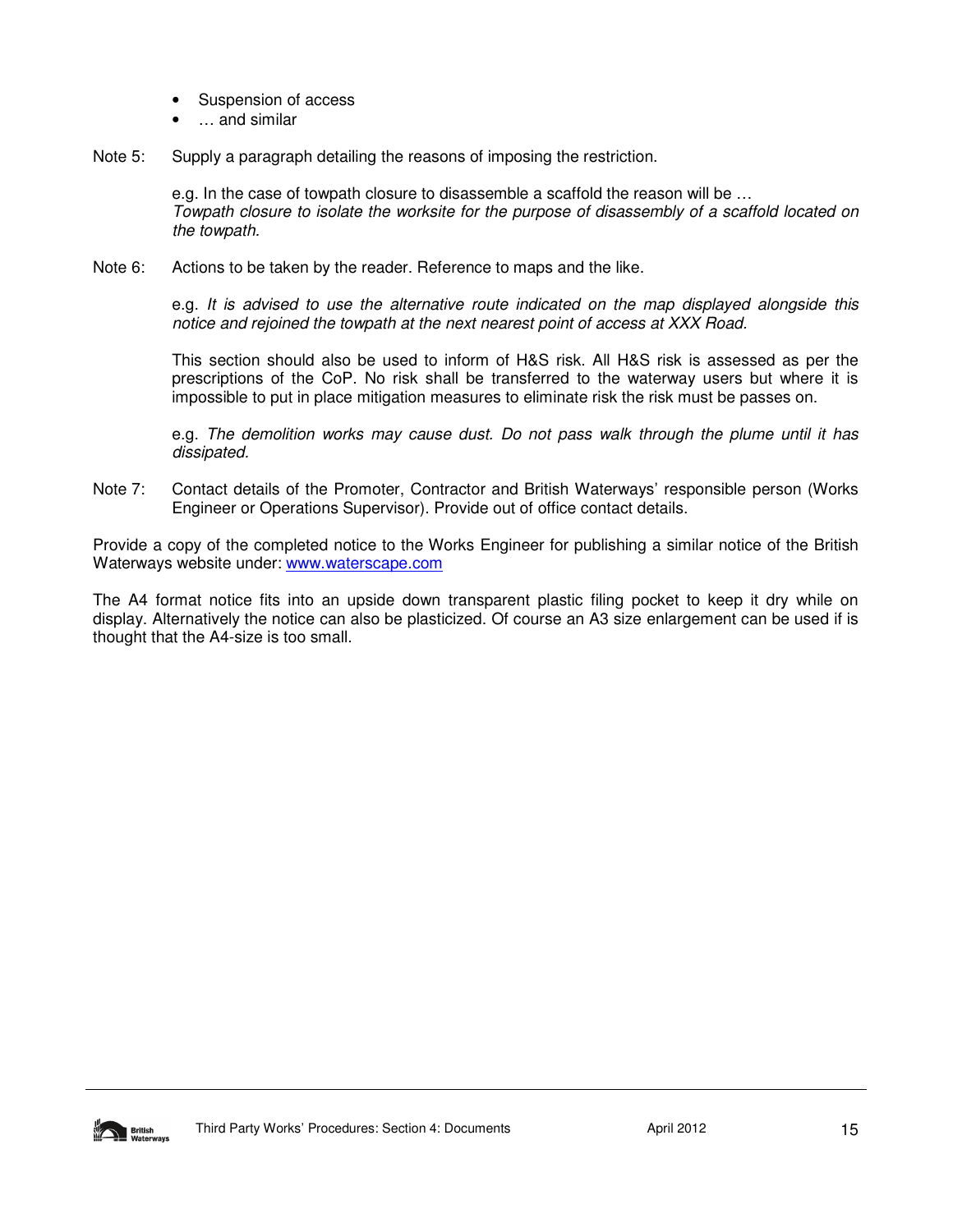

# **PUBLIC NOTICE**

| <b>Notice no:</b>                                                                                        |                                              | Date of<br>issue:  |  |
|----------------------------------------------------------------------------------------------------------|----------------------------------------------|--------------------|--|
| Waterway:                                                                                                |                                              |                    |  |
| <b>Start date:</b>                                                                                       |                                              | <b>End date:</b>   |  |
| Location:                                                                                                |                                              |                    |  |
| <b>Type of restriction:</b>                                                                              |                                              |                    |  |
| <b>Details and reasons</b><br>for restriction:                                                           |                                              |                    |  |
| <b>Special instructions:</b>                                                                             |                                              |                    |  |
| Up-to-date information<br>regarding this<br>stoppage/diversion<br>and the works may be<br>obtained from: |                                              |                    |  |
|                                                                                                          | Further details are available on our website | www.waterscape.com |  |

# **OUT OF HOURS CALL 0800 47 999 47 FOR EMERGENCIES ONLY**

# **Please do not misuse the emergency telephone service with non-urgent calls**

British Waterways regret any inconvenience caused and in an attempt to minimise this, notices are posted locally. In order to improve the effectiveness of this information service please, contact:

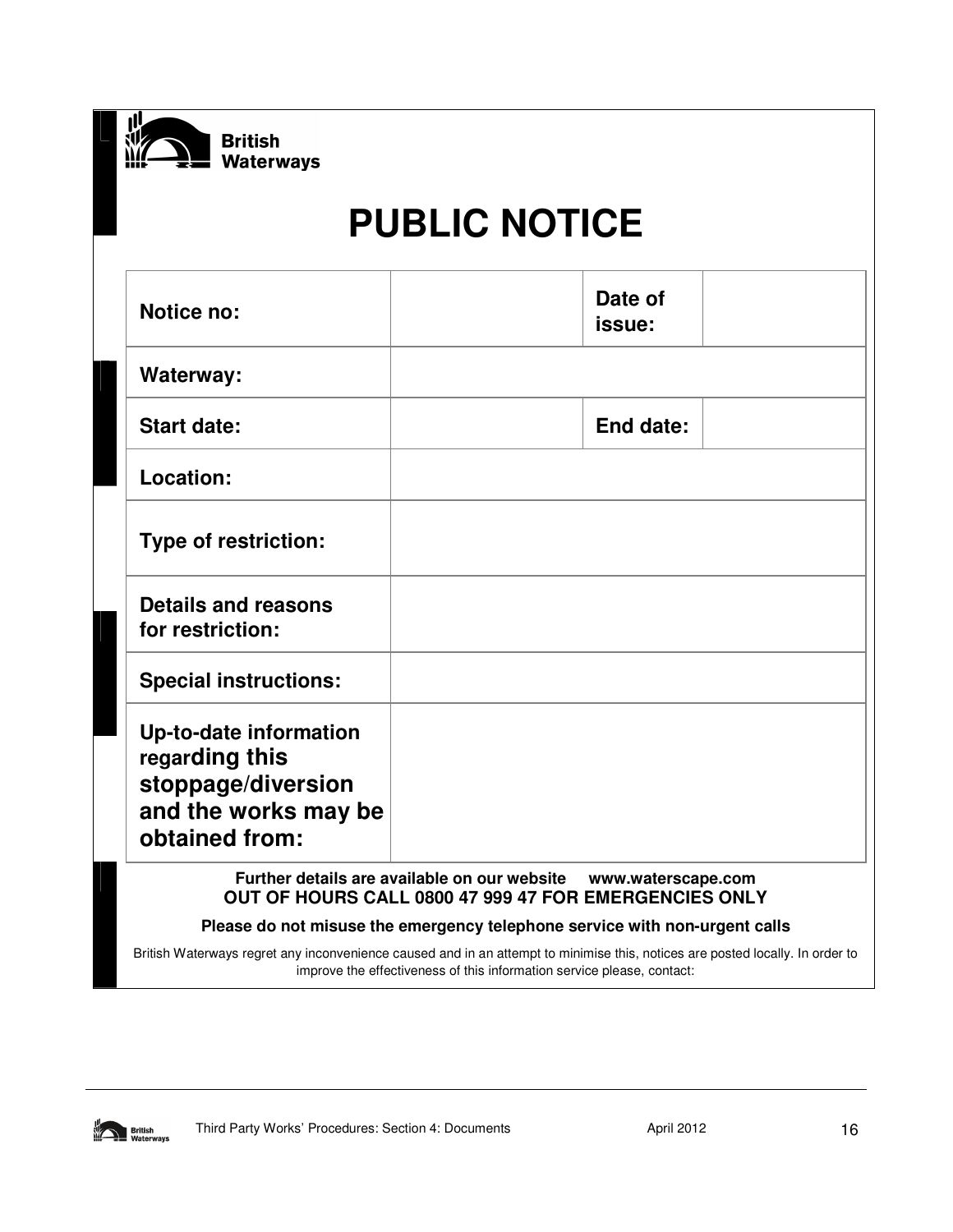# **APPENDIX 8: DEFINITIONS**

- Code of Practice The document referenced as: 'British Waterways, Third Party Works Procedures', Code of Practice; Section 2' available on request from the Works Engineer or obtainable at http://www.britishwaterways.co.uk/ourwork/maintenance-and-improvement/working-safely.
- British Waterways **Refers** to the British Waterways Board and subsidiary companies. Waterway The "Waterway" means any canal, inland or river navigation, feeder, reservoir or dock belonging to or under the control of British Waterways and includes any works, services, lands or premises belonging to or under the control of British Waterways and held or used by them in connection with its business.
- British Waterways Property The land (including land covered with water), Waterway, property, sub-soil and air space owned and/or managed from time to time by British Waterways.
- Environment The totality of surroundings of the British Waterways Property and the adjacent land as far as it affects British Waterways. The environment includes the fauna and flora, the people moving along and resident on and in the proximity of the waterway, all that is visual, the air, temperature, smell and noise.
- Promoter The "Promoter" referred to in this Code of Practice shall be the body or company or individual (or legal successors) procuring the work or activity. A Consulting Engineer or other advisor is viewed by British Waterways as an agent of the Promoter. In the case of agency arrangements such as in the water industry, the agent authority will be regarded as a Promoter.
- Promoter's Representative The person or organisation that has a mandate to act on behalf of the promoter, be this a consultant, as an engineer or architect, or a contractor.
- Review An 'environmental and technical' Review is undertaken by the Works Engineer to ensure that the proposed works are undertaken in terms of the prescriptions of the Code of Practice and other requirements, specifications, design codes and the like.
- Safety Policy **The published British Waterways** Safety Policy is obtainable at www.britishwaterways.co.uk/our-work/maintenance-andimprovement/working-safely.
- Third Party Works Works of this description are those not undertaken by nor instructed by British Waterways. Third parties are private, public and third sector bodies as well as individuals.
- The Works Engineer **Refers to the British Waterways engineer responsible for the engineering of** the project.
- The Estates Manager Refers to the British Waterways estates officer responsible for the project.

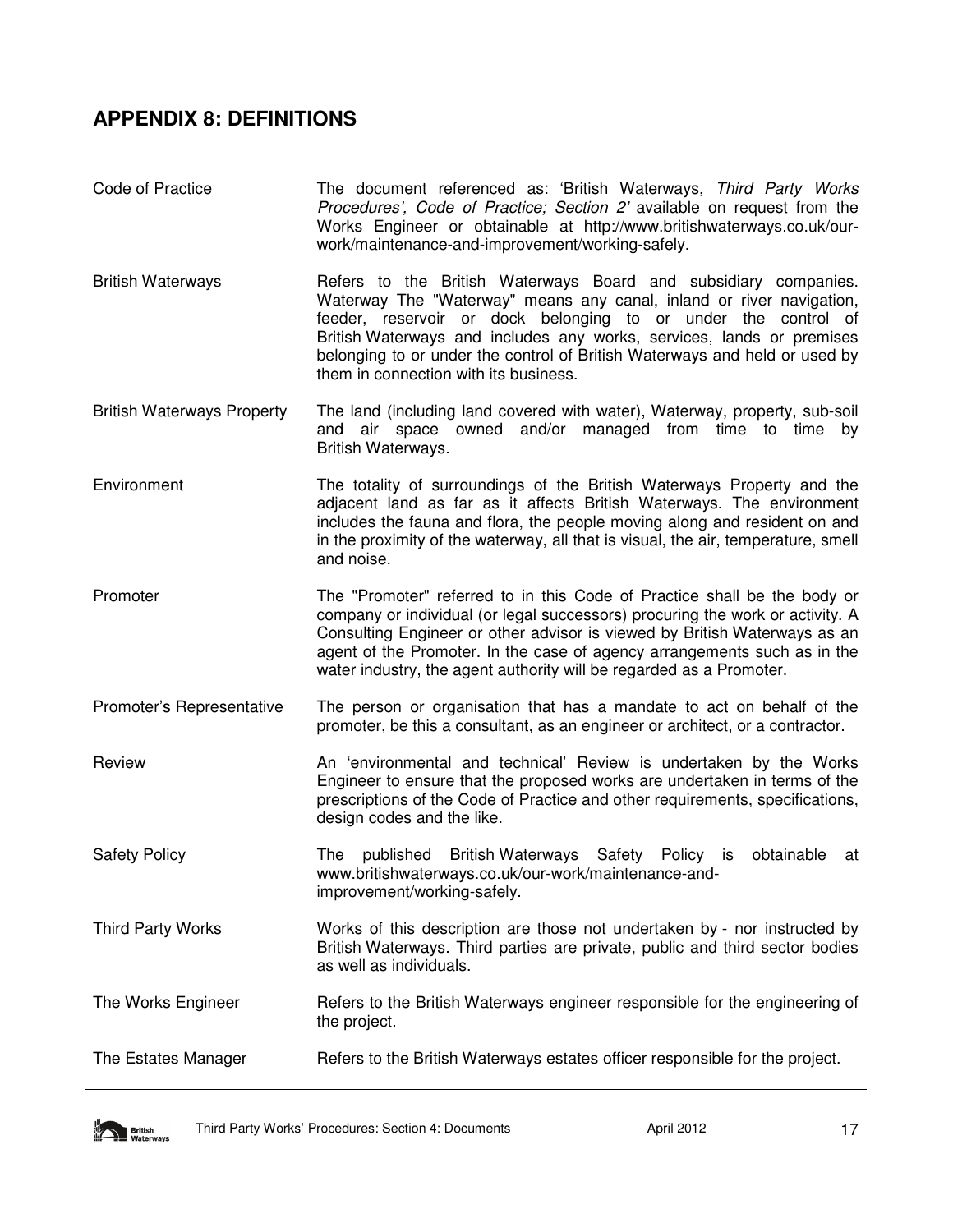| The Works        | The "Works" mean all temporary and permanent works proposed and their<br>associated<br>maintenance where they affect<br>the<br>Waterway<br>or<br>British Waterways property.                                                                                                                                                  |
|------------------|-------------------------------------------------------------------------------------------------------------------------------------------------------------------------------------------------------------------------------------------------------------------------------------------------------------------------------|
| Waterway         | The "Waterway" means any canal, inland or river navigation, feeder,<br>reservoir or dock belonging to or under the control of British Waterways and<br>includes any works, services, lands or premises belonging to or under the<br>control of British Waterways and held or used by them in connection with its<br>business. |
| Work and Working | Performing an activity other that the recreational or licensed use of craft of<br>and on the waterway. Any such activity undertaken on, by gaining access to<br>-, across and over British Waterways' property. Works include those works<br>that affect British Waterways undertaken on neighbouring property.               |

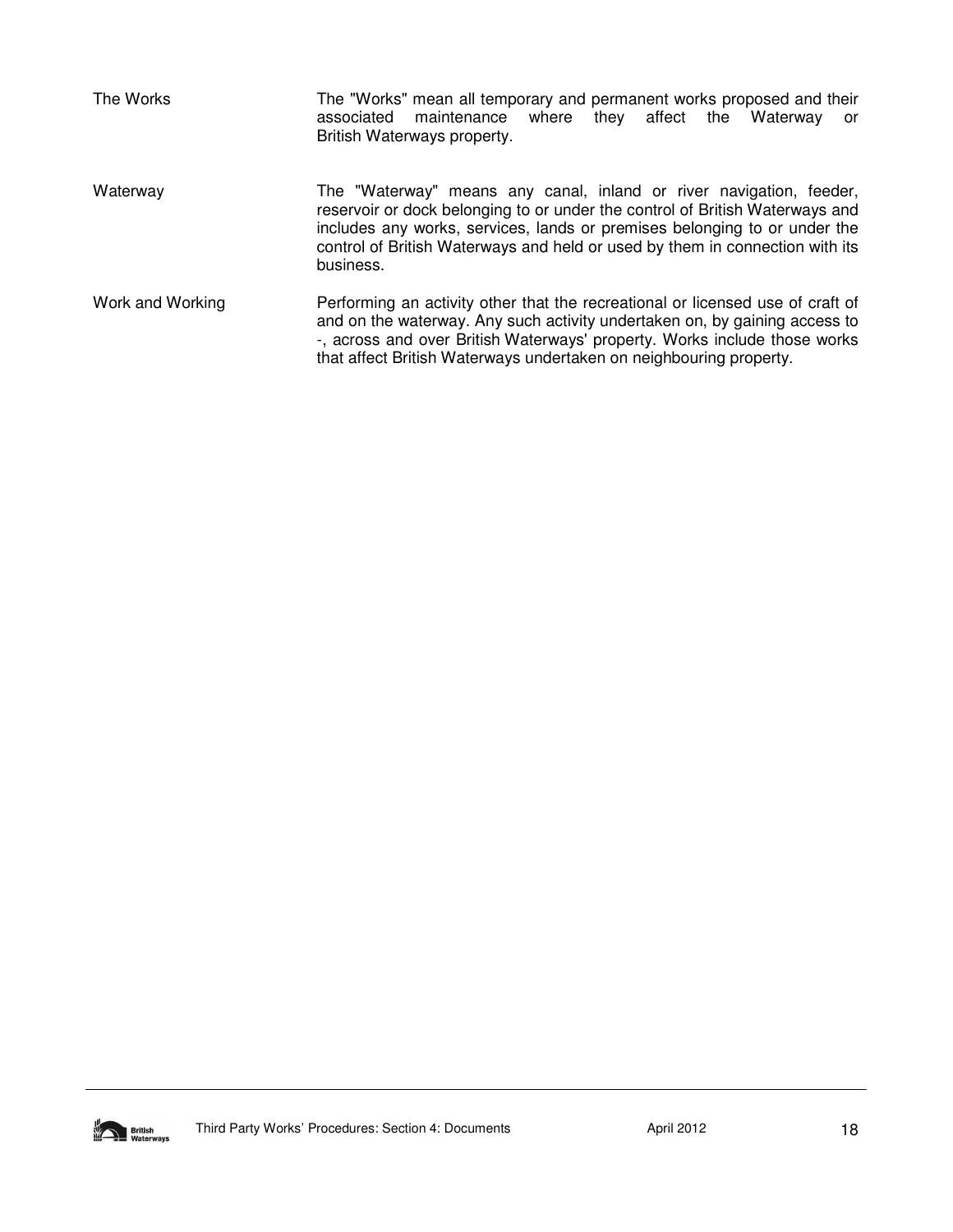# **APPENDIX 9: ACRONYMS**

| Acronym       | <b>Description</b>                                                    |
|---------------|-----------------------------------------------------------------------|
| BS.           | <b>British Standards</b>                                              |
| <b>BW</b>     | <b>British Waterways</b>                                              |
| <b>CDM</b>    | <b>Construction Design Management</b>                                 |
| <b>CHSW</b>   | <b>Construction Health Safety and Welfare Regulations</b>             |
| CoP           | British Waterways Code of Practice in current edition                 |
| H&S           | <b>Health and Safety</b>                                              |
| <b>LOLER</b>  | Lifting Operations and Lifting Equipment Regulations                  |
| <b>NASC</b>   | National access and scaffolding convention                            |
| <b>PPE</b>    | Personal Protective Equipment                                         |
| <b>PUWER</b>  | Provisions and Use of Work Equipment Regulations                      |
| <b>RIDDOR</b> | Reporting of Injuries, Diseases and Dangerous Occurrences Regulations |
| <b>TPW</b>    | <b>Third Party Works</b>                                              |
| OS.           | <b>Ordnance Survey</b>                                                |

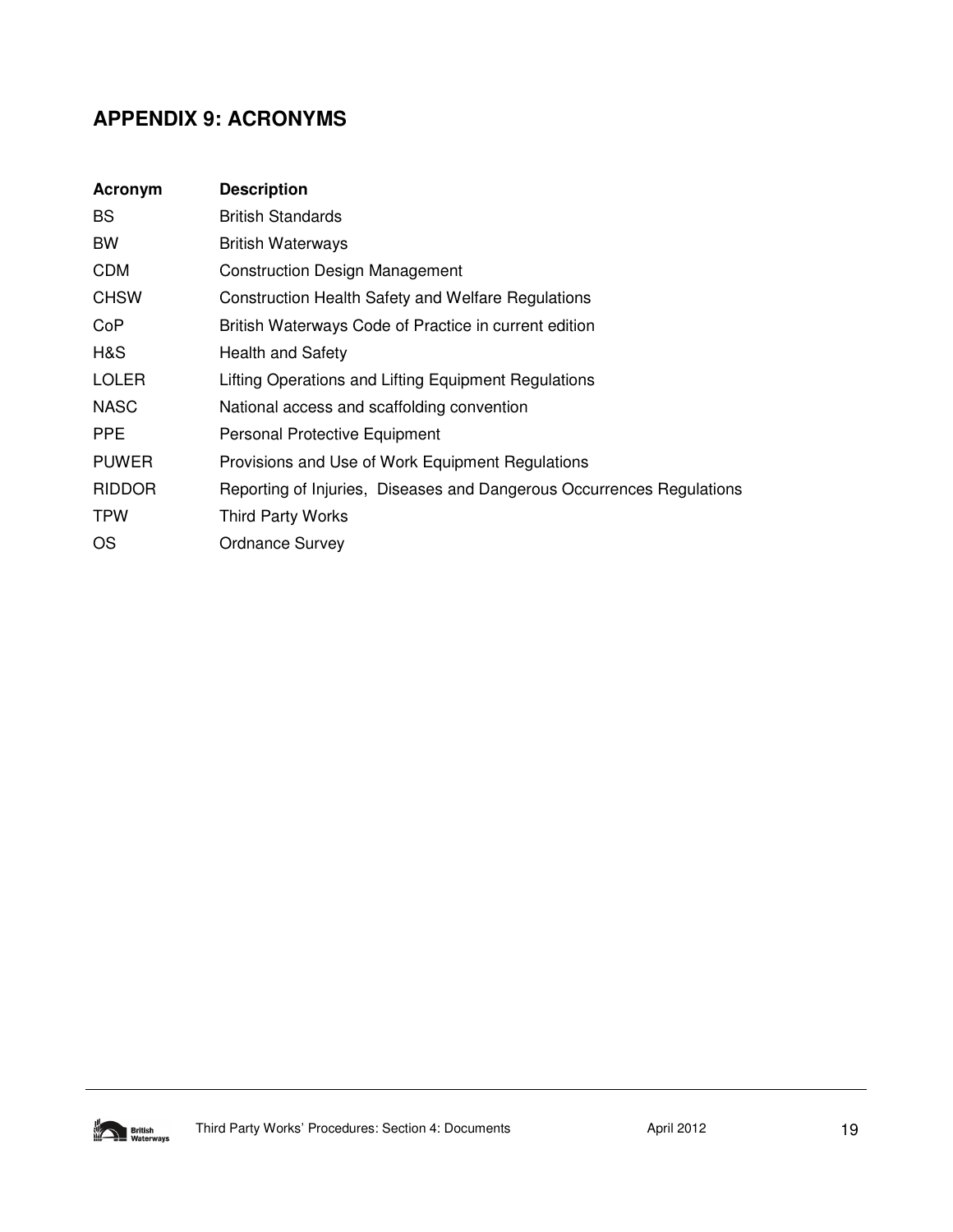# **APPENDIX 10: WATERWAY TERMINOLOGY**

| Depth of the canal  | The distance measured from the top of the coping stone (also referred to as<br>the coping) to the base of the canal, thus the water depth plus the<br>freeboard.                                                                                                                                                                                                                                                                                                                                                                                                                                                                                                     |
|---------------------|----------------------------------------------------------------------------------------------------------------------------------------------------------------------------------------------------------------------------------------------------------------------------------------------------------------------------------------------------------------------------------------------------------------------------------------------------------------------------------------------------------------------------------------------------------------------------------------------------------------------------------------------------------------------|
| Canal               | All structures containing the volume of water, the base, and the walls.                                                                                                                                                                                                                                                                                                                                                                                                                                                                                                                                                                                              |
| Canal bank          | The earth structure that defines the limit of the canal.                                                                                                                                                                                                                                                                                                                                                                                                                                                                                                                                                                                                             |
| Canal wall          | The structure that defines the limit of the canal, typically a wall of masonry,<br>concrete, concrete piles, steel sheet piles; or sloping face of masonry and<br>similar.                                                                                                                                                                                                                                                                                                                                                                                                                                                                                           |
| <b>Coping Stone</b> | Sometimes in the case of a piled wall referred to as the capping beam. A<br>stone or concrete lintel placed on top of the canal wall.                                                                                                                                                                                                                                                                                                                                                                                                                                                                                                                                |
| Craft               | A floating vessel of any description, e.g. raft, dinghy, boat, workboat,<br>pontoon, barge be it powered or dumb.                                                                                                                                                                                                                                                                                                                                                                                                                                                                                                                                                    |
| Nearside            | The towpath side of the waterway.                                                                                                                                                                                                                                                                                                                                                                                                                                                                                                                                                                                                                                    |
| Offside             | The side of the waterway where there is no towpath.                                                                                                                                                                                                                                                                                                                                                                                                                                                                                                                                                                                                                  |
| Point of access     | That point at which waterway users move from the neighbouring land onto<br>British Waterways property. It may be an open access, a gate or barrier<br>controlled access, steps and stairs or ramps. An access is a formally<br>recorded point of access. A gap in the fence, and similar, is not a point of<br>access.                                                                                                                                                                                                                                                                                                                                               |
| Scaffold            | Scaffolding is broadly defined as a temporary structure, commonly made of<br>a lattice of steel poles arranged to create working platforms at desired<br>levels. This scaffold is purely for access purposes and to hold some<br>necessary building material/equipment while these are used. The scaffold is<br>tied-back to the structure. The scaffold is either entirely suspended from the<br>structure of stands on the ground (pontoon on water in some instances).<br>The scaffold is designed and constructed to a design. A design certificate is<br>provided. It is inspected on regular intervals, commonly weekly, and<br>inspection records maintained. |
| Towpath             | The towpath is often referred to as the footpath given it's present use. The<br>towpath is the strip of land to one side, or in some cases, to either side of<br>the canal, on which horses moved to tow barges.                                                                                                                                                                                                                                                                                                                                                                                                                                                     |
| Towpath users       | Those persons that are on the towpath undertaking a habitual recreational<br>activity (not working) such as walking, jogging, cycling, and the like; or a<br>licensed activity such as boating.                                                                                                                                                                                                                                                                                                                                                                                                                                                                      |
| Helmsman            | A person in possession of a valid helmsman's licence to operate a craft.                                                                                                                                                                                                                                                                                                                                                                                                                                                                                                                                                                                             |
| Lengthsman          | A person charged with managing the waterway.                                                                                                                                                                                                                                                                                                                                                                                                                                                                                                                                                                                                                         |

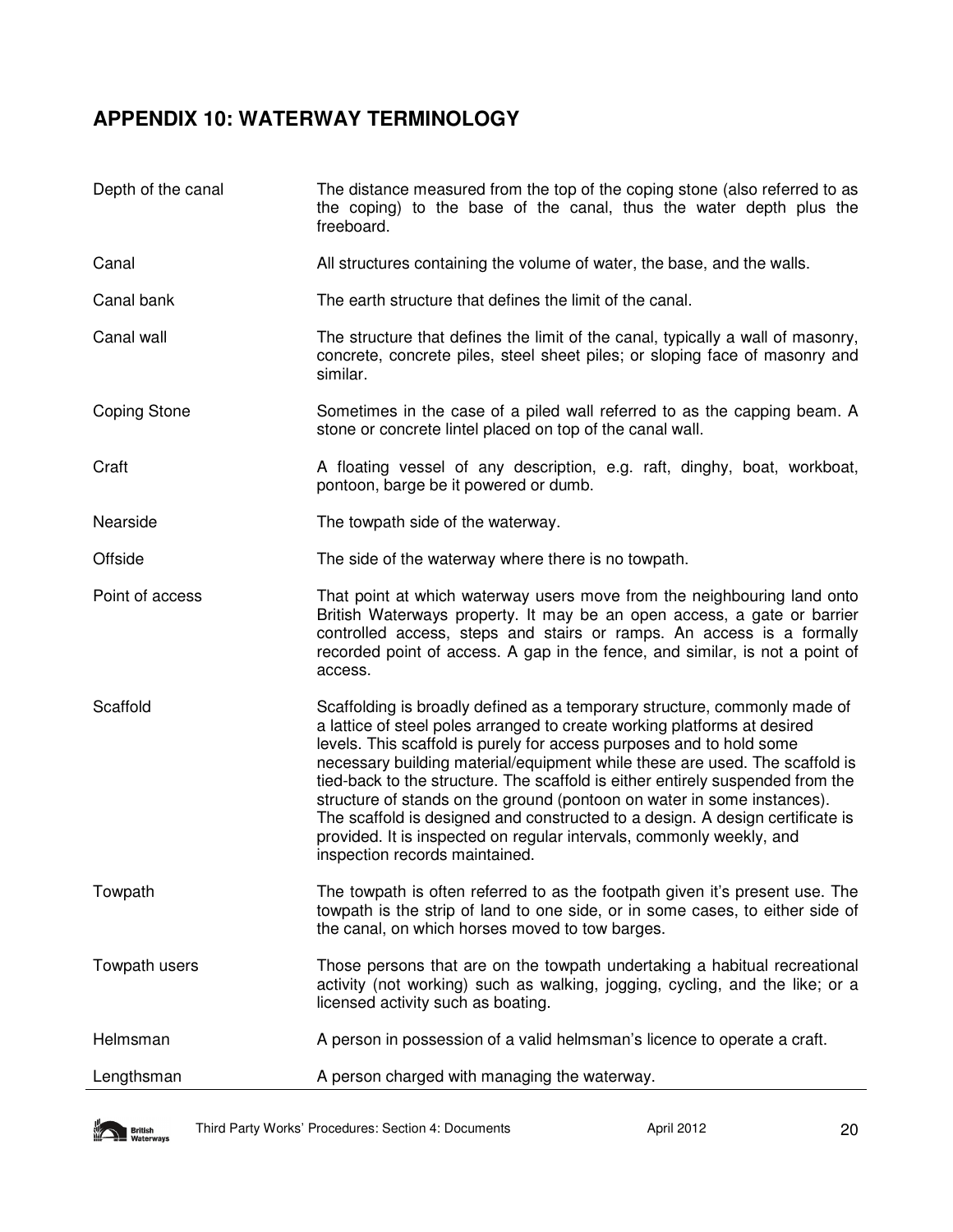| Licence | A permission issued by British Waterways to undertake an activity which<br>may involve the use of plant, equipment, materials, and the like, on<br>British Waterways' property.                                |
|---------|----------------------------------------------------------------------------------------------------------------------------------------------------------------------------------------------------------------|
| Lock    | Gated structures comprising of two sets of gates for passing a craft<br>between distinct water levels. Locks may have either single or pairs of gates<br>at either end depending upon beam, use and/or design. |
| Pound   | The volume of water between locks.                                                                                                                                                                             |

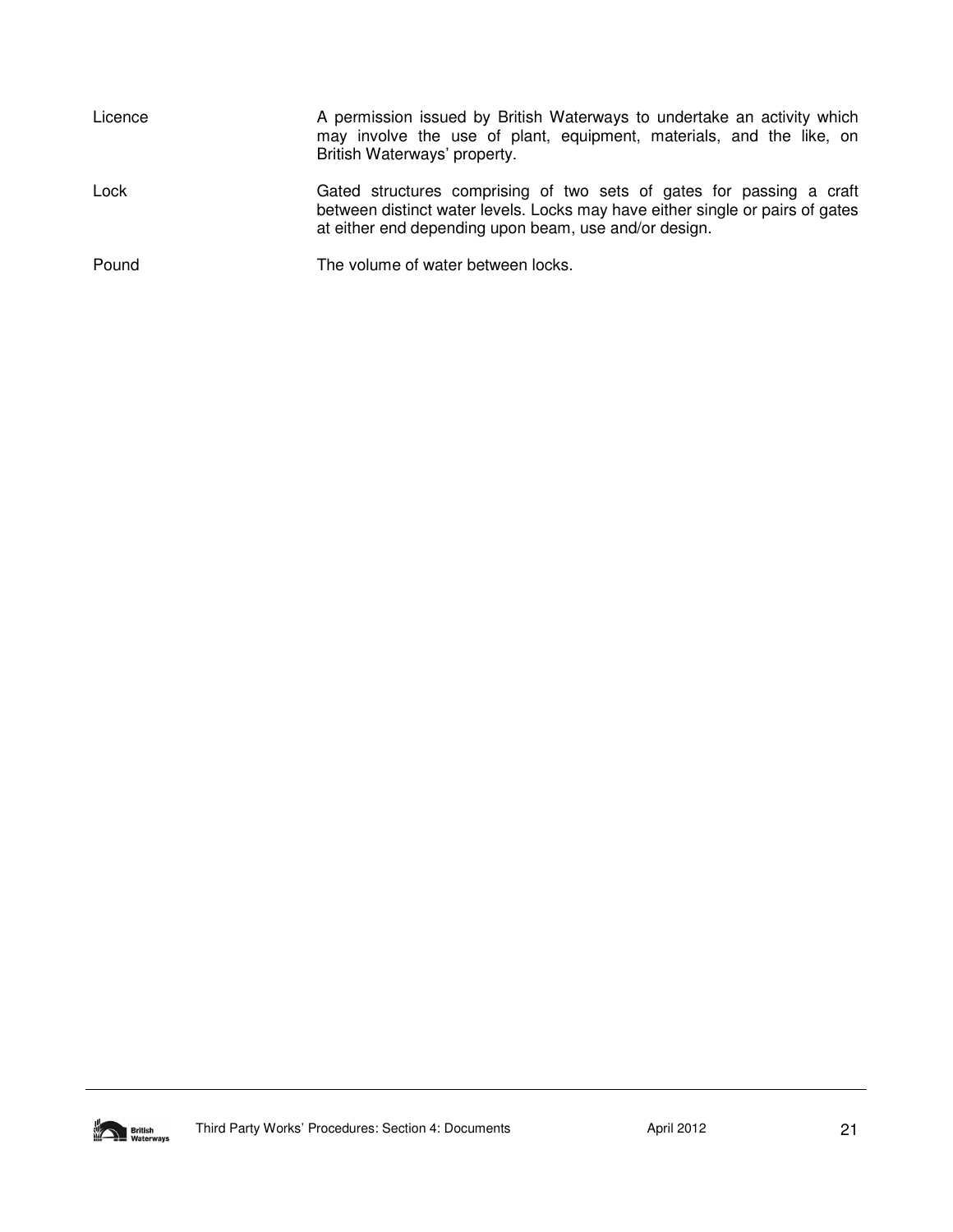# **APPENDIX 11: REFERENCES FOR SUSTAINABLE PROJECTS**

The following industry references provide further detail for the delivery of a more sustainable project, and should be used where appropriate:

### **SUBJECT REFERENCES**

SUSTAINABLE URBAN DRAINAGE SYSTEMS (SUDS).

- CIRIA Publication C523 Sustainable Urban Drainage Systems -Best Practice Manual.
- Sustainable Urban Drainage Systems An Introduction. A 20 page booklet produced by EA, SEPA and Environment and Heritage Service.
- CIRIA Publication C522 SUDS Design Manual for England and Wales.
- CIRIA Publication C521 SUDS Design Manual for Scotland and Northern Ireland.

GREEN PROCUREMENT (E.G. TIMBER & **RECYCLED** AGGREGATES).

- Waste Reduction Action Programme (WRAP) www.wrap.org.uk
- AggRegain (the sustainable aggregates information service from WRAP including specification of use, supplier information & case studies) – www.aggregain.org.uk
- Tarmac (leading UK supplier of building materials) www.tarmac.co.uk.
- WWF UK Forest and Trade Network www.wwf.org.uk/95+group (formally WWF 95+ Group).
- Building Research Establishment (BRE) www.bre.co.uk.
- Timber Research and Development Association (TRADA) www.trada.co.uk
- Environment Agency (undated), Pollution Prevention Guidelines Works in, near or liable to affect watercourses: PPG5 – available from http://www.environmentagency.gov.uk/commondata/acrobat/ppg05.pdf
- Environment Agency (undated), Pollution Prevention Guidelines Working at Construction & Demolition Sites: PPG6 – available from http://www.environmentagency.gov.uk/commondata/acrobat/ppg06\_25.03.03.pdf
- CIRIA Publication C532 Control of pollution from construction sites

POLLUTION PREVENTION

WATER USE **• ENVIRONMENT AGENCY, SAVEWATER** http://www.environmentagency.gov.uk/subjects/waterres/286587/?version=1&lang=\_e

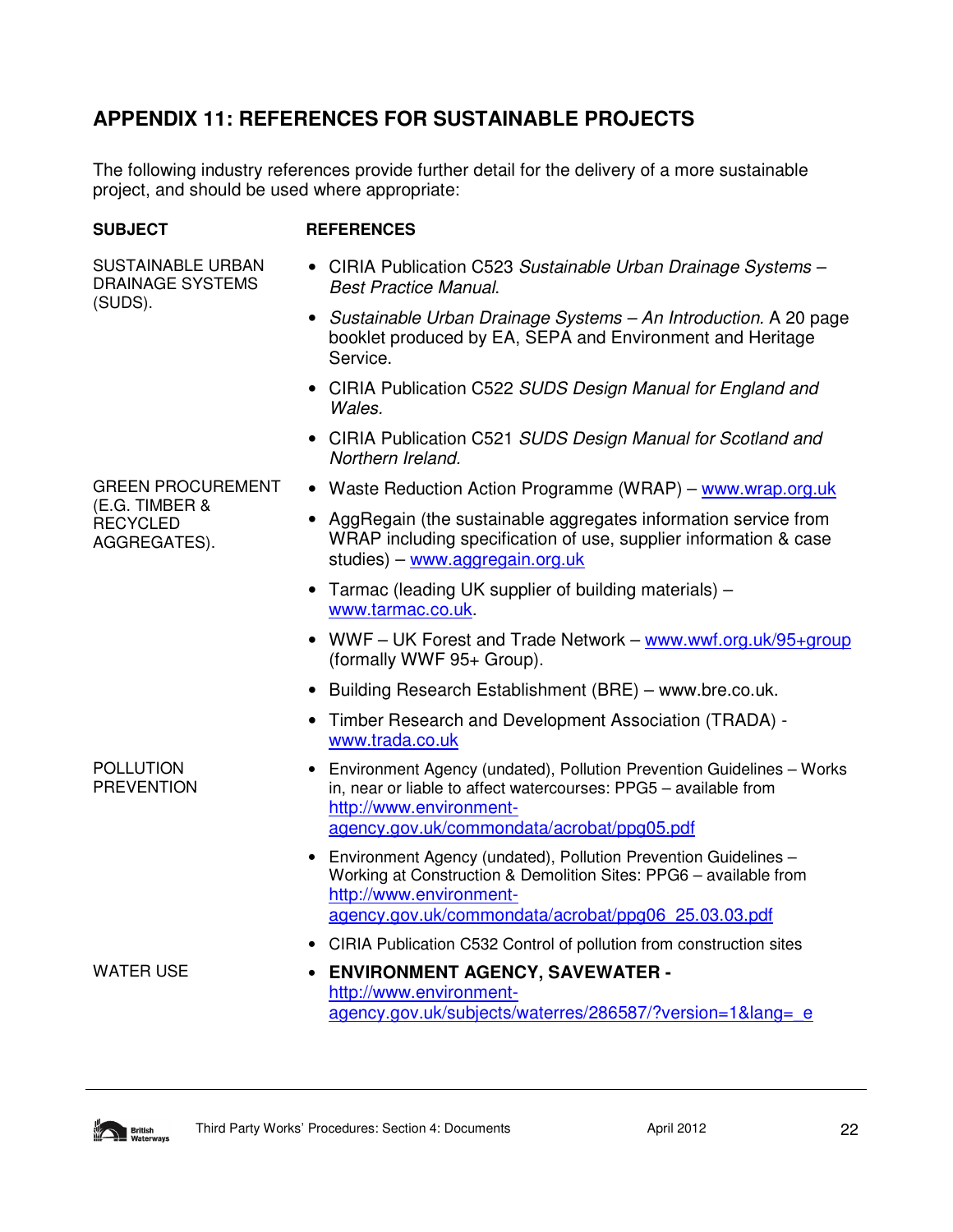# **APPENDIX 12: CONTRACT PRINCIPLES**

Contracts will normally:

- provide that the Promoter may be required to lift, shift or remove his or her Works where they subsequently interfere with the performance of British Waterways' statutory obligations and business.
- not provide rights of support, or accept the imposition of additional loads on the Waterway Property; the structures were not designed for that purpose.
- require appropriate indemnities/insurance/warranties to protect British Waterways from damage whether direct or consequential.
- require accommodation works, repair and decoration obligation to remedy any structural, safety, pollution, and environmental effects of the Promoter's Works.
- provide for cost recovery payments and an appropriate charge to be made for the use of British Waterways' property.
- be for fixed terms or subject to determination by notice. It is the policy of British Waterways not to grant Contracts in perpetuity.
- not provide for a stoppage or closure of the navigation and towpath to assist the installation of the Works. Occasionally British Waterways will organise a closure on behalf of the Promoter but as users of the Waterway need to be properly accommodated a long lead time is usually required and the Promoter will incur additional costs.
- confirm that all-Professional advisers, Consultants and Contractors have all the necessary insurance, including Professional Indemnity Insurance, where applicable.
- make provision for future maintenance, repair, alteration and demolition.
- include drawings, details and specifications, along with such relevant information deemed necessary.
- Require the provision for acceptance by the Works Engineer of Contractor's Method & Safety Statements & Temporary Works proposals.
- require that, where there is a discharge, no noxious, poisonous, polluting or solid matter is caused or knowingly permitted to enter the waterway, or to comply with the requirements of any consent or other authorisation from the Environment Agency (SEPA in Scotland) where such exists.

It must be remembered that:

- the Works Engineer, on behalf of British Waterways, reserves the right to supplement or vary these technical conditions and requirements by the issue of specific requirements when assessing the implications of a specific proposal or later during the construction if he or she considers it necessary, particularly where technical developments take place in the intervening period.
- acceptance of any drawings or proposals only implies that the Works shown thereon meets the requirements of the Works Engineer; the Promoter should satisfy him or herself that the Works are adequate to him or her.

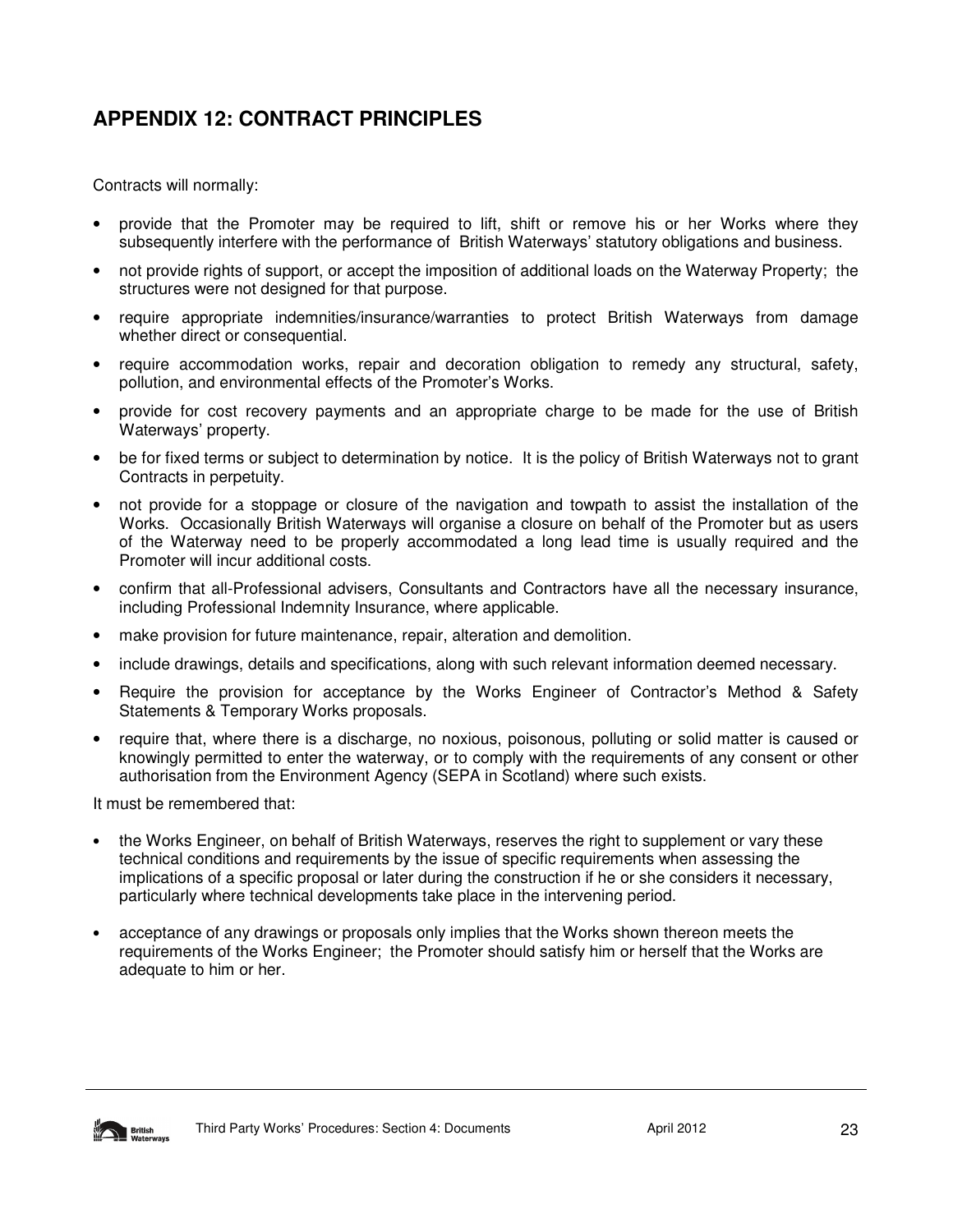- the Works must be carried out in accordance with the programme, method statements, designs, plans and specifications submitted to and accepted by the Works Engineer; the Promoter shall remain fully responsible and liable to British Waterways for the adequacy of such designs, plans and specifications, and shall be responsible for ensuring that the Contractor abides by them.
- notwithstanding any observations or comment made by the Works Engineer or his or her representatives, the Promoter shall remain fully responsible and liable to British Waterways for the adequacy of all investigations, design plans, programmes, working practices and other activities associated with the Works.

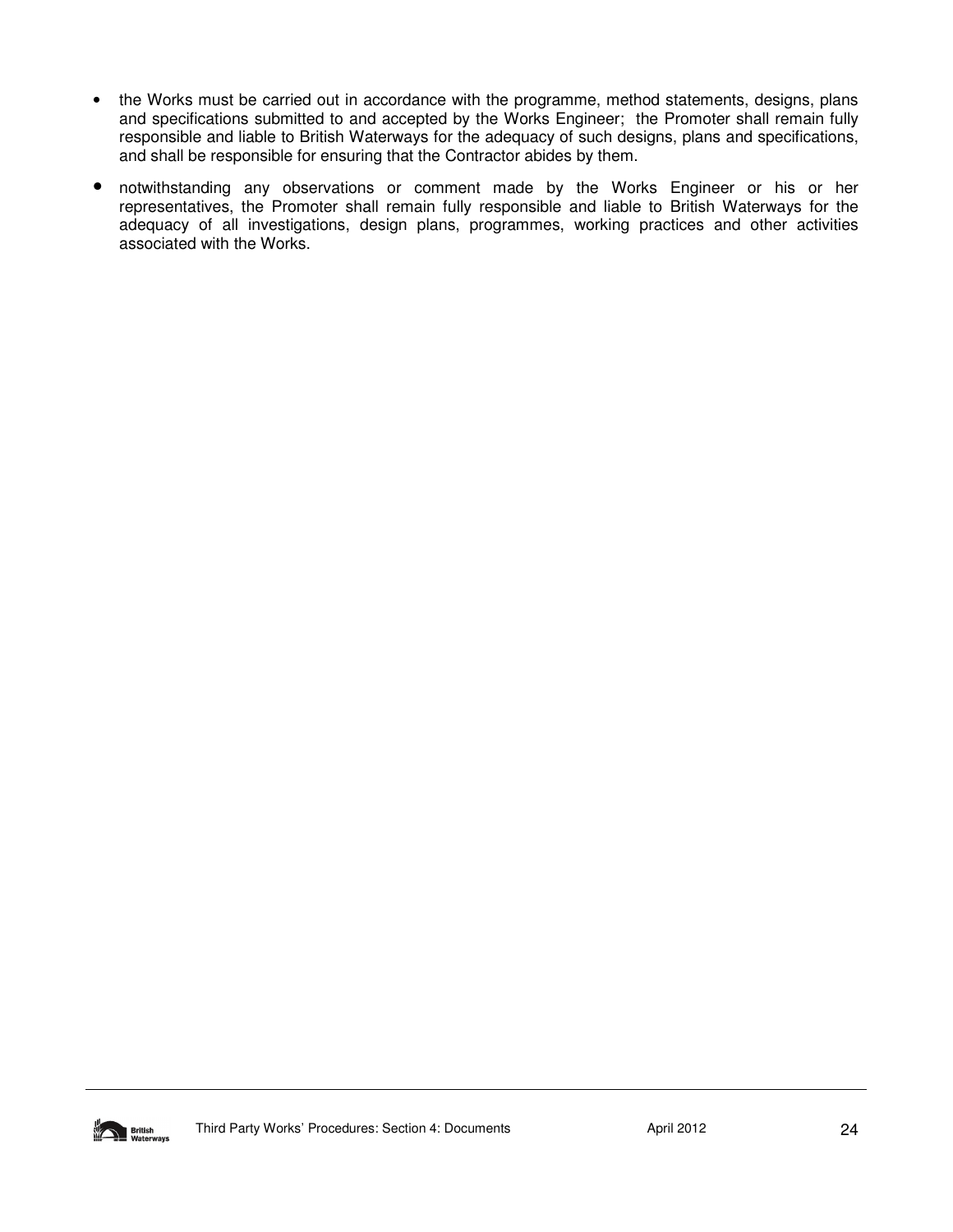# **APPENDIX 13: STOPPAGE CHARGES**

# **Notes:**

- British Waterways will define in which category a particular waterway or location comes
- stoppages normally start on a Monday morning at 07:00 and end on Friday evening at 20:00 a 5 day winter stoppage would be charged at the rate above
- a continuous stoppage of several weeks would incur a multiple of the appropriate 5 day rate plus the relevant daily rate for the included weekend days
- the weekly rate is only available from mid November to Mid March, excluding the Christmas / New Year period. During the remainder of the year the daily rate only is available
- when stoppages over-run beyond the agreed period the rate is doubled (see Example C)
- unauthorised stoppages are charged at double the standard rate
- if a late stoppage booking is accepted by the Works Engineer after 31 April, but more than 8 weeks before start date, the charge is increased by 25% if a late stoppage / restriction booking is accepted by the Works Engineer less than 8 weeks before the stoppage start date the charge is increased by 50% (see example D)
- compensation for freight carriers and other businesses may also be required
- stoppages will not normally exceed four weeks in duration

| <b>Length of Stoppage</b>                                   | Up to $30$<br>min delay | Up to 5<br><b>hrs</b><br><b>between</b><br>07:00<br>and<br>20:00 | Over-<br>night<br>from<br>$20:00$ to<br>07:00 | 24<br>hours<br>Mon –<br>Fri | 24<br>hours<br>Sat $/$<br><b>Sun</b> | per 5 day<br>period<br>(Monday to<br>Friday) |
|-------------------------------------------------------------|-------------------------|------------------------------------------------------------------|-----------------------------------------------|-----------------------------|--------------------------------------|----------------------------------------------|
| <b>Commercial Waterways</b>                                 |                         |                                                                  |                                               |                             |                                      |                                              |
| Ship Canal e.g. Caledonian Canal                            | no charge               | £5,000                                                           | £2,100                                        | £14,000                     | £15,500                              | not available                                |
| Commercial (heavy use) e.g. Aire<br>& Calder Navigation     | not<br>available        | £2,200                                                           | £1,800                                        | £6,500                      | £7,200                               | not available                                |
| Commercial (light use) e.g.<br>Gloucester & Sharpness Canal | no charge               | £550                                                             | £350                                          | £1,400                      | £1,800                               | £5,500                                       |
| <b>Leisure Waterways</b>                                    |                         |                                                                  |                                               |                             |                                      |                                              |
| Busy e.g. Llangollen Canal                                  | no charge               | £500                                                             | £350                                          | £1,050                      | £1,400                               | £4,100                                       |
| Medium Use e.g. Monmouthshire<br>& Brecon Canal             | no charge               | £360                                                             | £220                                          | £690                        | £1,150                               | £2,750                                       |
| Light Use e.g. Bridgwater &<br>Taunton Canal                | no charge               | £180                                                             | £110                                          | £330                        | £470                                 | £1,375                                       |

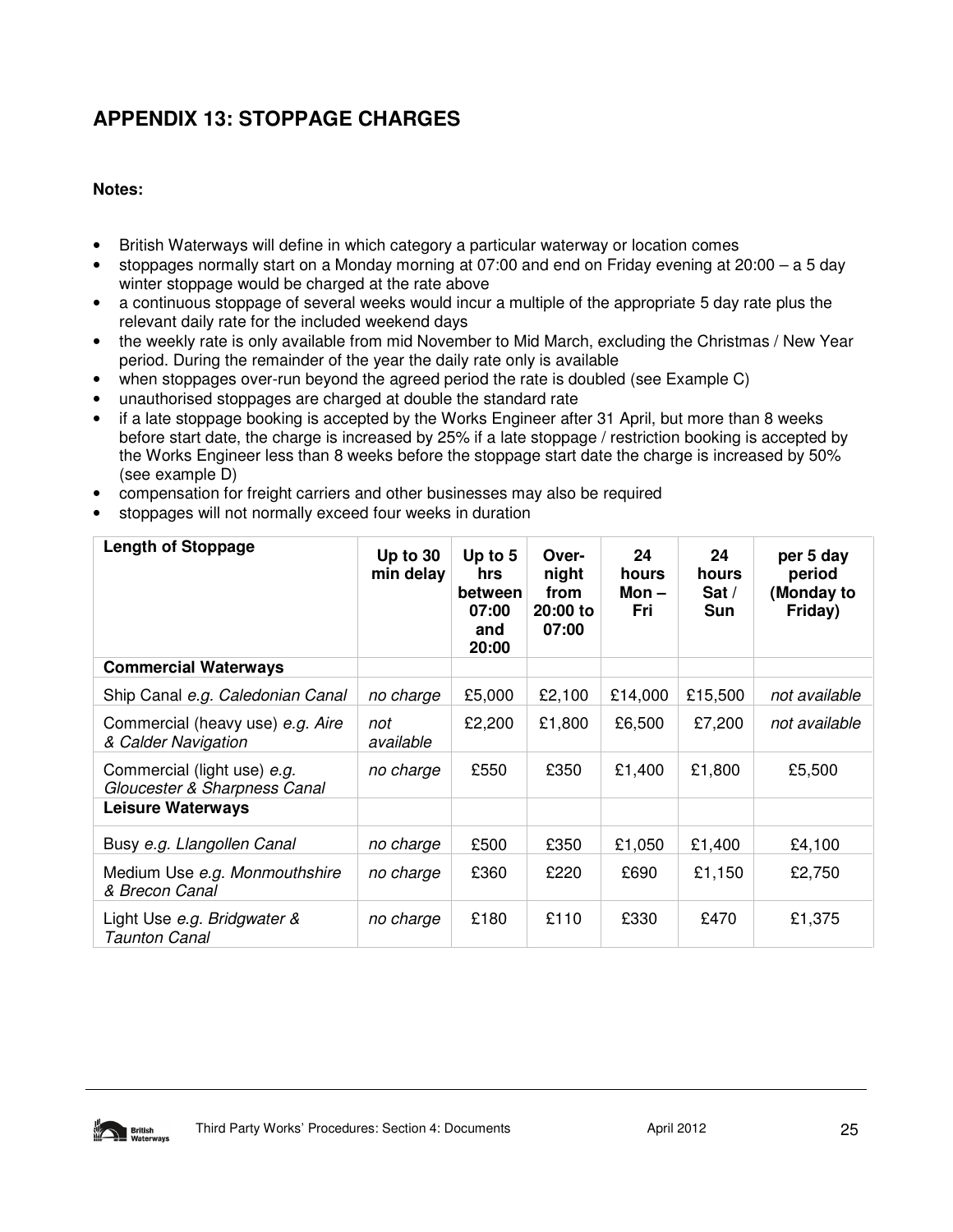To reflect traffic levels at different times of year a multiplier is applied. To represent the loss of availability for the period before and after a bank holiday, a fixed sum is added to the charge, except where the canal is not used at all for leisure purposes. These are defined below. This table is reviewed annually:

| <b>From</b> | To        |                        | <b>Commercial</b><br>navigations | <b>Leisure</b><br>waterways | Holiday<br>period<br>fixed<br>charge |
|-------------|-----------|------------------------|----------------------------------|-----------------------------|--------------------------------------|
| 02-MAR-12   | 30-MAR-12 |                        | 2.5                              | 5                           |                                      |
| 31-MAR-12   | 15-APR-12 | (Easter Period)        | 4                                | 10                          | £25k                                 |
| 16-APR-12   | 05-MAY-12 |                        | 2.5                              | $\overline{5}$              |                                      |
| 06-MAY-12   | 13-MAY-12 | (Bank Holiday Period)  | 3                                | 8                           | £24k                                 |
| 14-MAY-12   | 01-JUN-12 |                        | 2.5                              | $6\phantom{1}$              |                                      |
| 02-JUN-12   | 09-JUN-12 | (Bank Holiday Period)  | 4                                | 10                          | £30k                                 |
| 10-JUN-12   | 30-JUN-12 |                        | 2.5                              | 9                           |                                      |
| 01-JUL-12   | 24-AUG-12 |                        | 2.5                              | 12                          |                                      |
| 25-AUG-12   | 02-SEP-12 | (Bank Holiday Period)  | $\overline{4}$                   | 15                          | £30k                                 |
| 03-SEP-12   | 30-SEP-12 |                        | 2.5                              | 8                           |                                      |
| 01-OCT-12   | 11-NOV-12 |                        | $\overline{2}$                   | $\overline{5}$              |                                      |
| 12-NOV-12   | 21-DEC-12 | (low season)           | 1                                | 0.8                         |                                      |
| 22-DEC-12   | 02-JAN-13 | (Christmas & New Year) | 3                                | 6                           | £30k                                 |
| 03-JAN-13   | 22-FEB-13 | (low season)           | 1                                | 0.8                         |                                      |
| 23-FEB-13   | 22-MAR-13 |                        | 2.5                              | $\overline{5}$              |                                      |
| 23-MAR-13   | 07-APR-13 | (Easter Period)        | 4                                | 10                          | £25k                                 |
| 08-APR-13   | 03-MAY-13 |                        | 2.5                              | 5                           |                                      |
| 04-MAY-13   | 12-MAY-13 | (Bank Holiday Period)  | 3                                | 8                           | £24k                                 |
| 13-MAY-13   | 24-MAY-13 |                        | 2.5                              | 6                           |                                      |
| 25-MAY-13   | 02-JUN-13 | (Bank Holiday Period)  | 4                                | 10                          | £30k                                 |
| 03-JUN-13   | 30-JUN-13 |                        | 2.5                              | 9                           |                                      |
| 01-JUL-13   | 23-AUG-13 |                        | 2.5                              | 12                          |                                      |
| 24-AUG-13   | 01-SEP-13 | (Bank Holiday Period)  | $\overline{4}$                   | 15                          | £30k                                 |
| 02-SEP-13   | 30-SEP-13 |                        | 2.5                              | 8                           |                                      |
| 01-OCT-13   | 10-NOV-13 |                        | $\overline{2}$                   | 5                           |                                      |
| 11-NOV-13   | 20-DEC-13 | (low season)           | 1                                | 0.8                         |                                      |
| 21-DEC-13   | 05-JAN-14 | (Christmas & New Year) | 3                                | $6\phantom{1}$              | £30k                                 |
| 06-JAN-14   | 21-FEB-14 | (low season)           | 1                                | 0.8                         |                                      |
| 22-FEB-14   | 11-APR-14 |                        | 2.5                              | $\overline{5}$              |                                      |
| 12-APR-14   | 27-APR-14 | (Easter Period)        | 4                                | 10                          | £25k                                 |
| 28-APR-14   | 11-MAY-14 | (Bank Holiday Period)  | 3                                | 8                           | £24k                                 |
| 12-MAY-14   | 23-MAY-14 |                        | 2.5                              | 6                           |                                      |

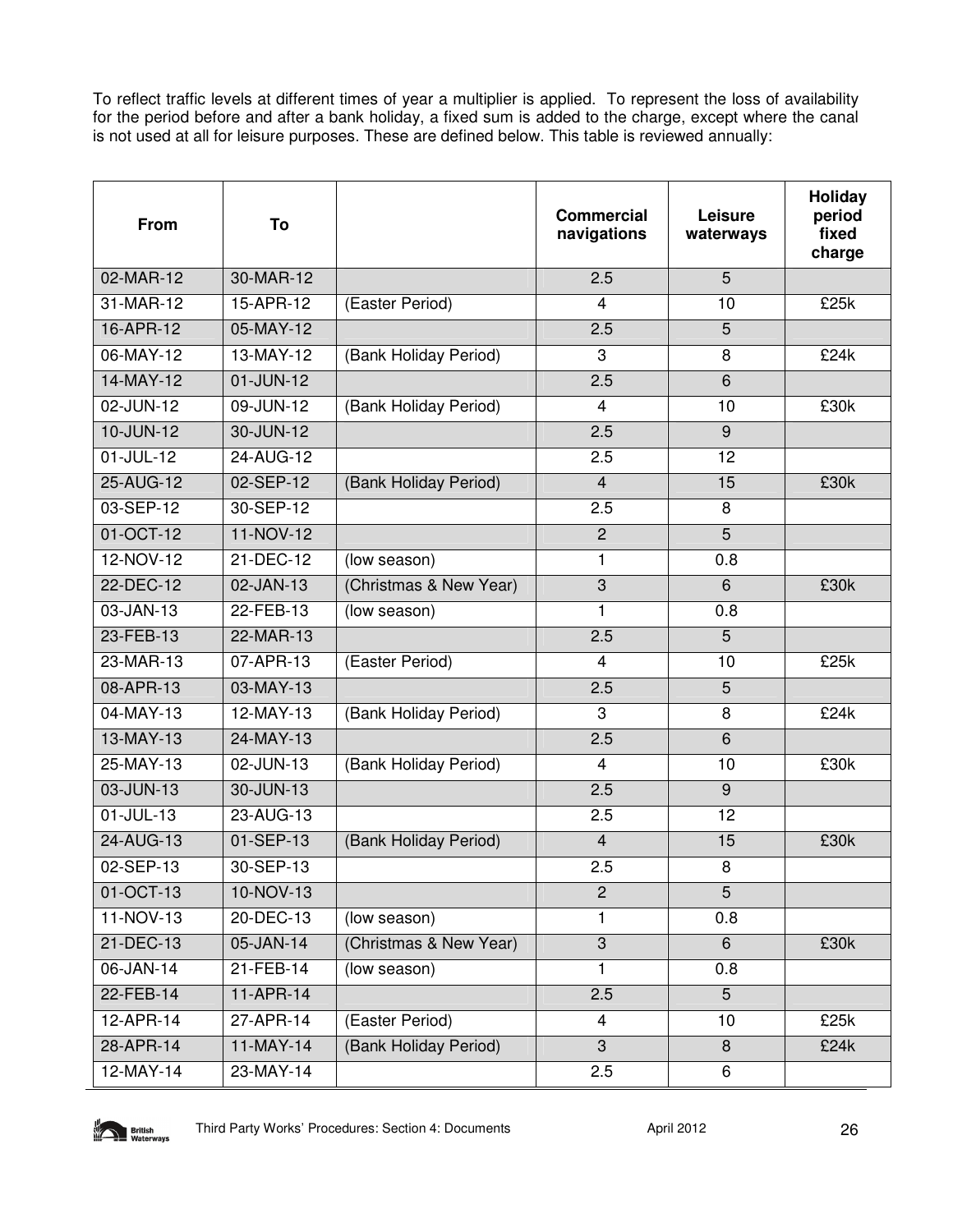**Stoppage Charge Examples (All figures were correct in 2010, please review rates applicable for actual stoppage dates required as rates may have changed)** 

#### **Example A**

**August Bank Holiday (Friday to Monday) on Trent** 

#### **(Light use Commercial)**

Basic rate for Friday & Monday £1,400 Basic rate for Saturday, Sunday £1,800 Multiply by 4 (August multiplier) Add £29,000 (bank holiday fixed charge)  $E[(2 \times 1,400) + (2 \times 1,800)]4 + 29,000 = £54,600$ 

#### **Example C**

Two weeks (Monday to Friday) in February on Llangollen Canal (busy leisure), with over-run of 7 days) Basic rate for Monday to Friday £4,100 Basic rate for Saturday & Sunday £1,400 Multiply by 0.8 (February multiplier)  $E[(4,100 \times 2) + (1,400 \times 2)]$  0.8 = £8,800 add  $[£4,100 + (2 \times £1,400)] \times 2$  (over-run) x 0.8 (time of year) for the over-run =  $£11,040$  $£8,800 + £11,040 = £19,840$ 

# **Example E**

Three weeks (Monday to Friday) in February on Llangollen Canal (busy leisure) Basic rate for Monday to Friday £4,100 Basic rate for Saturday & Sunday £1,400 Multiply by 0.8 (Low season multiplier)  $\mathcal{L}[(4,100 \times 3) + (1,400 \times 4)]$  0.8 = £14,320

# **Example G**

Overnight in June on Selby Canal (medium use leisure) Basic rate for overnight £220 Multiply by 9 (June multiplier) Charge £1,980

# **Example I**

Ten weeks (Monday to Friday) on Monmouthshire & Brecon Canal (medium use leisure) from Monday early November to Friday mid Jan, including Christmas 7 weeks (Monday to Friday) before Christmas 12 weekend days before Christmas Christmas / New Year - 6 weekend days, 2 full weeks (including Bank Holidays) & 1 day. 1 week (Monday to Friday) & 4 days after Christmas 4 weekend days after Christmas Basic rate for Monday to Friday £2,750 Basic rate for Saturday & Sunday £1,150

### **Example B**

Two weeks (Monday to Friday) in February on Llangollen Canal (busy leisure) Basic rate for Monday to Friday £4,100 per day Basic rate for Saturday & Sunday £1,400 Multiply by 0.8 (February multiplier)  $E[(4,100 \times 2) + (1,400 \times 2)]$  0.8 = £8,800

# **Example D**

Two weeks (Monday to Friday) in February on Llangollen Canal (busy leisure) booked less than 8 weeks before the start date Basic rate for Monday to Friday £4,100 Basic rate for Saturday & Sunday £1,400 Multiply by 0.8 (February multiplier)  $\mathcal{L}[(4,100 \times 2) + (1,400 \times 2)]$  0.8 = £8,800 Multiply by 1.50 (late booking) £13,200

# **Example F**

Ten weeks (Monday to Friday) on Monmouthshire & Brecon Canal (medium use leisure) from Monday early Jan 10 weeks (Monday to Friday) 18 weekend days Basic rate for Monday to Friday £2,750 Basic rate for Saturday & Sunday £1,150 Low season multiplier 0.8  $E[(10 \times 2,750) + (18 \times 1,150) 0.8 = \text{\textsterling}38,560]$ Total charge £38,560

# **Example H**

Up to 5 hours on a May Tuesday on Aire & Calder Navigation (busy commercial) Basic rate for up to 5 hours, day time  $£2,200 (=$  busy commercial) Multiply by 2.5 Charge £5,500

Basic daily rate £690 Low season multiplier 0.8 Christmas / New Year multiplier 6 Add £23,000 (bank holiday fixed charge) before Christmas  $£[(7 \times 2,750) + (12 \times 1,150)]$  0.8 = £26,440 Christmas / New Year £ $[(6 \times 1, 150) + (2 \times 1750) + (1 \times$ 690)]  $x 6 + 23,000 = £101,540$ after Christmas £[(1x 2,750) + (2 x 1,150)] + (4 x 690)] 0.8  $=$  £6,248 Total charge £134,228

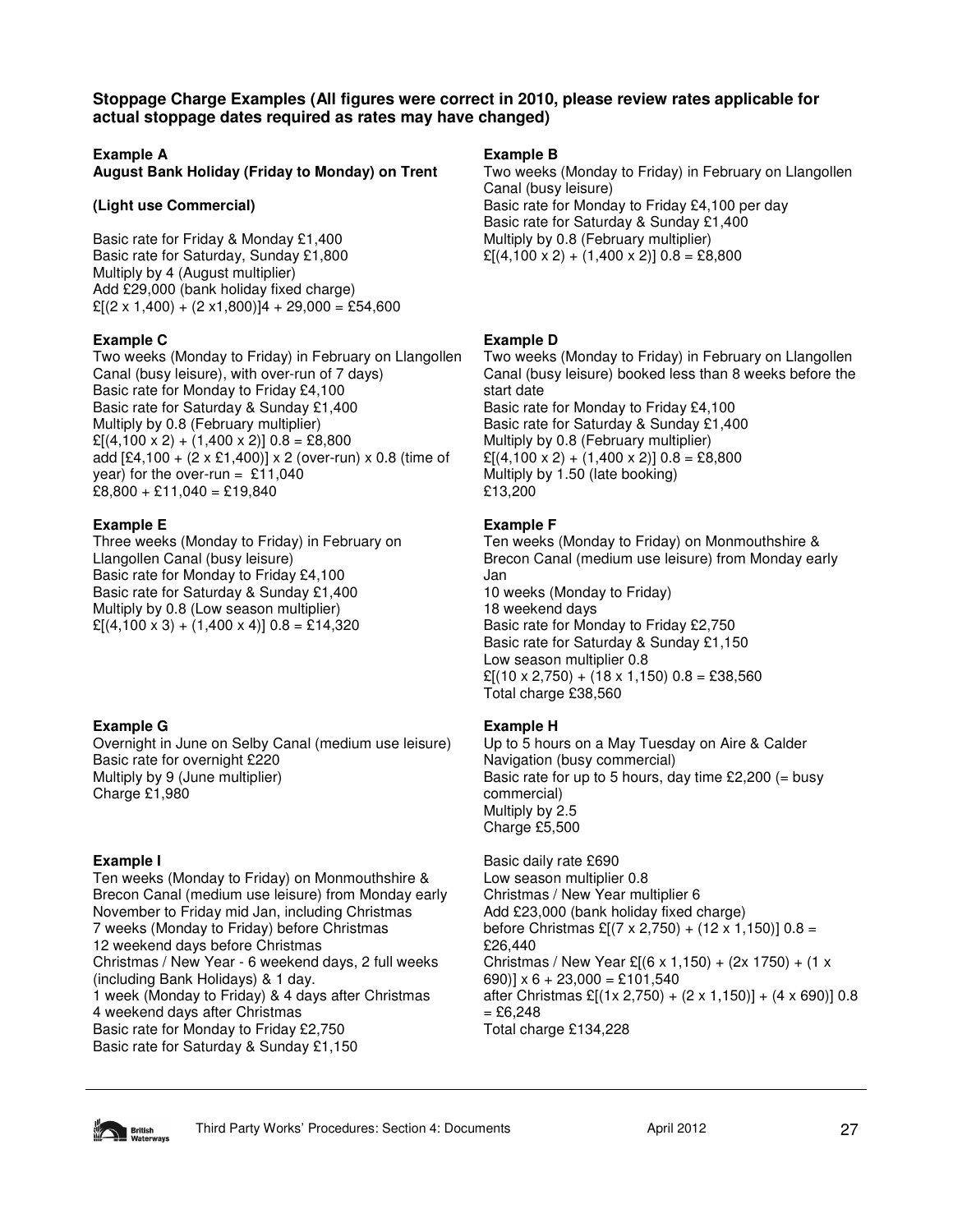# **APPENDIX 14: SPECIAL REQUIREMENTS IN RELATION TO THE BRITISH WATERWAYS BOARD**

# **INTRODUCTION**

The following should be inserted into Works Contracts with additional agreed clauses being added as required.

In these Special Requirements, the definitions vary from those in the rest of this Code to reflect the different contractual position:

- 'Employer is used rather than 'Promoter'
- 'Board's Representative' is used rather than 'Works Engineer'
- 'The Board' is used rather than 'British Waterways'
- This section includes the contract clauses agreed with the Highways Agency (Guidance Note 28 MCD Special Requirements in relation to the British Waterways Board).

# **SPECIAL REQUIREMENTS IN RELATION TO THE BRITISH WATERWAYS BOARD**

- 1. In these Special Requirements the following terms shall have the meanings assigned to them:
	- a) 'The Board' means the British Waterways Board

b) 'Board's Representative' means the Engineering Manager of the British Waterways Board or other duly Authorised Representative and/or Agent appointed for the time being to act on his or her behalf by the Board

c) 'Waterway' means any canal towpath river culvert feeder reservoir watercourse or channel and/or property or premises of any kind administered owned leased or rented by 'The Board' in pursuit of or as part of its Statutory functions or its business

d) 'The Board's By-Laws' means the General Canal Bye-Laws dated 1965 and subsequent amendments

- 2 The Contractor shall particularly note that the Board is established by Act of Parliament and that its responsibilities for the Board's Waterway Property and Premises are the subject of Statutory Law and The Board's Bye-Laws with which the Contractor should familiarise himself.
- 3 The Contractor shall provide to the Board's Representative:

a) at least 14 days written notice before commencing any work or moving heavy plant or equipment over any portion of the Site on in or affecting the Board's Waterway Property or premises

b) at least 14 days written notice of all new temporary works including preparatory work for permanent works

c) at least 14 days written notice of all pile-line setting out

- d) at least 14 days written notice all puddling processes
- e) an outline programme for the Works
- f) a Method Statement for all Works or operations which may affect the Waterway

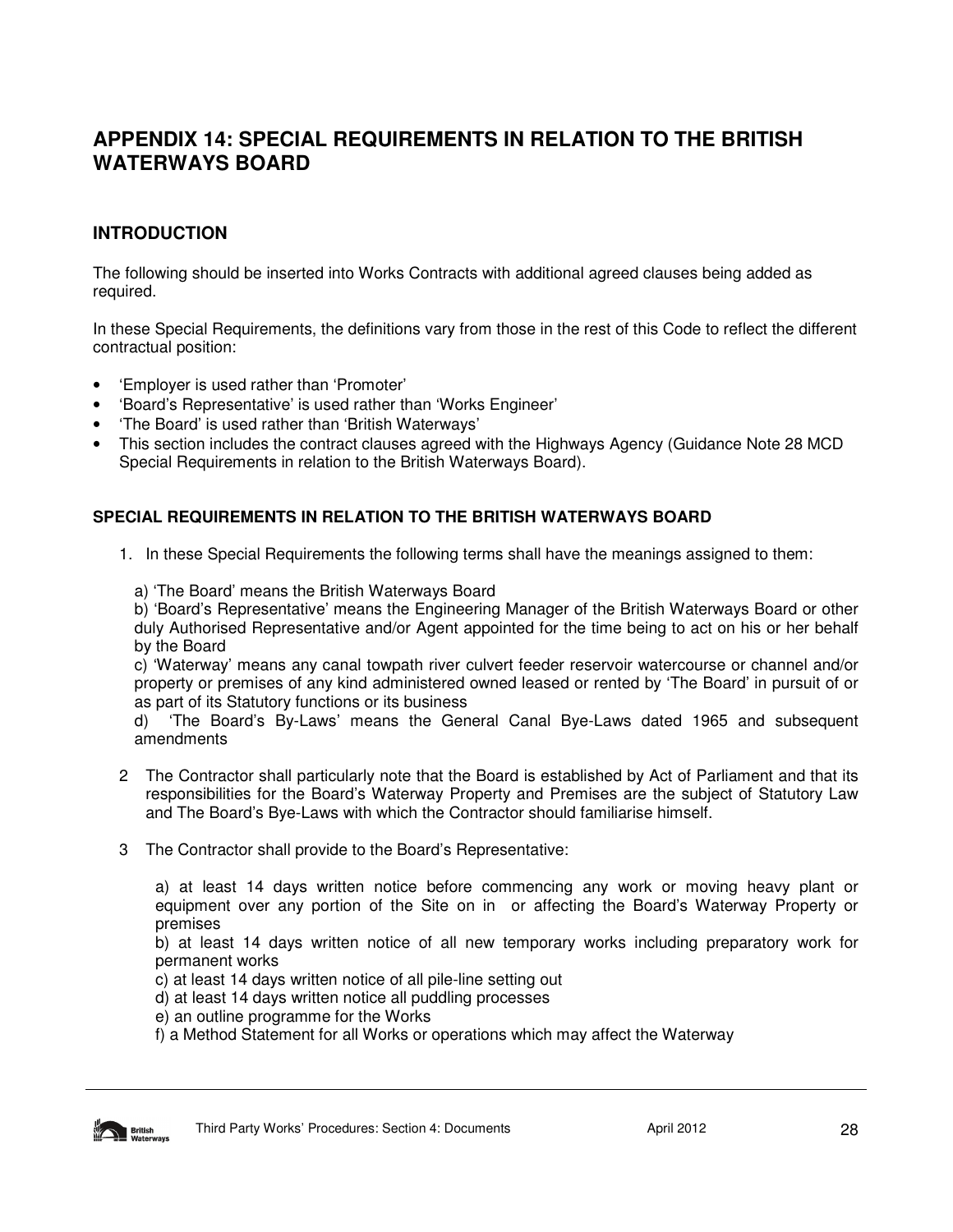g) a Safety Plan that addresses the hazards and risks to users of the Waterway, the Board's employees, the environment under the control of The Board, the property of the Board and the property of legitimate visitors to the Board's facilities

h) details of any Temporary Works affecting the Waterway

- i) subject to the Employer's agreement copies of Environmental Impact Assessments (if any) as may be required by the Employer under the Contract
- j) the completed work before the Contractor moves off site.
- 4 The Contractor shall present and maintain to the satisfaction of the Board's Representative an up to date General Arrangement drawing of adequate scale and details showing the Permanent and Temporary Works as they affect the Waterway towing path property and/or premises of the Board.
- 5 The Contractor shall provide to the Board's Representative **NOT LESS** than 7 days written notice of any change to the programme, the Method Statement/Safety Plan or details which affect the Waterway. The Board's Representative can be contacted at the following point:

| Address:             | (project specific) |
|----------------------|--------------------|
| Telephone:           | (project specific) |
| Emergency telephone: | 0800 47 999 47     |
| Fax:                 | (project specific) |

- 6 The Contractor will be required to obtain the agreement of the Board's Representative for setting out of major elements of the Works on or affecting the Board's Waterway property or premises.
- 7 All operations affecting the Board's Waterway property or premises shall be carried out in such a manner so as not to endanger or damage the Board's property and/or any persons entitled to be present thereon and to avoid (except to the extent agreed in writing) any interference to the free movement of any persons, pedestrians and/or road and waterborne traffic.
- 8. The Contractor shall not commence any Works, particularly excavation piling or dredging work, until adequate provisions to the satisfaction of the Board's Representative have been taken to ensure the stability and security of any Waterway or associated supporting structures whether in the ownership of The Board or not and to prevent the escape of water there from.
- 9. The Contractor shall if required by the Board's Representative provide temporary fencing to the satisfaction of the Board's Representative to provide safety and to prevent trespass or the straying of animal or poultry stock.
- 10. The Board's Representative shall at all times have reasonable access to the Board's Waterways property or premises on the site.
- 11. Unless otherwise agreed uninterrupted passage for craft on the Waterway is to be maintained at all times. All lights provided by the Contractor shall be so placed or screened so as not to interfere with any signal lights, navigation lights and/or beacons of the Board. Any Temporary Works which obscure signs signals or beacons shall not be erected without the written permission of the Board's Representative.
- 12. In addition to any special marking or lighting requirements of the Board's Representative, warning notices/signs/lights must be displayed throughout the duration of the Works as follows:

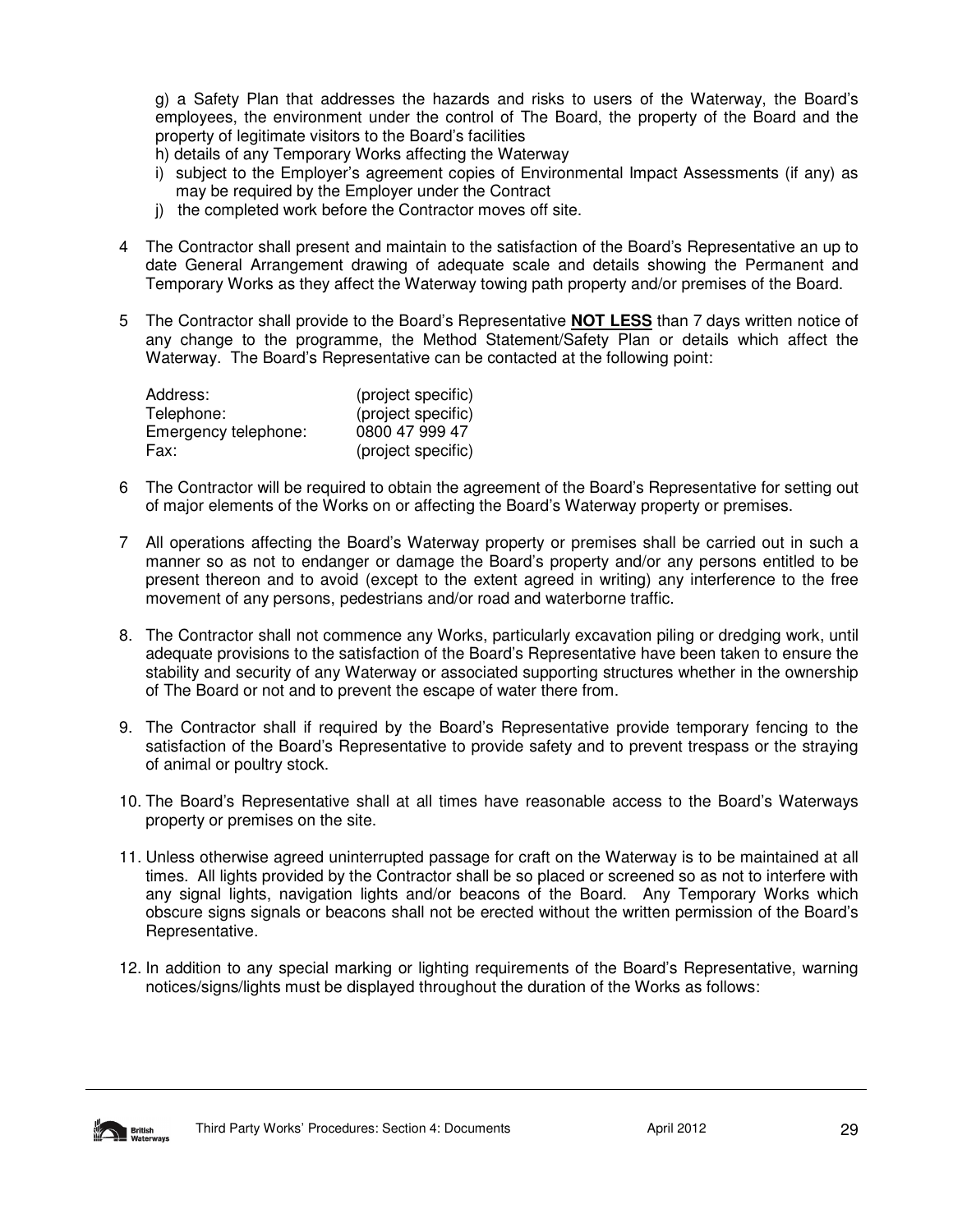- boards with the words "CAUTION WORKS IN PROGRESS" in red letters 150 mm high on a white background shall be erected on both banks of the navigation at a distance of 100 and 200 metres upstream and downstream of the Works
- where appropriate, metal squares 450 mm by 450 mm of cruciform construction painted red shall be displayed to define the navigation opening upstream and downstream of the Works and also at the extremities of the lead into the navigation opening both upstream and downstream of the **Works**
- by night, lights shall be displayed to define the navigation opening upstream and downstream of the Works. Two red lights side by side, 300 mm apart should be fixed at each position and in addition an amber light should be displayed upstream and downstream of the Works to mark the centre of the navigation opening.

It should be noted that the requirements for signing and lighting may vary from Waterway to Waterway, but the above is to be regarded as a minimum requirement unless otherwise directed. The Promoter should check with the Board whether the navigation is affected by the navigation marker requirements of IALA, Trinity House and the Northern Lighthouse Board.

Where the completion of the Works in accordance with the Contract on or near the edge of the Waterway involves projections of any kind into the navigable channel and/or anywhere vertically above the line of its edge the Contractor shall conform to the Board's Bye-Laws in respect of signing, marking, lighting and fendering.

- 13. All lights provided by the Contractor shall be so placed or screened so as not to interfere with any signal lights, navigation lights and/or beacons of the Board. Any Temporary Works which may interfere with the sighting of such equipment shall not be erected without the written permission of the Board's Representative.
- 14. No construction equipment for the Works shall be allowed on the Board's property and, in particular, adjacent to the canal without the acceptance of the Board's Representative which may be subject to the prior submission of stability calculations.
- 15. The Contractor shall NOT without the specific written permission of the Board's Representative (and then ONLY under such conditions and restrictions as the Board's Representative may require) do any of the following:

 a) Use or place plant and/or heavy vehicles which may cause damage to the Waterway and which shall particularly include but not be limited to damage to Waterway walls.

- b) 'Crane' or otherwise similarly move plant materials and/or vehicles over any Waterway.
- c) Use floating plant barges and/or pontoons and the like in any Waterway.
- d) Excavate, tunnel or carry such other underground operations beneath any Waterway.

 e) Display any advertisement or other material, except as specifically required by this Special Requirement, on or above The Board's Waterway property or premises.

 f) Discharge trade or sewage effluent, or arisings, surface water of any kind in any way into or onto The Board's Waterway property or premises.

g) Abstract extract and/or draw water from the Board's Waterway property or premises.

 h) Damage or remove flora, fauna, waterway relics, architectural heritage, industrial heritage, landscaping, towing paths or waterway walls.

 i) Store fuel or oil re-fuel service vehicles or plant on or in proximity to the Waterway where there is a risk of pollutants entering the Waterway.

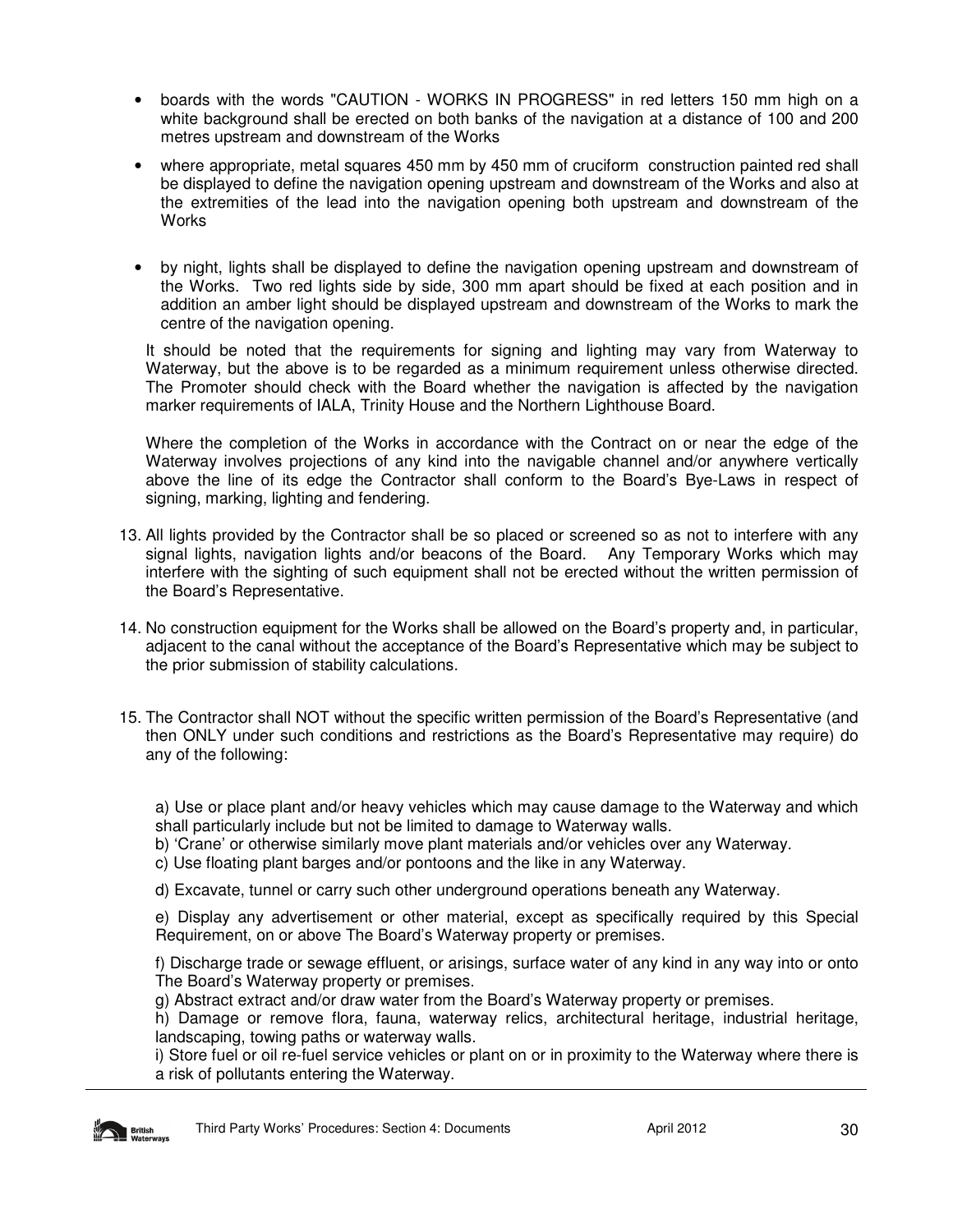j) Access the Board's property or premises by any unauthorised route.

- 16. The Contractor shall take all necessary measures to prevent:
	- a) Siltation of any Waterways.
	- b) Damage to the Board's property and premises.
	- c) Construction debris, materials or arisings of any sort which shall include but not be limited to bricks, timber, containers of any kind, reinforcing bars, polythene or plastic sheeting entering any Waterway.
	- d) Contamination of the Waterway with any toxic, or other polluting matter or liquid of any sort which shall include but not be limited to grout, concrete, or silane.
	- e) The creation of any hazard to the visitors to the Waterway which shall include but not be limited to oxy-acetylene burning, welding, grit blasting, water jetting or cleansing, spraying or pointing. Alternatively all such Works shall cease until the craft or persons are past and clear.
	- f) The spread of any prohibited species which shall include but not be limited to Japanese Knotweed or Giant Hogweed.
	- g) In the event of any of the above occurring the Contractor shall immediately inform the Board's Representative and the Engineer and shall immediately carry out the instructions of the latter to abate and remedy the situation.
- 17. On completion of the Works all surplus material attributable to the Works, including any temporary works, on the Board's property shall be removed from it and the property shall be made good to the satisfaction of the Board's Representative.
- 18. Prior to Works being carried out the cross section of the canal will be determined by the Contractor by dipping. During the carrying out of the Works all debris and material resulting from or used in connection with the Works, which may cause damage or danger to the Board's property and/or Waterway or those using it, must be removed immediately and to the satisfaction of the Board's Representative. After Works are complete the canal must be dipped again to ensure that no debris remains.
- 19. Where for the purpose of completing the Works in accordance with the Contract any Temporary Works are required above the Waterway the Contractor shall, except where otherwise specified in the Contract or agreed in writing by the Board's Representative, provide and maintain a minimum height clearance of not less than (..project specific...m) above the water surface of the Waterway or highest expected water surface where this is variable.
- 20. The Contractor should particularly note when planning any work in relation to the Waterway that the Board cannot guarantee any particular water level or depth not prevent any fluctuations to such water level depth or speed of flow in any Waterway.
- 21. If completion of the Works in accordance with the Contract necessitates the closure and/or the reduction in width of the Waterway or towpath the Contractor shall strictly comply and work within the arrangements and limits which shall have been the subject of an Agreement between the Employer and The Board for the closure and/or reduction in width of the Waterway or towpath.
- 22. Where the completion of the Works in accordance with the Contract on or near the edge of the Waterway involves projections of any kind into the navigable channel and/or anywhere vertically above the line of its edge the Contractor shall conform to the Board's Bylaws in respect of signing, marking, lighting and fendering.

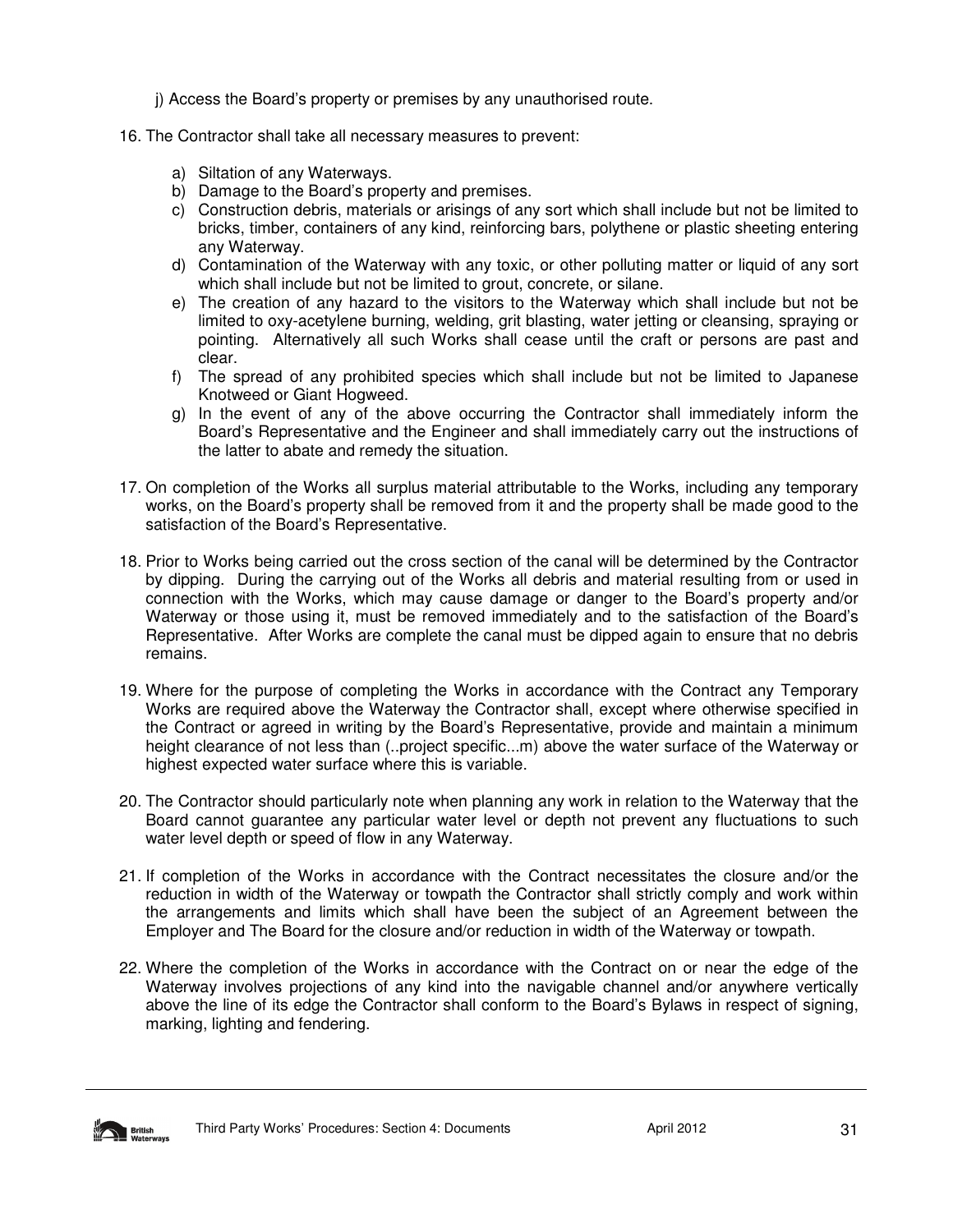- 23. Any vessel or craft on the Waterway for which the Contractor has obtained the permission of the Board's Representative shall be licensed used and moored in accordance with the Board's Bye-Laws.
- 24. If any plant, vessel or craft falls or sinks or is cast adrift the Contractor shall immediately inform the Board's Representative and the Engineer and take immediate steps to make the hazard known to users of the Waterway. The Contractor shall immediately arrange the salvage/re-securing of the plant, vessel or craft from the Waterway and until such salvage/re-securing has been completed the Contractor shall provide buoys and/or markers and erect warning notices indicating the navigation hazard to Waterway users to the satisfaction of the Board's Representative.
- 25. The Contractor shall keep the Board's Waterways property or premises free from rubbish. The Contractor shall not leave rubbish on or in Waterways property or premises and shall subject to the approval of the Engineer clear away and remove all constructional plant surplus materials and Temporary Works from Waterways property or premises as and when these cease to be required for the purposes of the Works. All damage to The Board's property shall be made good by the Contractor to the satisfaction of the Board's Representative.

# **EMERGENCY ACTION**

- 26. The following actions shall be taken by the Contractor in the event of any damage in the Waterway its containment and/or supporting structure or banking:
	- a) IMMEDIATELY inform the Board, the Engineer and (if required) the Emergency services.
	- b) Secure the area from the approach of traffic and/or the general public.
	- c) Render every assistance to the Emergency Services and/or the Board as shall be requested for the purposes of mitigating water loss and/or damage arising from the incident and/or for the purpose of securing public safety and the stability of other property.
- 27 Compliance with the above requirements shall not relieve the Contractor or any of his or her obligations under the Contract.

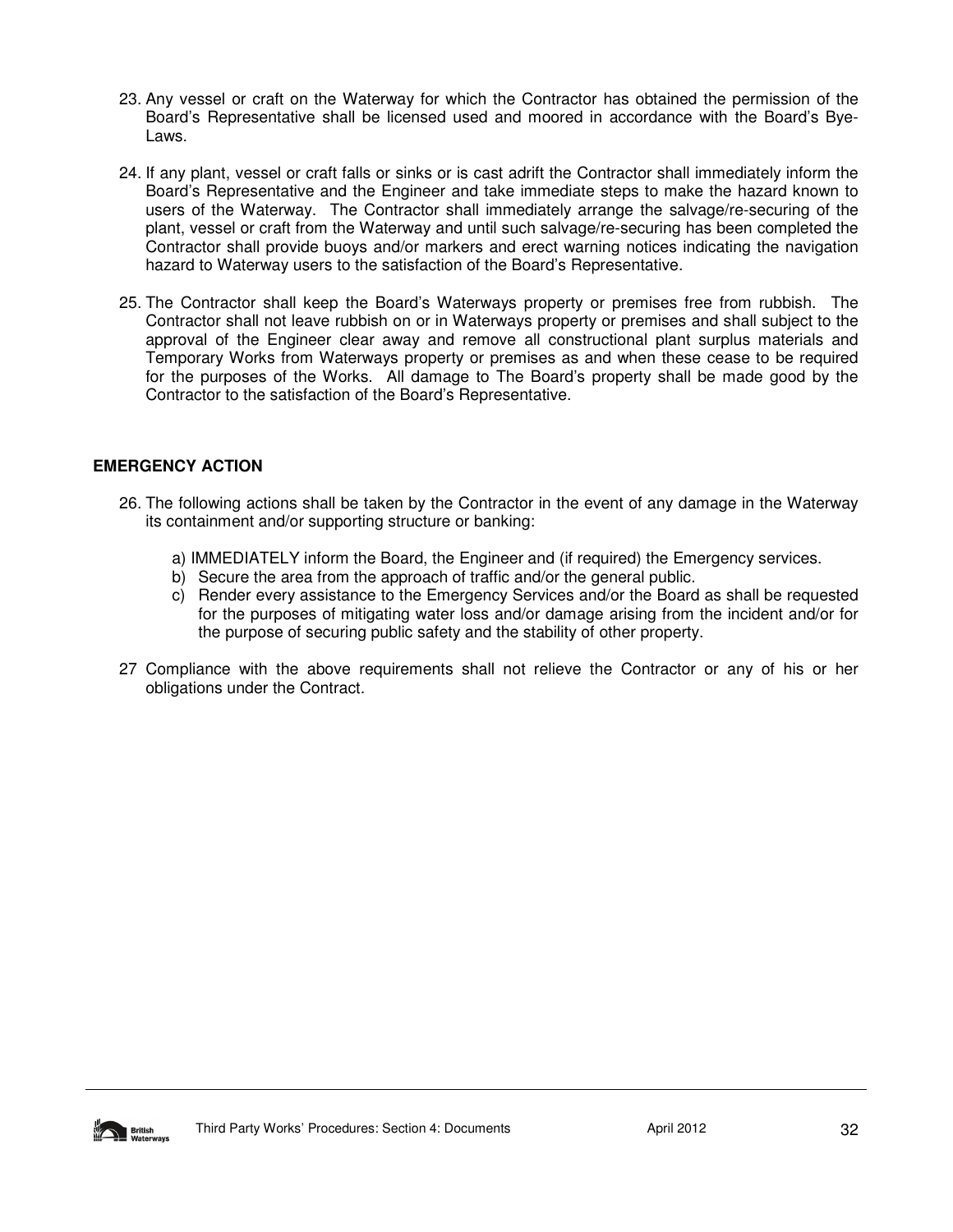# **APPENDIX 15: SIGNAGE**

Common signage used at construction works on the waterway is:

# **NO MOORING**

# **CAUTION WORK IN PROGRESS**

**CYCLISTS DISMOUNT**

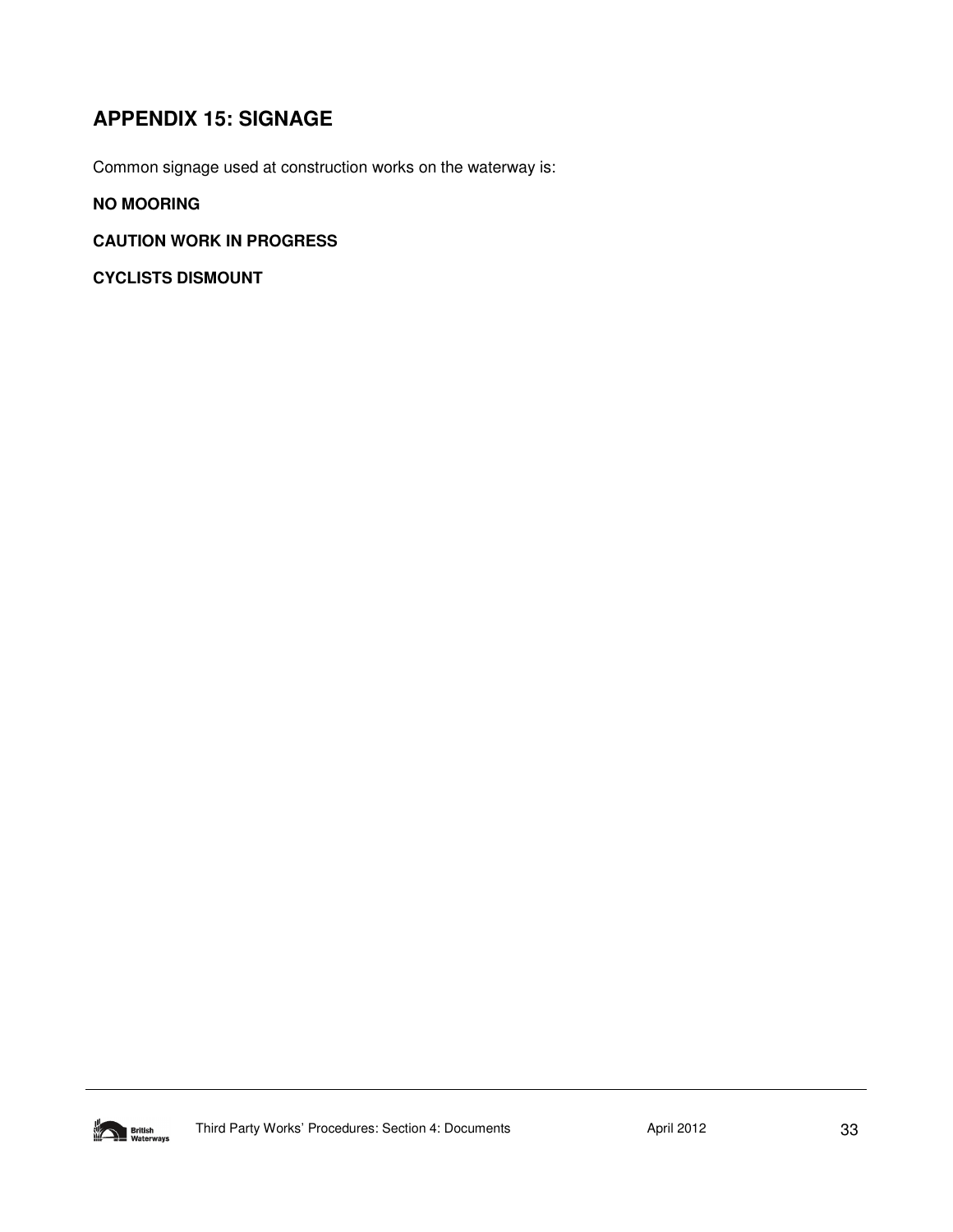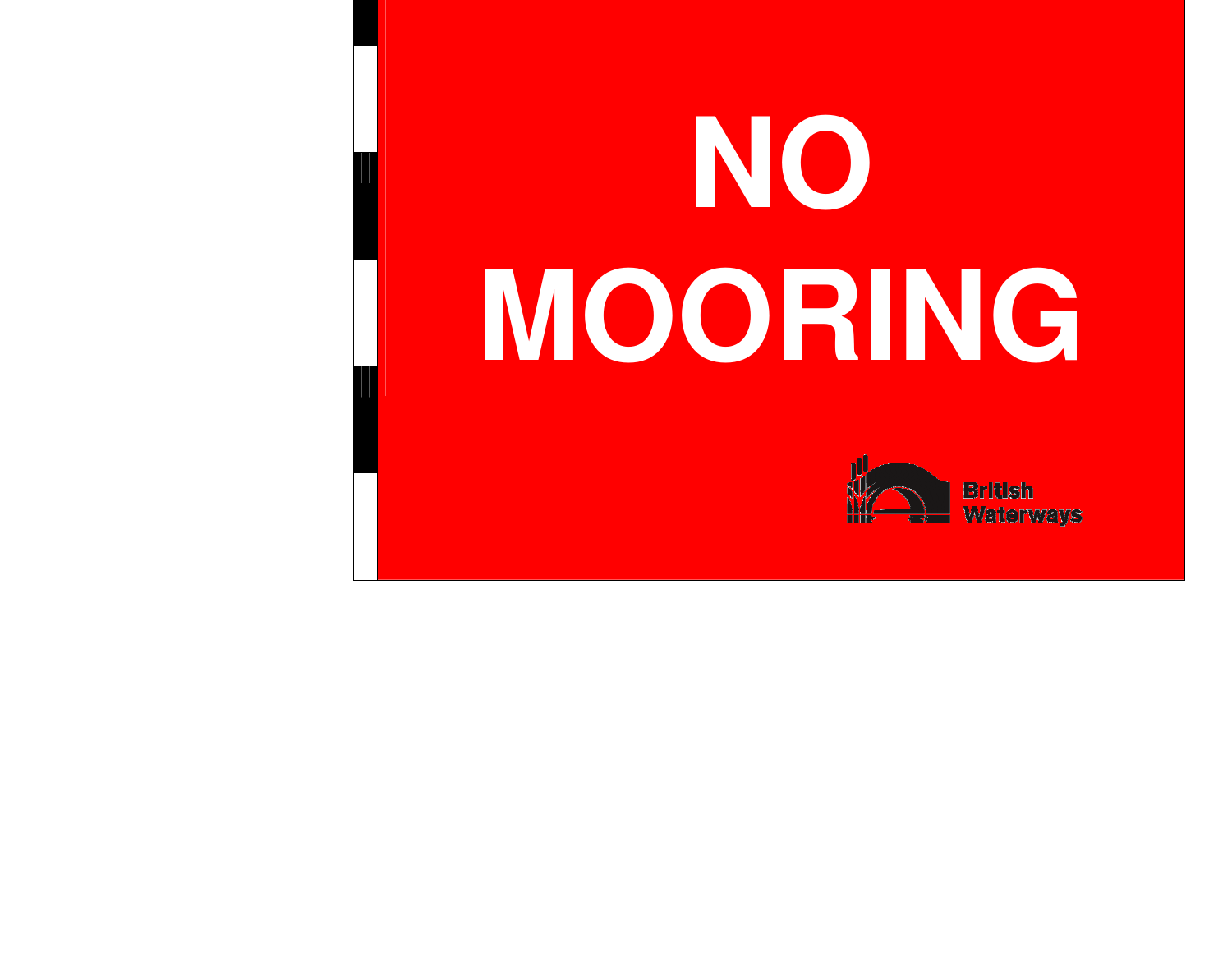# **CAUTIONWORK IN PROGRESS**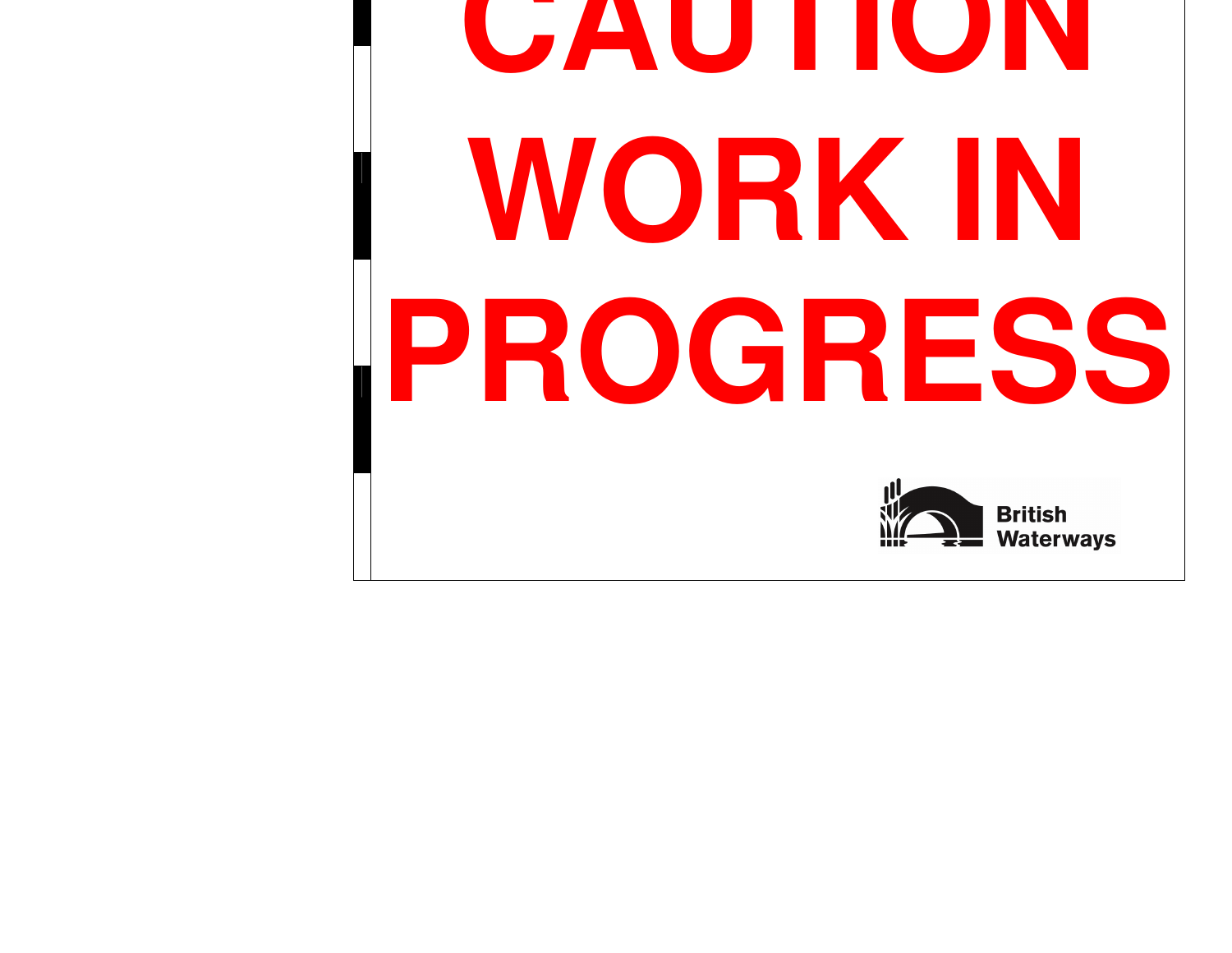# **CYCLISTS DISMOUNT**

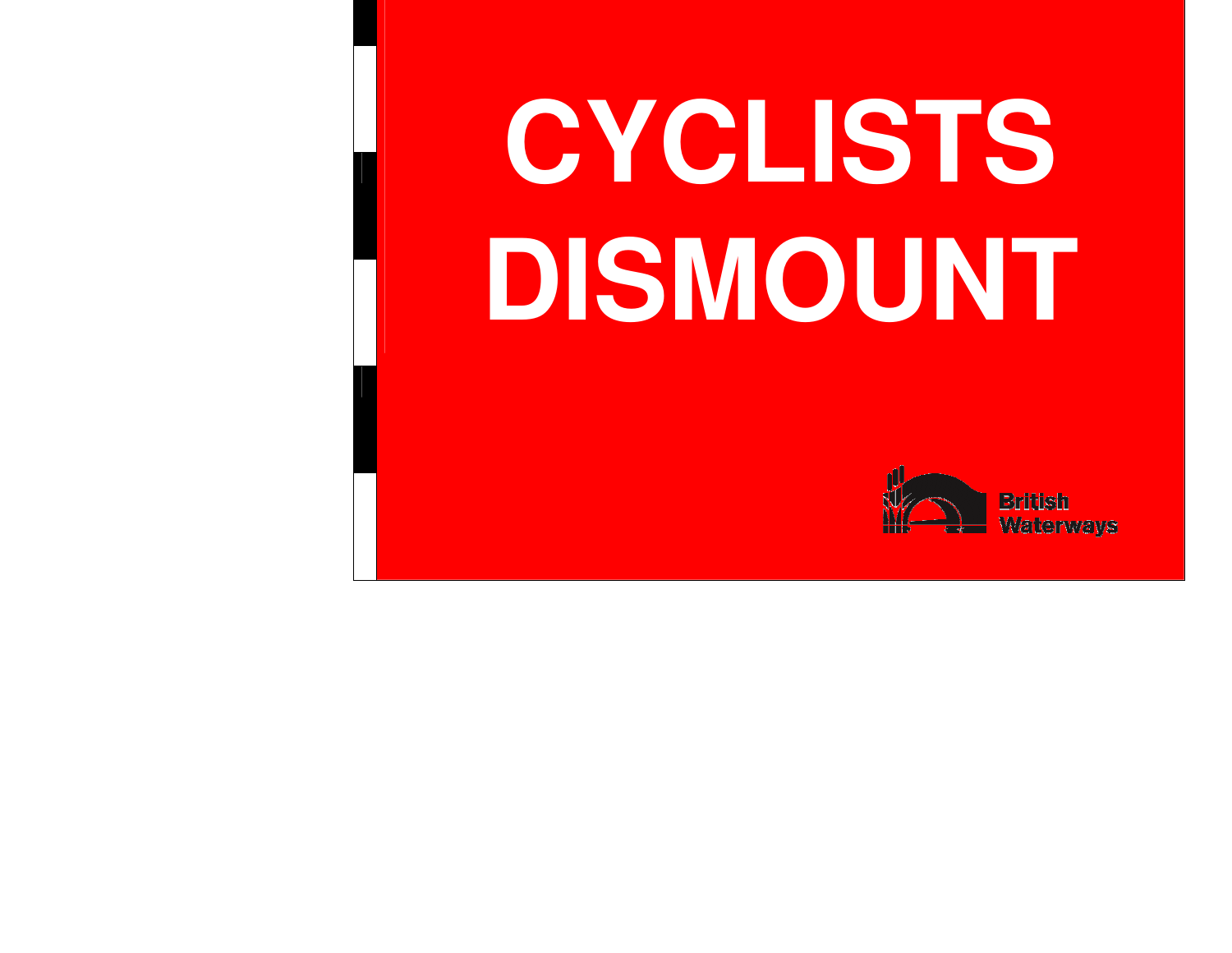# **Introduction**

It is extremely important for British Waterways that applicants wishing to discharge surface water into inland waterways follow the principles of UK planning policy and in particular that any flood risk assessments are consistent with the processes outlined in the accompanying technical guidance to those policies.

This document provides detailed information to assist applicants in producing outline and detailed impact assessments which will be acceptable to British Waterways.

The responsibility for producing a site specific impact assessment is with the applicant and the assessment should accompany any planning application. If the applicant, as part of their site drainage plan, wish to discharge surface water into an inland waterway owned or managed by British Waterways then an impact assessment should be submitted for British Waterways approval. In order to deliver a successful outcome for all parties it is vital that British Waterways is consulted as early in the process as possible, even before the land is purchased.

British Waterways requires that the assessment should reflect the additional risk and a two stage process is adopted of an Outline Impact Assessment (section 2.1) followed by a more Detailed Impact Assessment (section 2.2), if necessary.

# **Producing an impact assessment**

The addition of surface water to a waterway is likely to increase the flood risk if the peak flow rateand volume are greater than the existing inflow. This increase will occur in all sections of canal until the water is discharged from the system.

If the applicant can demonstrate, to British Waterways satisfaction, that the peak rate of discharge from the site to the waterway after development (including an allowance for climate change and urban creep) will be less than (or equal to) the pre-development situation (including an allowance for climate change) then a statement of this, accompanied by supporting calculations (see Section 2.1), will be regarded as an acceptable impact assessment.

Where this is not the case, the aim of the impact assessment is to determine any increase in waterway water level as a result of a new discharge and propose mitigation works so that any change in flood risk is acceptable to British Waterways. The geographical extent of the assessment must include the waterway length from the point of discharge into the waterway (including to the upstream lock) to the point of exit from the waterway (including the downstream lock) see Figure 1 below.

For river navigations the applicant will need to discuss with British Waterways whether our agreement is required in addition to any permissions from the Environment Agency, riparian land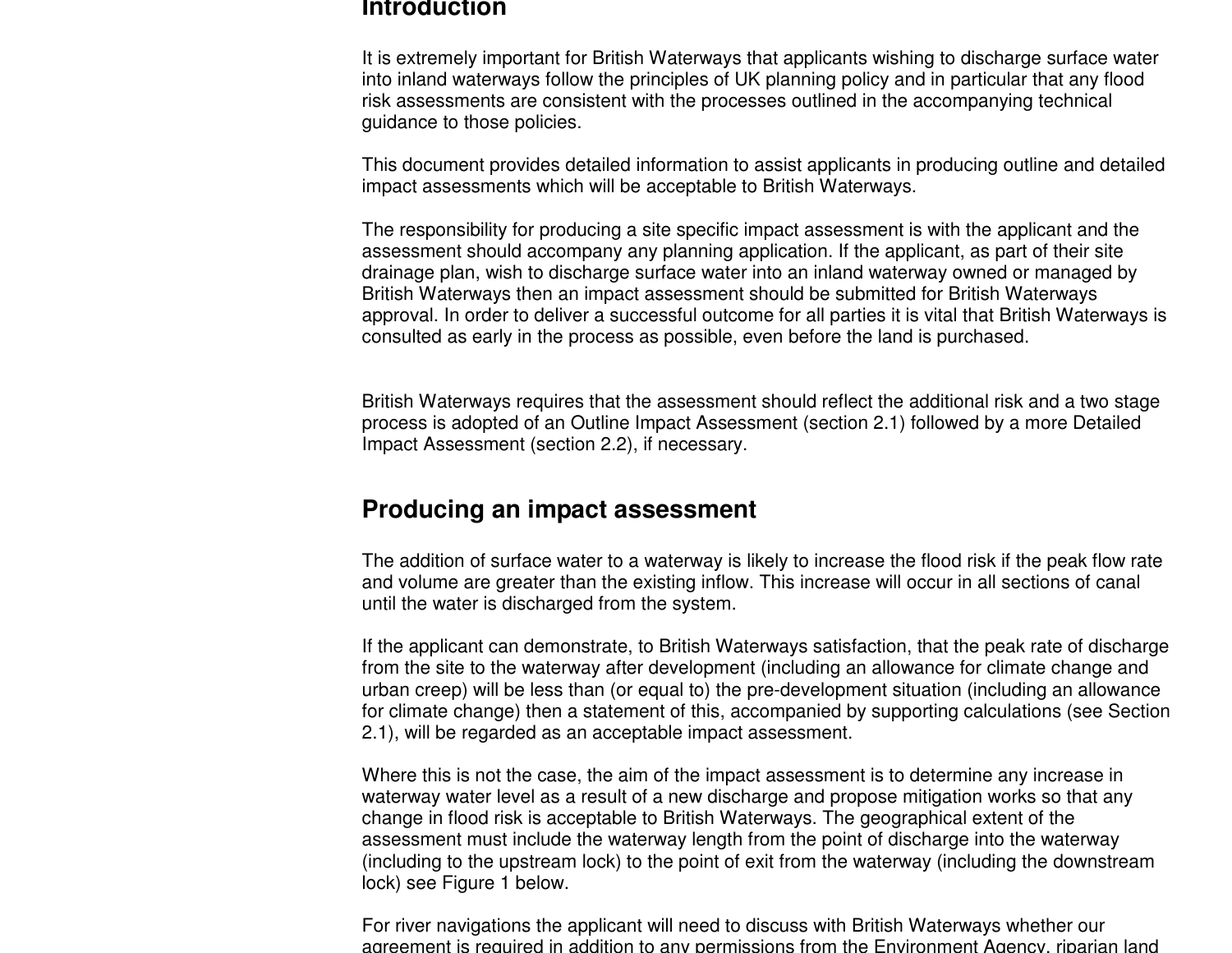

Figure 1Illustration of typical geographical extent of Impact Assessment

# **a. Determining change to inflows to the waterway**

The applicant will need to determine the quantity of water currently entering the waterway (predevelopment scenario) and compare that with the post development quantity (post-development scenario). For both scenarios this will include the derivation of a full flood hydrograph for the development site. Where SUDS<sup>1</sup> schemes are proposed the applicant should demonstrate that any increase in inflow to the waterway is acceptable to British Waterways and that the long term maintenance is adopted either by a local authority or sewerage undertaker<sup>2</sup>. Where this is demonstrated to the satisfaction of British Waterways there will be no need to undertake any further hydraulic analyses of the waterway.

The use of drainage software models to produce the pre and post development hydrographs is encouraged. Various drainage simulation models are available commercially, for example BW currently utilise the WinDes modelling suite produced by Micro Drainage (V12.6, 2011) when auditing drainage designs.

<sup>1</sup> SUDS: Sustainable drainage systems or sustainable (urban) drainage systems: a sequence of management practices and control structures designed to drain surface water in a more sustainable fashion than some conventional techniques (may also be referred to as SuDS).

<sup>2</sup> The Flood and Water Management Act received Royal assent in April 2010, Schedule 3 of the Act, which is concerned with SuDS is yet to be commenced.

At the county and unitary level the Act establishes a SuDS approving body (SAB). The SAB will have responsibility for the approval of proposed drainage systems in new developments and redevelopments (in accordance with National Standards for Sustainable Drainage). The Act also requires the SAB to adopt and maintain approved SuDS that serve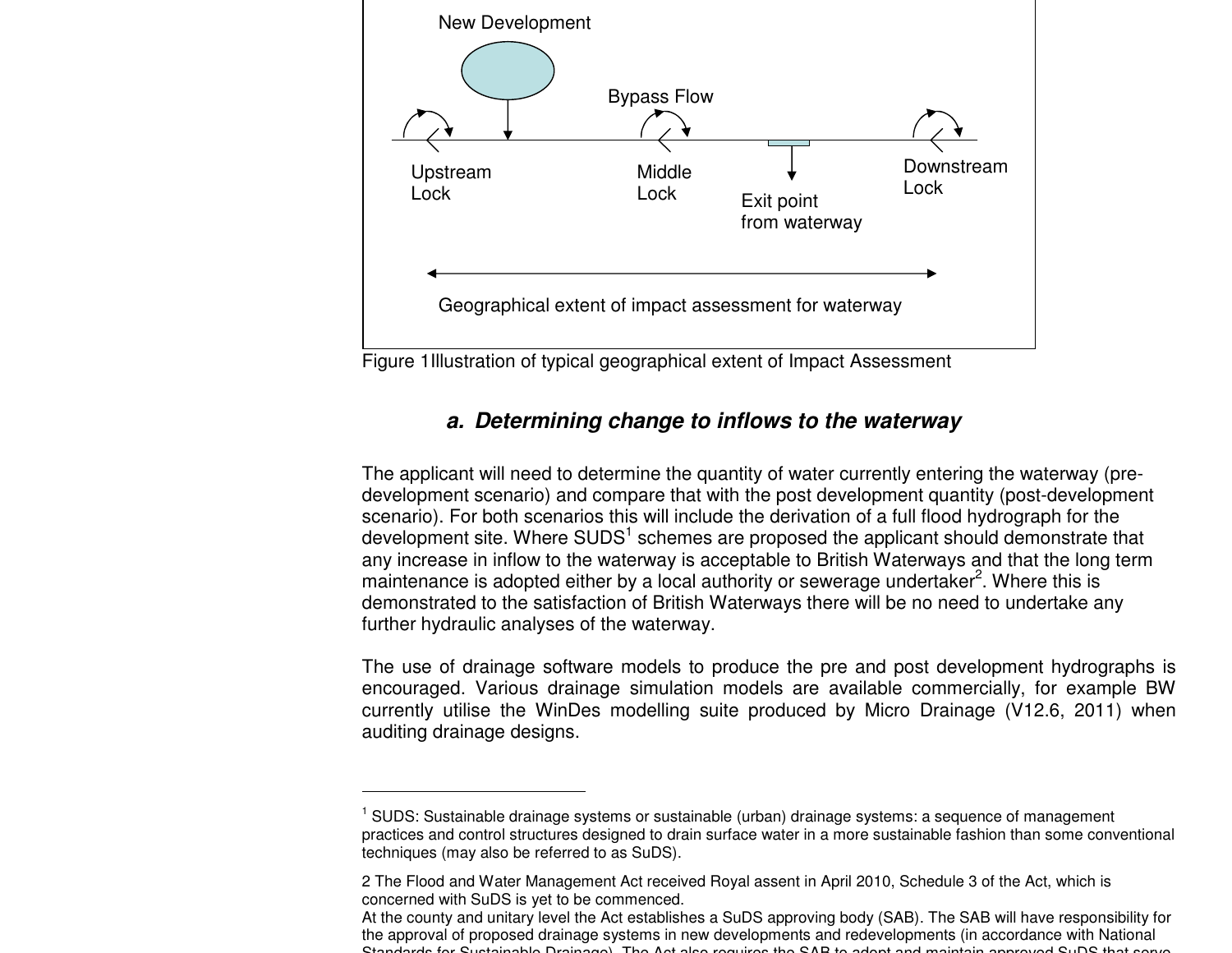The current land use, for the development site, is important in determining the pre-development runoff. For greenfield sites the applicant will need to determine the greenfield runoff rates for the 1 in 100 year flood event (1% annual exceedance probability), in Scotland SEPA may require the flood risk assessment to demonstrate the effect of the 1 in 200 year flood event. The predevelopment rate will include a 20% $^3$  increase in peak flow to account for climate change.

The methods that British Waterways will accept for determining this flow are summarised in Table 1 below.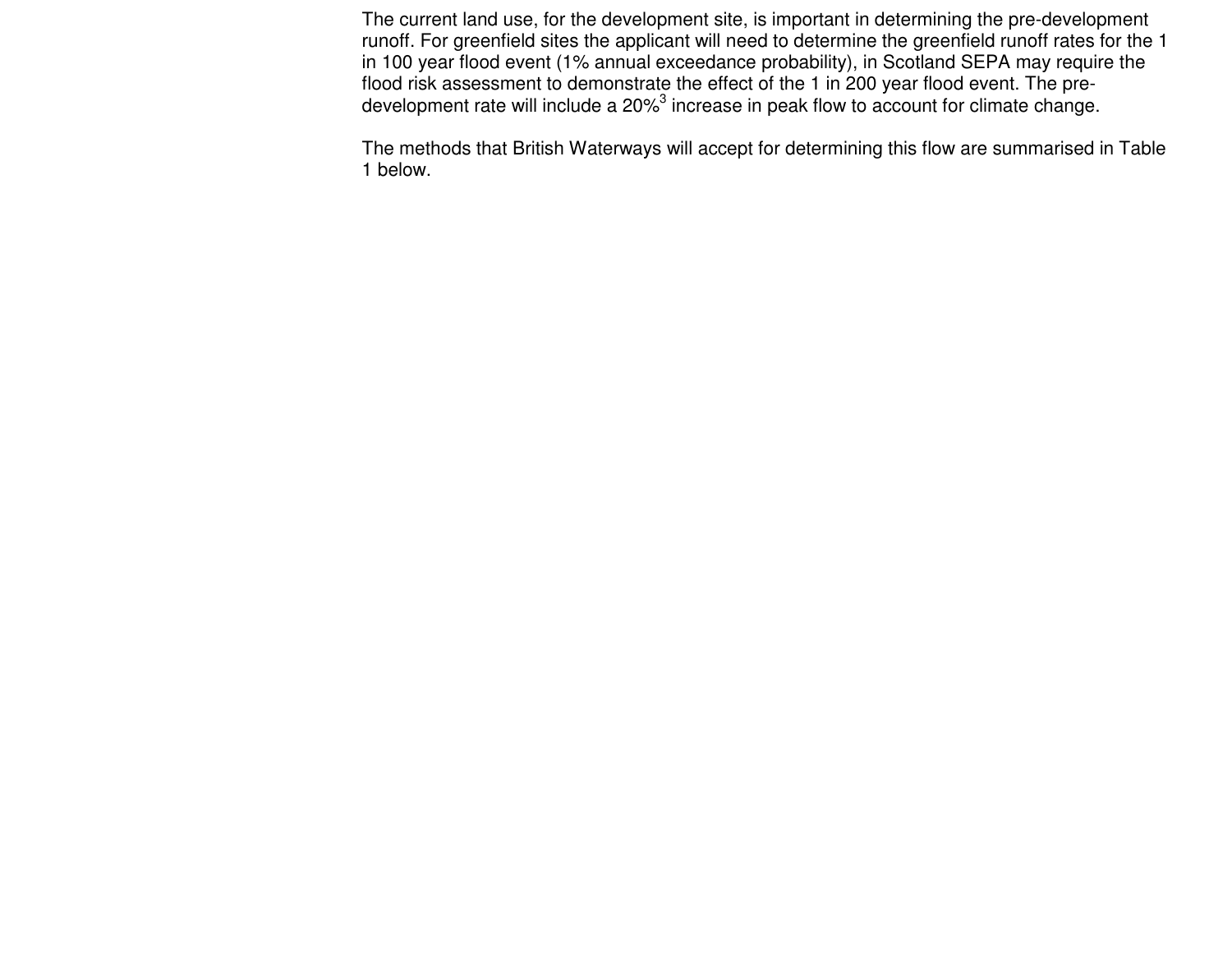| Institute of<br>Hydrology<br>(IH) Report                  | The Interim Code of Practice for SUDS<br>recommends the QBAR equation in IH<br>124 for greenfield runoff estimation for                                                            | 50 ha $-$ 200 ha,<br>but see<br>comments for                                  |
|-----------------------------------------------------------|------------------------------------------------------------------------------------------------------------------------------------------------------------------------------------|-------------------------------------------------------------------------------|
| 124 Flood<br><b>Estimation for</b><br>Small<br>Catchments | areas up to 200ha $(2km^2)$ . For areas<br>smaller than 50ha $(0.5km^2)$ , the<br>recommendation is to use 50ha in the<br>formula and linearly interpolate the flow                | smaller<br>catchments.                                                        |
| (1994)                                                    | rate based on site area. FSSR 2 and 14<br>regional growth curve factors should be<br>used to calculate the greenfield peak flow<br>rates for all year return periods from<br>QBAR. |                                                                               |
| Revitalised<br>Flood<br>Hydrograph<br>Method              | ReFH has superseded the Flood<br>Estimation Handbook (FEH) method and<br>IH 124 for most applications.                                                                             | Calibrated for<br>return periods up<br>to 150 years.                          |
| (ReFH)<br>(2005).                                         | Developed for catchments > 50 ha.                                                                                                                                                  | For catchments<br>$<$ 50 ha,<br>downscaling is                                |
|                                                           | Analysts should refer to<br>http://www.ceh.ac.uk/Feh2/FEHReFH.html<br>for guidance on the ReFH method and to<br>download the free spreadsheet<br>implementation.                   | acceptable.<br><b>ReFH Method is</b><br>not currently<br>accepted by<br>SEPA. |

The inflow hydrograph should be determined for different storm durations. As the catchments tend to be quite small the durations should start at 15 minutes and include up to 1440 minutes. These durations could be extended if the catchment size requires it.

If the development land is below the level of the waterway then the applicant will still be required to determine the 1 in 100 year return period water levels in relation to the waterway to demonstrate that there are currently no other flow paths to the waterway.

# Brownfield Runoff

Where the development land is currently brownfield the applicant should determine the 1 in 100 year inflows to the waterway. If the existing drainage system is known then it should be modelled using best practice simulation modelling, to determine the peak flow rates. If the system is not known, then the brownfield runoff should be calculated using IH124, described above, but with a Soil Type 5. The pre-development rate will include a 20%<sup>4</sup> increase in peak flow to account for climate change.

# Pumped Inflows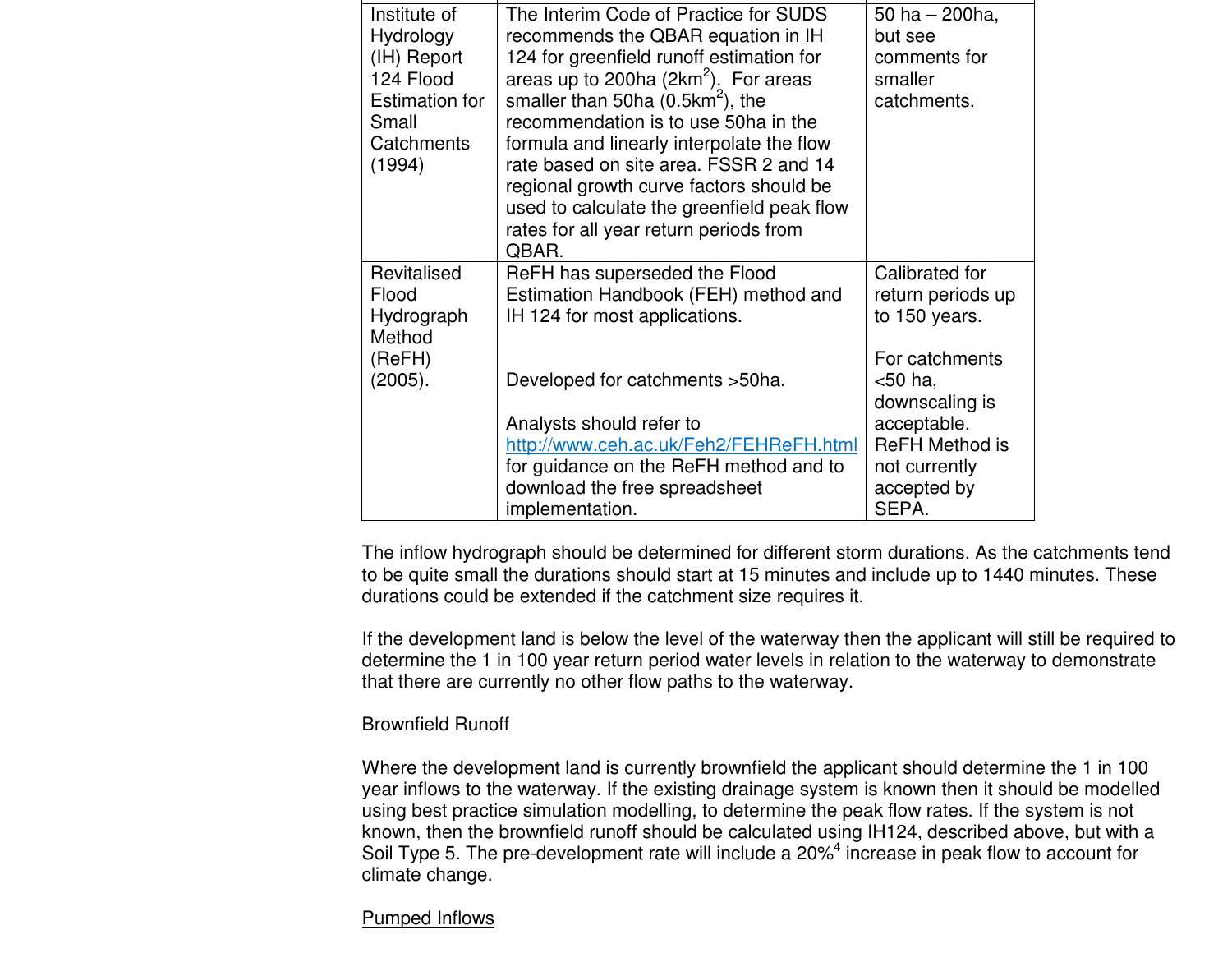any other flow sources for the 1 in 100 year return period flood (including a 20% $^5$  increase in peak flow to account for climate change).

 For example if the pump is only designed to cope with the 1 in 30 year flood, what happens to the additional water in a 1 in 100 year event?

# **ii. Calculating post development inflows**

The applicant should derive the 1 in 100 year return period flood flows into the waterway plus a 20% $^6$  increase in peak flows for climate change and a further 10% $^7$  increase in peak flows for urban creep (if the discharge is from a residential development or mixed use development). For mixed developments the 10% increase for urban creep should only be applied to the residential proportion. The percentage increases are not compound and the maximum increase is 30%. The applicant will have to demonstrate all flow paths to the waterway including pipe flow, pumped flow and overland flow. For example, if a piped network is only designed for a 1 in 30 year return period flood then the applicant will need to provide details of any overland flows which will enter the waterway in the 1 in 100 year event (plus climate change and urban creep).

The inflow hydrograph will be determined for different storm durations. As the catchments tend to be quite small the durations should start at 15 minutes and include up to 1440 minutes. These durations could be extended if the catchment size requires it.

# **b. Predicting impact on waterway water levels**

The impact assessment must include the impact on waterway water levels for all pounds (length of waterway between locks) between the point of discharge to the waterway and the point of discharge from the waterway (see above for definition).

The inflow for the different storm durations should be input into a hydraulic model to determine the storm duration which gives the maximum canal water level. This storm duration will be the design storm duration for any mitigation works. The methods used to determine the water levels will range in complexity depending on the required accuracy of the solution.

# **i. Steady State Models**

Steady state models may be used (be it commercially produced software or via gradually varied flow backwatering calculations (Chow, 1973 and Chadwick and Morfett, 1999) However, since such methods do not incorporate temporary storage or routing effects they will result in the

<sup>5</sup> PPS 25 Appendix B (Revised March 2010)

 $6$  PPS 25 Appendix B (Revised March 2010)

 $^7$  Future Impacts on Sewer Systems in England and Wales Ofwat Report (2011) reports a median increase in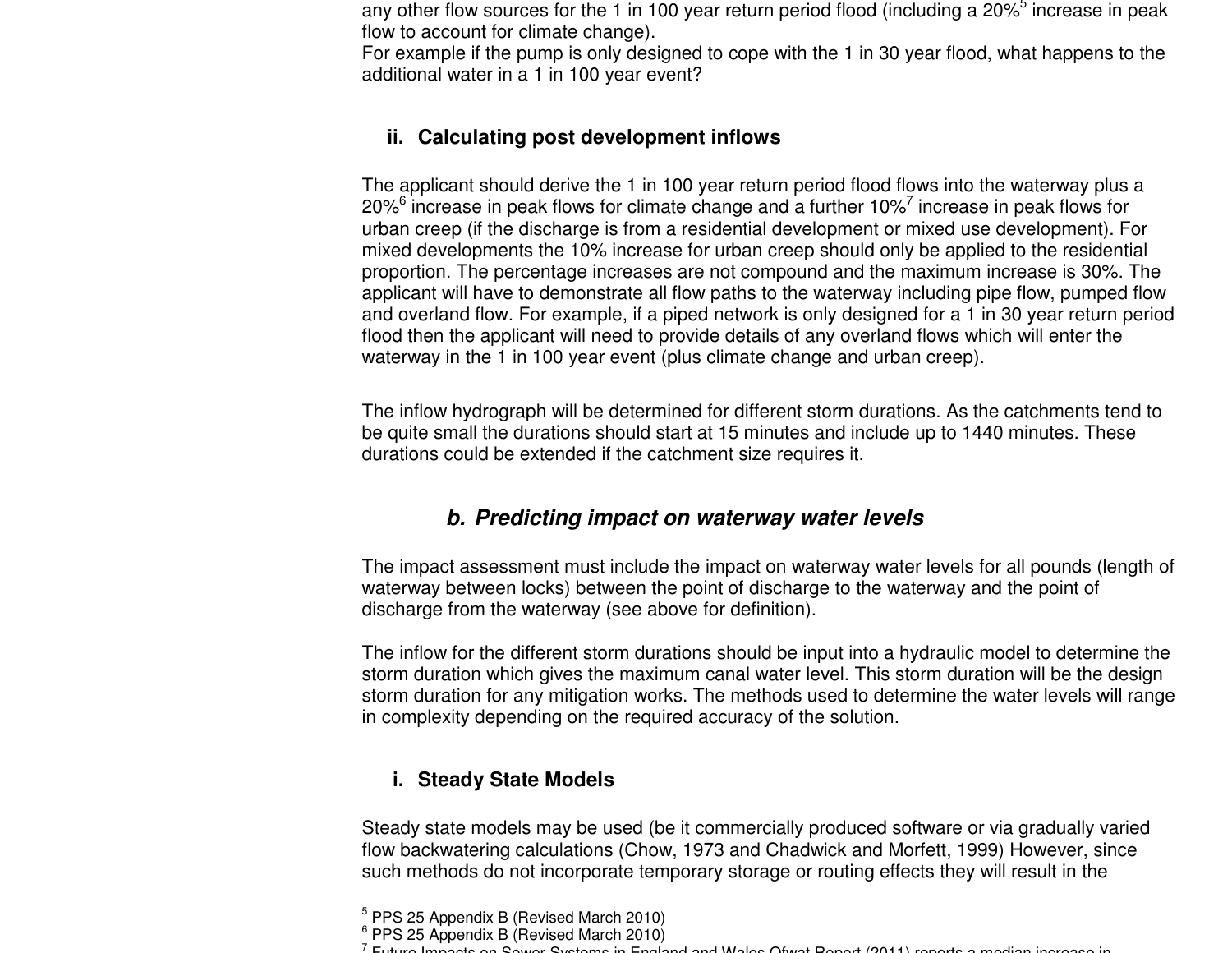# **ii. Hydrodynamic Models**

The use of hydrodynamic models will not introduce the conservatism of the steady state approach in terms of the mitigation works. Various hydrodynamic models are available commercially, for example British Waterways currently uses the hydraulic modelling suite ISIS produced by Halcrow (2011) when considering flood studies. BW has much hydrographic data for the waterway system, which may be loaded directly into this modelling suite.

When water levels are forecast to exceed the bank levels and water would pass out of the waterway (offside or towpath on waterways) then the channel banks should be considered to act as weirs (or 'spills'). It is not acceptable to assume that all the flood water would be contained within the channel, this is commonly termed 'glass walling' of the banks.

# **iii. Hydraulic Model assumptions and data requirements**

When undertaking an hydraulic analysis reference should be made to BW (2011) for details of:

- How to hydraulically resolve in channel flow (e.g. guidelines for derivation of hydraulic roughness' for backwatering or hydrodynamic modelling);
- How to resolve head losses at bridges, tunnels and aqueducts.
- How to resolve hydraulic structures (e.g. side weirs, by-weirs, culverts etc.)

Table 2 below provides details of typical data requirements for the steady state, and hydrodynamic methods. BW often holds much of this information, however, there may be a need for the applicant to undertake or commission a survey to supplement existing data.

| Characteristic | <b>Typical Data Requirements</b>                                                                                                                                                               |  |
|----------------|------------------------------------------------------------------------------------------------------------------------------------------------------------------------------------------------|--|
| Watercourse    | Cross sections are typically required at 50m longitudinal<br>interval and lateral spot height separation of 1m. Bed<br>type recorded (e.g. silt/ clay puddle, concrete, brickwork<br>$etc.$ ). |  |
|                | Cross sections are generally required at the centreline<br>of each channel constriction (e.g. bridge or stop plank  <br>narrow) and at each portal of tunnel or limits of                      |  |

Table 2: Typical data requirements for Hydraulic Methods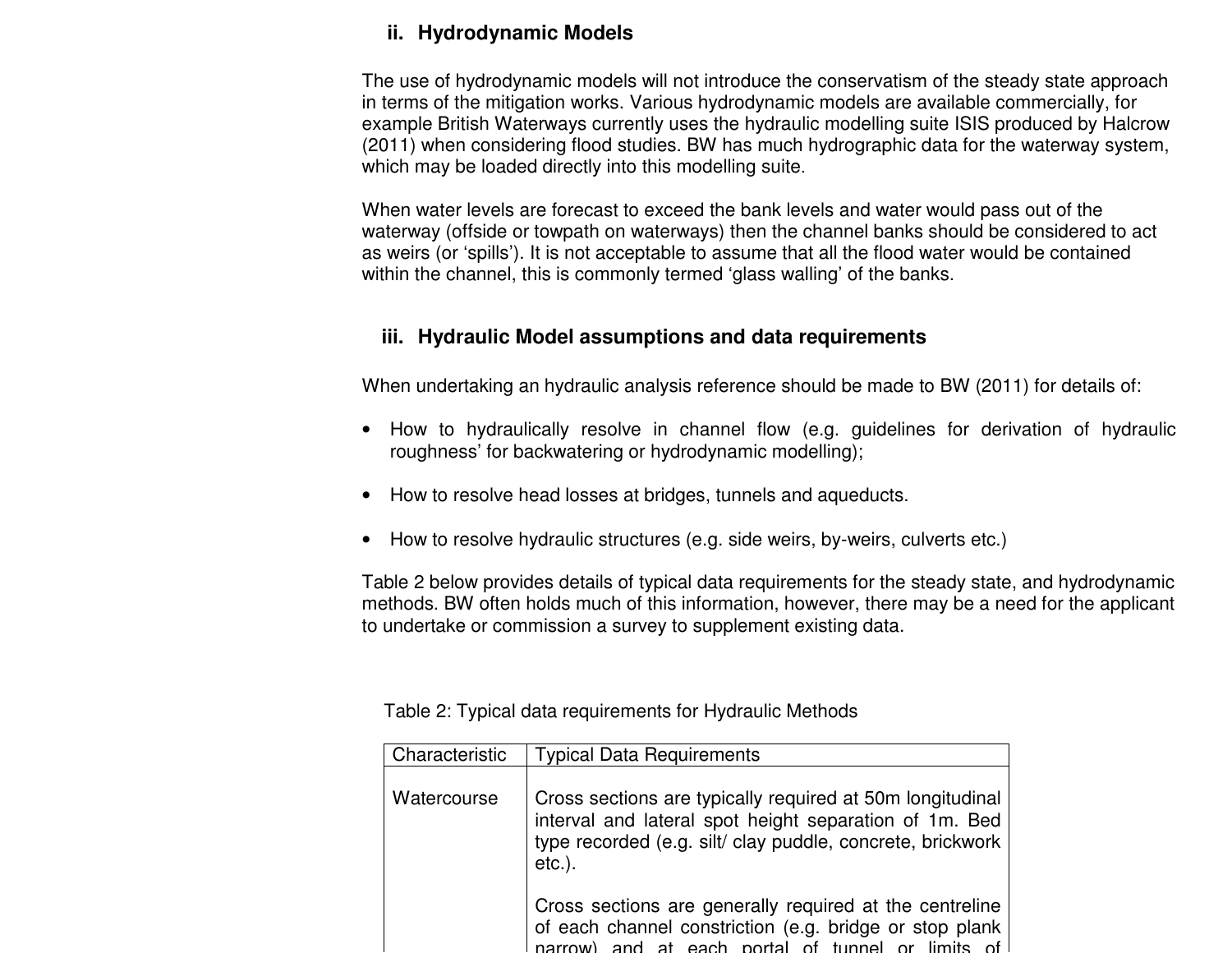|                   | any low spots.                                                                                                                                                                                     |
|-------------------|----------------------------------------------------------------------------------------------------------------------------------------------------------------------------------------------------|
|                   | Photograph of watercourse at each cross section to<br>evaluate hydraulic roughness.                                                                                                                |
| <b>Structures</b> |                                                                                                                                                                                                    |
| <b>Culverts</b>   | Diameter, invert levels (inlet & outlet), culvert material.<br>Photographs of inlet chamber/ intake and outlet.                                                                                    |
| <b>Weirs</b>      | Crest height, crest length, crest breadth, depth of<br>channel immediately upstream of weir, any slot depths,<br>any towpath support widths.                                                       |
| Locks             | Effective height of top of lock gates (top beams), gate<br>length, gate width, weir slot length, height of effective<br>weir slots (to underside of balance beams) for both<br>head and tail gates |
| <b>Sluices</b>    | Gate opening width, maximum vertical gate opening,<br>invert level of gate, culvert dimensions (see above)<br>should sluice discharge into culvert.                                                |

Detailed guidance on key specific properties of each structural type is given in BW (2011); all levels should be quoted to a common datum throughout

In addition to the model data requirements the following model boundary condition should be used. To determine the flow from the upstream pound(s), 100 mm over the upstream bypass weir crest(s) should be assumed. If this level is high enough for water to flow over the top lock gates then this should be allowed for in the modelling. If this assumption does not result in at least 50mm being discharged out of the system over storm weirs then the u/s flow(s) should be increased iteratively until this minimum level is reached.

For river navigations with higher flows and more complex water control structures the model boundary conditions should be agreed with British Waterways during the application process.

# **iv. Modelling Results**

The outputs from the modelling should be presented as pre and post development 1 in 100 year water levels (including a 20% increase in peak flow to account for climate change and an additional 10% increase in peak flow to account for urban creep for the post development situation) at a spatial resolution agreed at the application stage. In general, water levels will be produced at each model cross section and reported in the flood risk assessment. These water levels will be reported against bank levels, both offside and towpath side.

The applicant will also submit a copy of any hydraulic calculations and/ or hydraulic model data and result files along with any topographical surveys.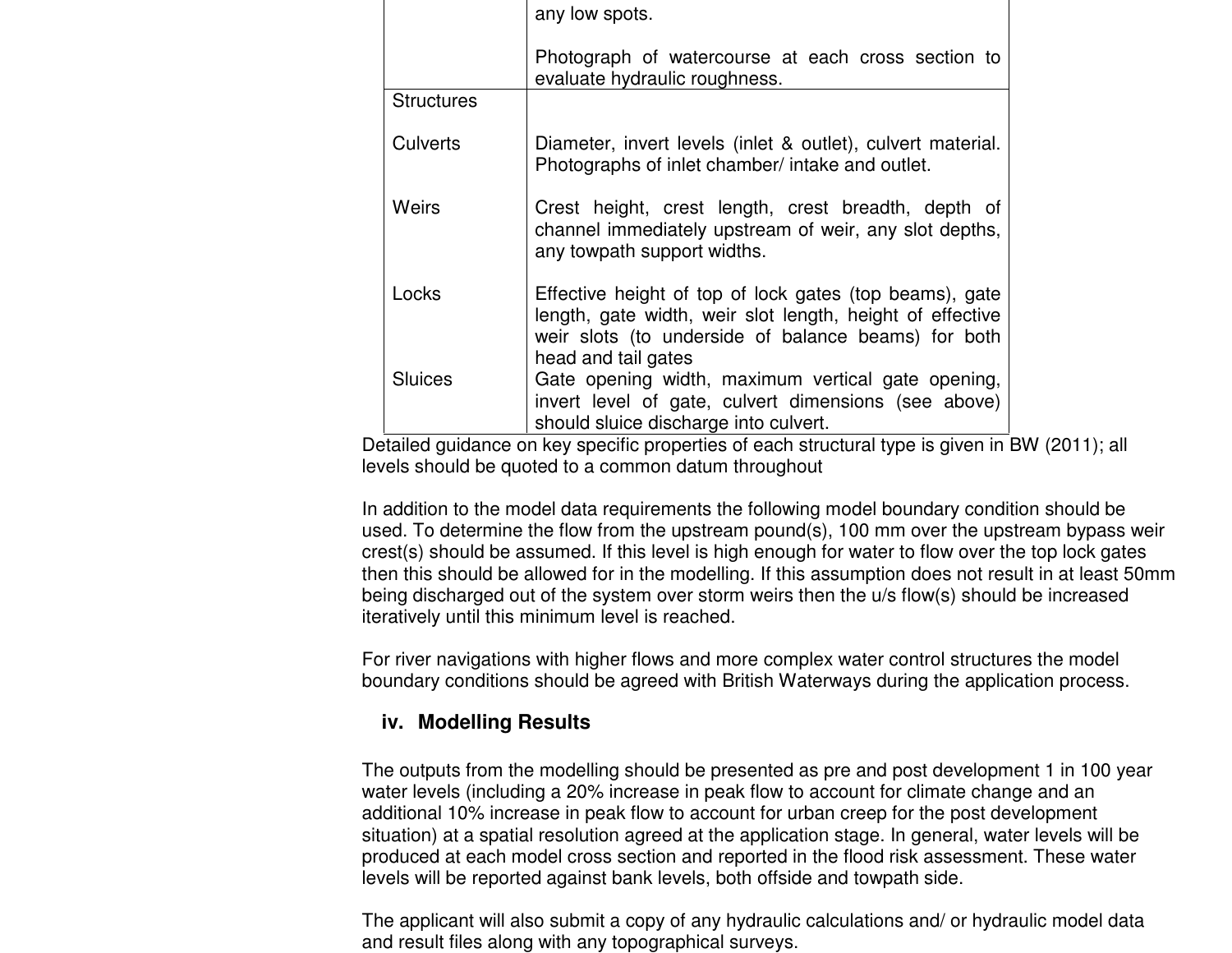level in the waterway. If the analysis shows that the proposed discharge will increase water levels then the applicant must propose mitigation measures which will limit the increase in flood risk to a level acceptable to British Waterways.

# **i. Improvements to existing and proposed new infrastructure**

There are a number of improvements which could be made to a waterway length to mitigate the effects of the discharge. These could include:

- Raising bank levels
- Increasing the capacity of existing bypass and storm weir structures
- Increasing the size of a sluice
- Automation of structures
- Installing new weirs, culverts and sluices

These options should be discussed with British Waterways and once agreed revised calculations should be made on waterway water levels.

# **ii. SUDS schemes**

As an alternative to waterway improvement works the applicant could propose a SUDS scheme to attenuate in part or in whole the flood inflows at source. The technical design of SUDS schemes is well understood and described in detail in CIRIA's SUDS Manual C697 (2007). The applicant should provide all relevant information so that the scheme can be technically reviewed by British Waterways. In particular the applicant should comment on the maintenance requirements of the scheme and provide evidence of an agreement to adopt the scheme either with a sewerage undertaker or local authority (see footnote 2). If this evidence cannot be provided then the scheme will be assessed as if the SUDS scheme was not operational. In this instance the applicant should propose mitigation measures within the waterway.

# **d. Impacts on downstream watercourses**

The identification of mitigation and improvement works could result, if built, in an increase in flow from the waterway to downstream watercourses. The consequences of this may require in certain circumstances the applicant extending the scope of the impact assessment to the downstream watercourse. This will be discussed and agreed with British Waterways during the application process . British Waterways may wish to undertake this assessment and would recover the associated costs from the developer.

# **Submitting the impact assessment**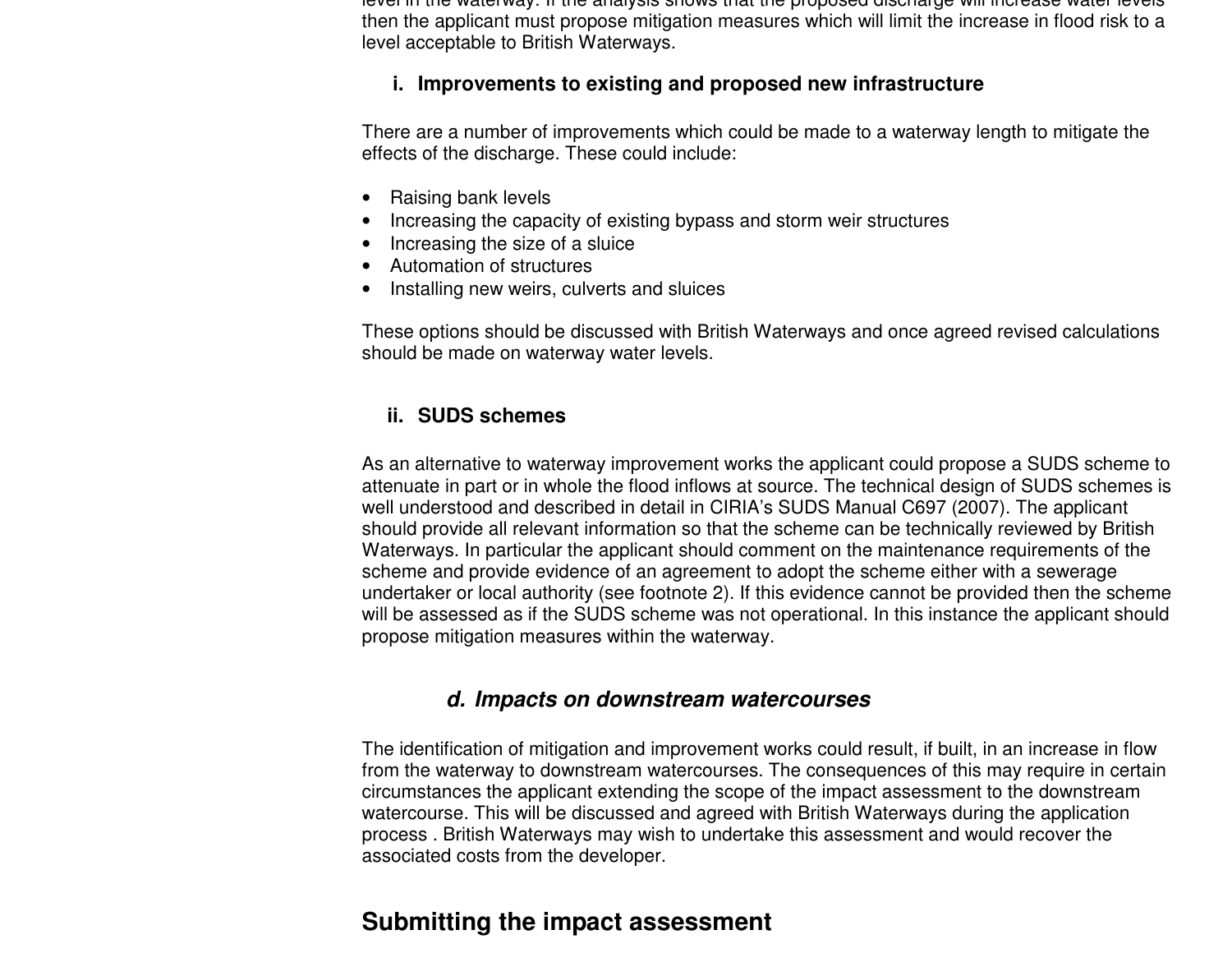summarised below. This table could be used as a check list for submission.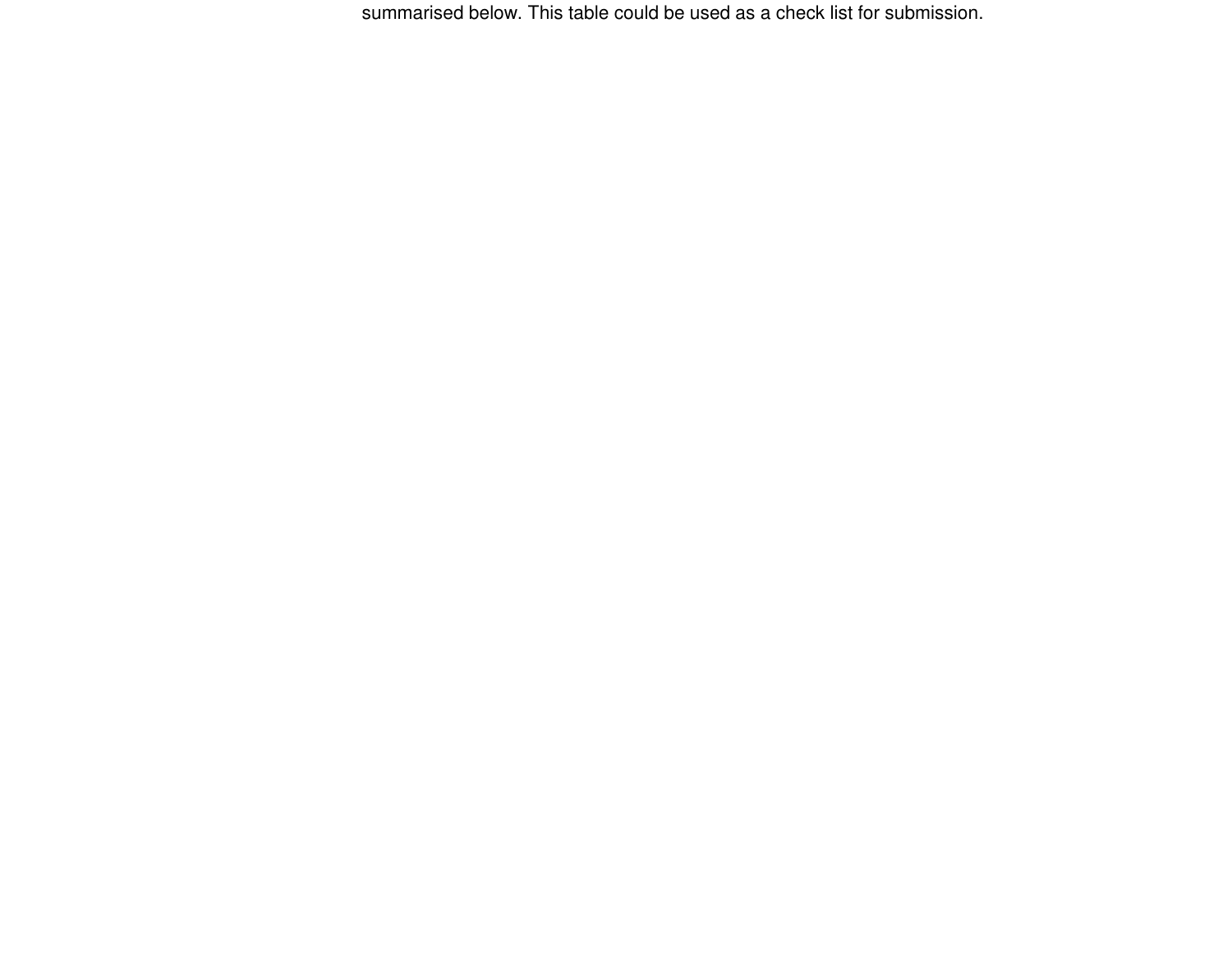|                                                                     | <b>Impact</b>      |
|---------------------------------------------------------------------|--------------------|
|                                                                     | <b>Assessment?</b> |
| Written description of the development site (accompanied by         |                    |
| photographs if appropriate) detailing:                              |                    |
| Pre-development use and proposed development extent and             |                    |
| characteristics of the site.                                        |                    |
| Existing site drainage arrangements and proposed drainage           |                    |
| scheme                                                              |                    |
| Relationship of site to British Waterways waterway                  |                    |
| Plan of site showing:                                               |                    |
| development site catchment area, outline or detailed drainage       |                    |
| design and relationship to any part of BW's system (e.g. waterway   |                    |
| pound(s), river navigation, reservoir, feeder channel etc.) as hard |                    |
| copy or digitally (AutoCAD® DWG, DXF™, and DWF files)               |                    |
| Details of catchment parameters: area, soil, percentage             |                    |
| impermeable, percentage permeable etc. used to estimate pre and     |                    |
| post development site runoff.                                       |                    |
| Description of method of runoff estimation employed for pre and     |                    |
| post proposed development.                                          |                    |
| Digital copies of all pre and post development discharge            |                    |
| hydrographs                                                         |                    |
| Digital copies of drainage design calculations and/ or drainage     |                    |
| model data and result files for both pre and post proposed          |                    |
| development.                                                        |                    |
| Description of the method of hydraulic analysis employed (if        |                    |
| applicable)                                                         |                    |
| Location and dimensional details of proposed mitigation works (if   |                    |
| applicable)                                                         |                    |
| Table comparing forecast pre and post proposed development          |                    |
| water levels (quoted to nearest mm) and flows. Table should also    |                    |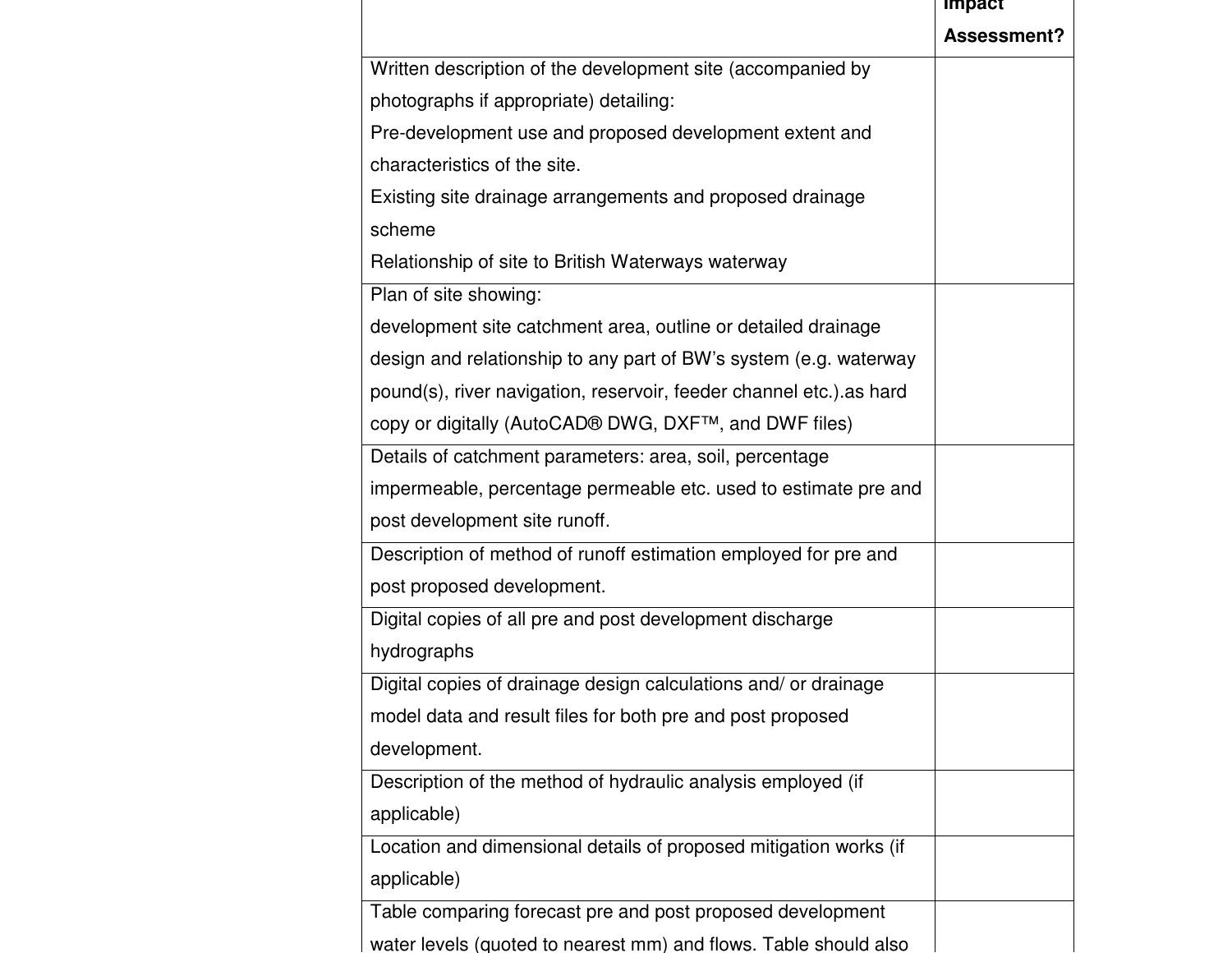| Digital copies of hydraulic calculations and/ or hydraulic model data |  |
|-----------------------------------------------------------------------|--|
| and result files for both pre and post proposed development (if       |  |
| applicable)                                                           |  |
| Digital copy of any survey work commissioned for the investigation    |  |
| (if applicable)                                                       |  |